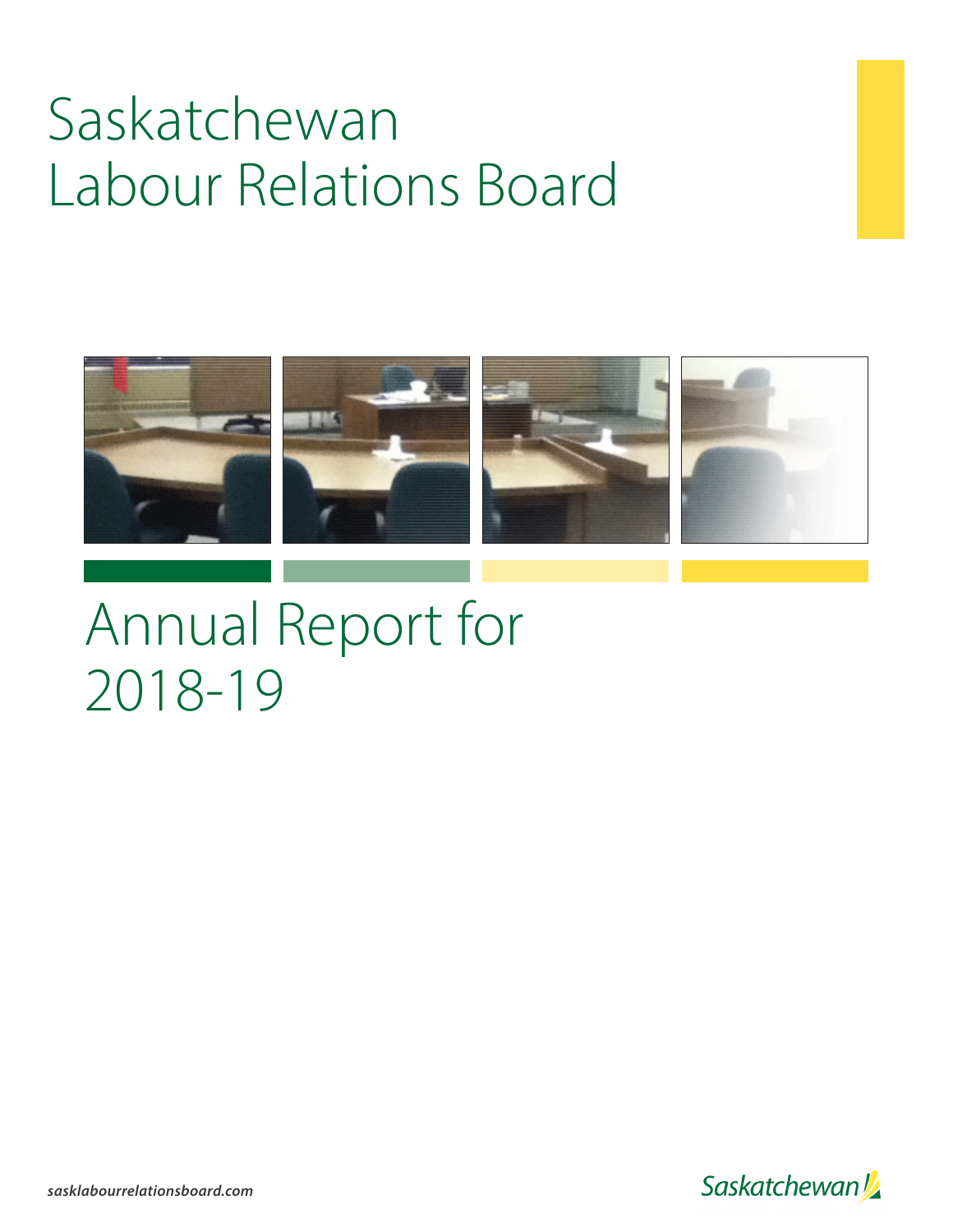## **Table of Contents**

| Appendix B: Applications under The Saskatchewan Employment Act, |
|-----------------------------------------------------------------|
|                                                                 |
|                                                                 |
|                                                                 |
|                                                                 |
|                                                                 |
|                                                                 |
|                                                                 |
|                                                                 |
|                                                                 |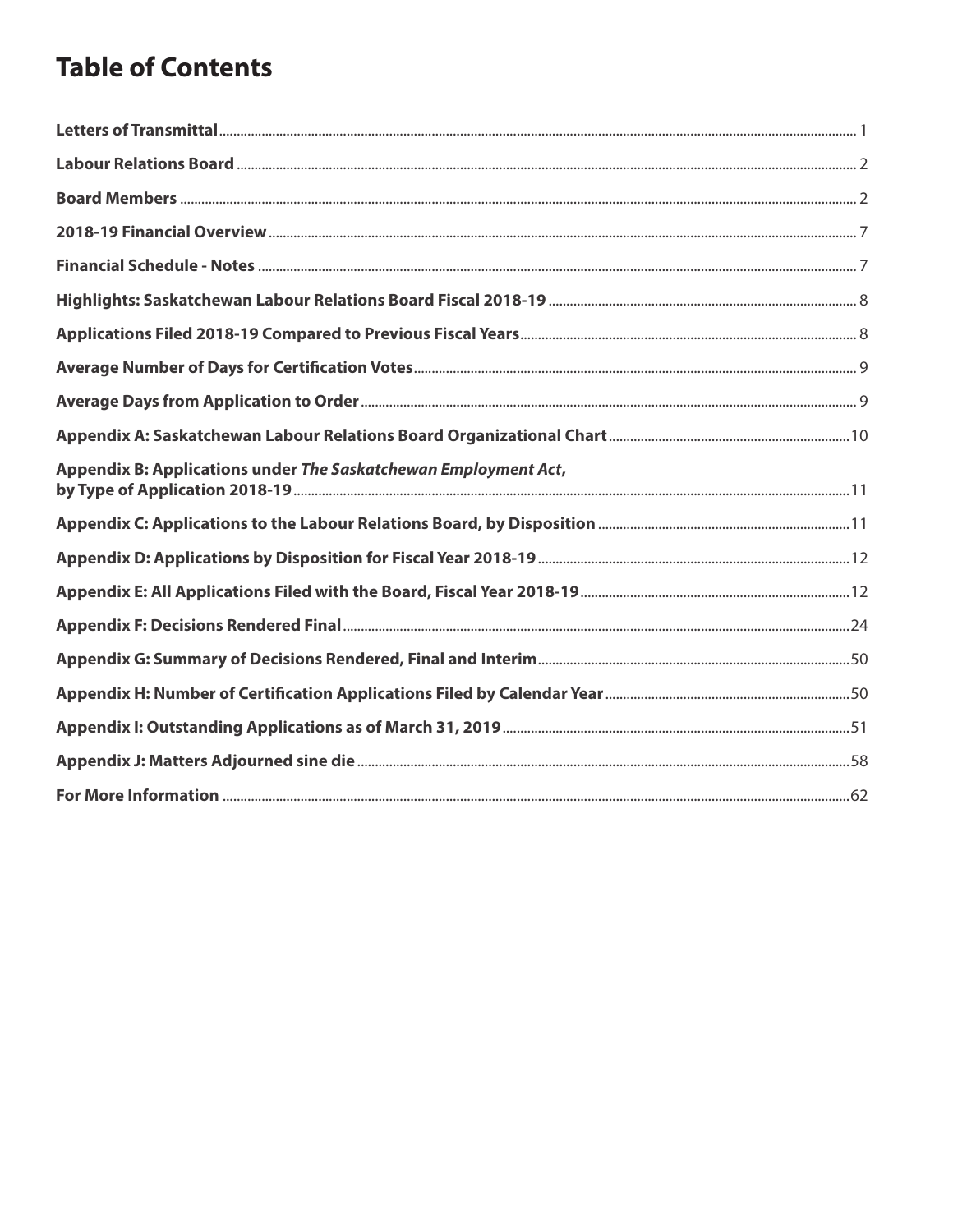# <span id="page-2-0"></span>Letters of Transmittal



*The Honourable Don Morgan Minister of Labour Relations and Workplace Safety*

Office of the Lieutenant Governor of Saskatchewan

I respectfully submit the Annual Report of the Saskatchewan Labour Relations Board for the fiscal year ending March 31, 2019.

DR morgan

Don Morgan, Q.C. Minister of Labour Relations and Workplace Safety



*Susan C. Amrud, Q.C. Chairperson Labour Relations Board*

The Honourable Don Morgan, Q.C.,

Minister of Labour Relations and Workplace Safety

Dear Sir:

It is my pleasure to provide you with the Annual Report of the Saskatchewan Labour Relations Board. It covers the period commencing April 1, 2018 and ending March 31, 2019.

Susan Anrued

Susan C. Amrud, Q.C., Chairperson of Labour Relations Board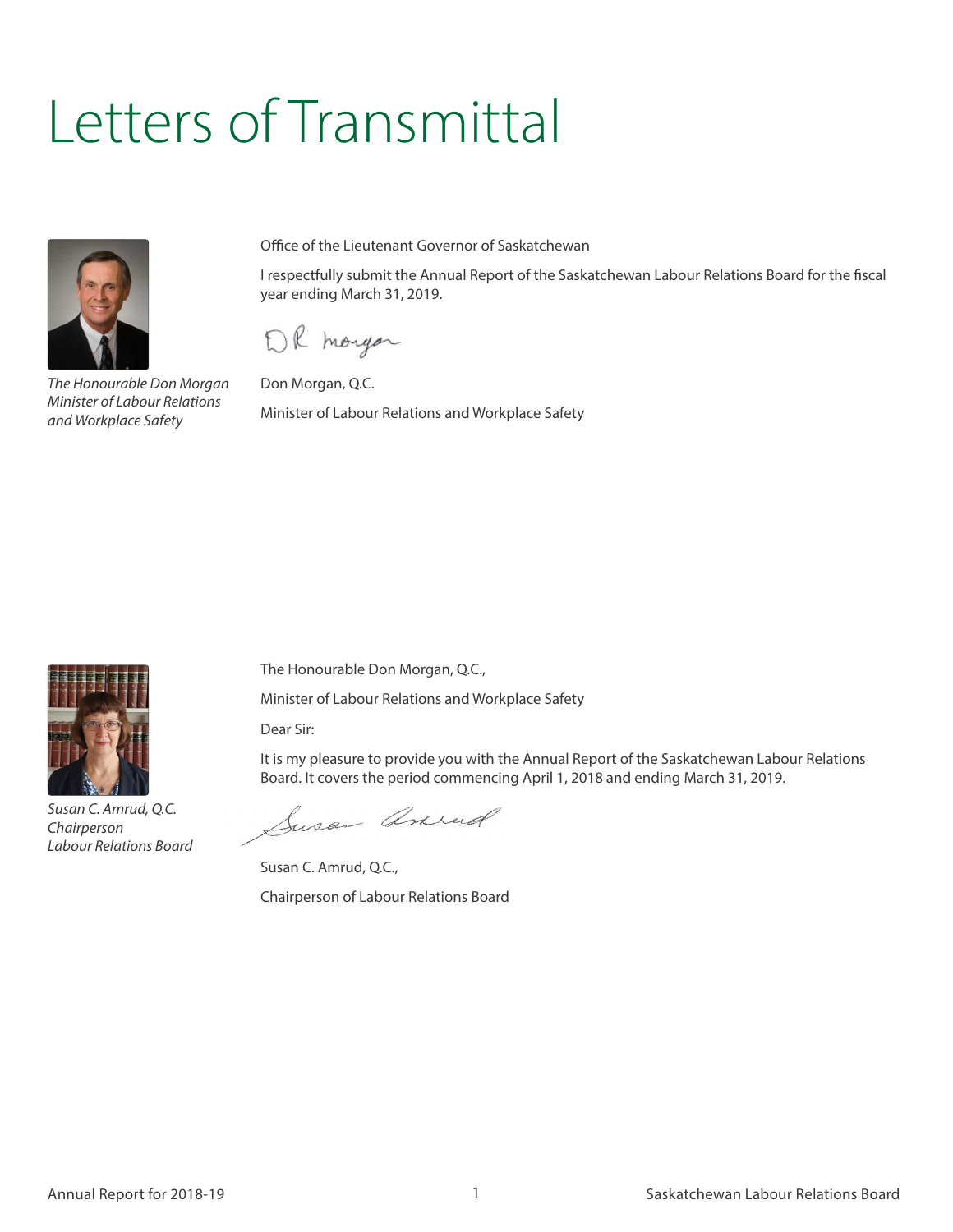## Labour Relations Board

The Labour Relations Board was created in 1944 with passage of The Trade Union Act. Although the Act was often amended, and, in 2014, replaced by The Saskatchewan Employment Act, the basic concept of the Board has not changed. The Board is an independent, quasi-judicial tribunal charged with the responsibility of adjudicating disputes that arise under The Saskatchewan Employment Act. It does this principally through public hearings and written decisions. The Board's decisions are final and binding on the parties. There is no appeal, and review by the courts is strictly limited.

The Act provides for a Board composed of a chairperson and up to two vice-chairpersons, and an unspecified number of other members. All members of the Board, including the chairperson and vice-chairperson(s), are appointed by the Lieutenant Governor in Council. The chairperson and vice-chairperson(s) are full-time members of the Board. The remaining members are appointed and paid on a per diem basis when their services are required.

The Board is a representational Board. This means that all members of the Board, with the exception of the chairperson and vicechairperson(s), are representatives of organized employees or employers. The chairperson and vice-chairperson(s) are neutral and are lawyers. The Board reports to the Minister of Labour Relations and Workplace Safety for Saskatchewan. The Minister is obligated by the Act to provide the Board with any technical, clerical and administrative assistance that the Board reasonably requires. The Board operates independently from the government, its ministries and agencies.

The Board's offices and staff are located at 1600 - 1920 Broad Street, Regina. The Board also maintains a hearing room in Saskatoon. The staff of the Board is composed of the Board Registrar, Secretary to the Chairperson, Board Officer and an administrative support position. The Chairperson is the Executive Officer of the Board. An Organizational Chart of the Labour Relations Board is contained in Appendix A: Saskatchewan Labour Relations Board Organizational Chart.

Brenda Cuthbert was appointed to the Board in 1995 as a member representing employers. In December 2017, she retired as the Vice-President of Human Resources for the Siemens Transportation Group Inc. She worked in the trucking industry for over 29 years. She was responsible for strategic planning, leading and managing the Corporate Human Resources programs and policies for nine transportation companies employing over 1,600 employees. In 2017 she was honoured with two awards. The Canadian Trucking's Human Resources Leader of the Year is Trucking HR Canada's most coveted award which celebrates the role of Human Resources practitioners in the trucking and logistics industry and recognizes an individual who demonstrates human resources leadership within their organization. Then Service to the Industry Award, was presented by Omnitracs Canada at the Saskatchewan Trucking Association 80th Anniversary. This award is given annually to those who have made a significant contribution to the trucking industry. Brenda continues to reside in Saskatoon with her husband Tim. She has four grandchildren.

The composition of the Board as of March 31, 2019 is:

#### **Board Members**



#### **Susan C. Amrud Q.C. – Chairperson**

Susan C. Amrud, Q.C. was appointed as Chairperson of the Saskatchewan Labour Relations Board effective March 7, 2018. Ms. Amrud practiced law with the Saskatchewan Ministry of Justice for 34 years, most recently as Associate Deputy Minister. Her practice focused on legislative development. For 15 years she led a team of lawyers that provided advice to government on constitutional, human rights, trade and Aboriginal law issues as well as the development, drafting and publication of legislation and the operation of public registries. She was awarded the Queen Elizabeth II Diamond Jubilee Medal in 2012 and the Premier's Award for Excellence in the Public Service in 2013 as part of The Saskatchewan Employment Act Development Team. She is a member of the Board of Pro Bono Law Saskatchewan.



#### **Barbara Mysko - Vice-Chairperson**

Barbara Mysko was appointed as the Vice-Chairperson of the Saskatchewan Labour Relations Board on February 19, 2019. Ms. Mysko obtained her Bachelor of Common Law and Bachelor of Civil Law degrees from McGill University as well as a Master of Arts from Dalhousie University. She acted as Senior Crown Counsel with the Constitutional Law Branch, Saskatchewan Ministry of Justice, immediately prior to her appointment to the Board. As counsel with the Ministry since 2009, Ms. Mysko acted as a litigator on major cases involving human rights, labour, and Charter issues. Ms. Mysko was awarded the Pro Bono Service Award in 2016 as a member of the Immigration and Refugee Panel. She was elected as a Bencher for the Law Society of Saskatchewan in November, 2018.



#### **Brenda Cuthbert**

#### **Hugh Wagner**



Hugh Wagner is the General Secretary of the Grain and General Services Union (ILWU-Canada). He joined the GSU as a Staff Representative in 1975. In 1977, Wagner was appointed Secretary-Manager of the union which is the Chief Executive Officer position. In 1994 the position became an elected office of the union and the title was changed to General Secretary. Mr. Wagner has been on the Board since his appointment in 1995. Prior to joining the GSU, Mr. Wagner worked in the service sector, the construction industry, and the provincial civil service in Saskatchewan. Wagner obtained a Bachelor of Arts (Honours) in Political Science from the Regina Campus of the University of Saskatchewan and a Masters Degree in Political Science from the University of Regina. In addition to his duties with the GSU,he is a member of the Board of Directors of the Western Transportation Advisory Council, past Vice-President of the Saskatchewan Federation of Labour, member of the Executive Board of the International Longshore and Warehouse Union - Canada and labour member of the Advisory Committee to the Minister of Labour Relations and Workplace Safety.

#### **Maurice Werezak**



Maurice Werezak was appointed to the Board in 2001 as a member representing employees. Mr. Werezak is a past Vice-President of the Saskatchewan Federation of Labour and is President of United Food and Commercial Workers, Local 248-P. Mr. Werezak is a labour representative on the Employment Insurance Appeal Committee and was employed at Mitchell's Gourmet Foods. He is now retired.

#### **Joan White**



Joan White was appointed to the Board in 2001 as a member representing employers. She retired from the University of Saskatchewan following 37 years in human resource management, labour relations, and government relations. She held various posts at the university including Director of Labour Relations. Ms. White has a BA, an MBA, and a Queen's IRC Certificate in Labour Relations and has taught labour relations in the Edwards School of Business.

#### **Mike Wainwright**



Mike Wainwright was appointed to the Board in 2002 as a member representing employers. Mr. Wainwright is the owner of Mike Wainwright Labour Relations Consulting. He was the Director, HR Business Development for Information Systems Management Canada Corporation (ISM Canada) and has held executive HR positions in the retail and wholesale sectors as well as in the manufacturing sector. Mike has served as an employer representative on the Minister's Advisory Council for Occupational Health and Safety as well as the 2016 Workers' Compensation Board Committee of Review. Mike served over 25 years on the Expert Committee on Human Resources, Saskatchewan Chamber of Commerce.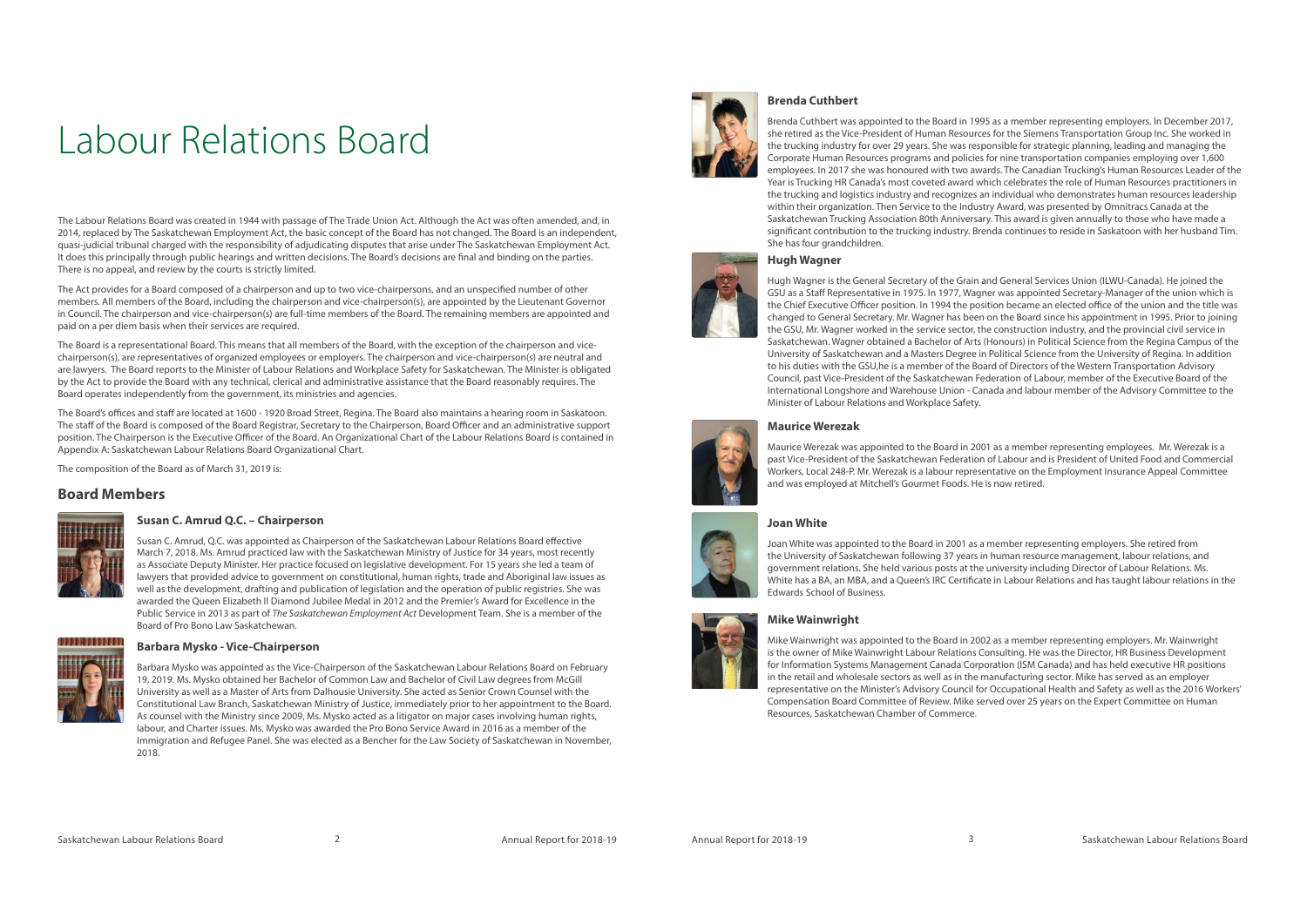

#### **John McCormick**

John McCormick was appointed to the Board in 2002 as a member representing employees. Mr. McCormick retired from his position as Transit Operator with the City of Regina after 31 years of service. He is Past President of the Amalgamated Transit Union Local 588, having held the position of President for 18 years. Mr. McCormick is a member of the Regina Civic Pension Board. He was formerly an ATU Canadian Council Executive Board Member. Mr. McCormick is also the owner of McCormick Labour Solutions.



#### **Ken Ahl**

Ken Ahl was appointed to the Board in 2004 as a member representing employers. Mr. Ahl worked for 34 years for Comstock Canada Ltd. and retired in 2003 as the manager of their Saskatchewan office. He has also been active in the construction industry with the Construction Labour Relations Association of Saskatchewan Inc. and Construction Opportunities Development Council Inc.



#### **Shawna Colpitts**

Shawna Colpitts was appointed to the Board in 2007 as a member representing employees. Ms. Colpitts is the Director of Political Action and Education with SEIUWEST. She was a National Representative for SEIU Canada and was responsible for projects such as provincial collective bargaining for health care providers employed within affiliated Regional Health Authorities and Saskatchewan Association of Health Organizations. Ms. Colpitts began her employment with an SEIU Local in 1994 and has acted as an advocate for a wide variety of health care providers and employees within affiliated community based organizations. She holds Bachelor of Arts and Bachelor of Laws degrees and has focused on labour relations throughout both her employment and education.



#### **Don W. Ewart**

Mr. Ewart was appointed to the Board in 2011 as a member representing employers. He provides negotiations and consultation for collective bargaining, labour relations, management assessment and development. Previously, Mr. Ewart was Vice- President of Labour Relations/ Employee Relations for an international hotel chain and is past president of the Canadian Association of Professional Speakers (and Trainers) Saskatchewan.



#### **Jim Holmes**

Jim Holmes was appointed to the Board in 2011 as a member representing employees. Now retired, he was formerly employed by the Canadian Union of Public Employees.



#### **Bert Ottenson**

Bert Ottenson was appointed to the Board in 2011 as a member representing employees. He is a retired sheet metal worker who was a Business Agent and then Business Manager for the Sheet Metal Workers Local 296 Saskatchewan. In 1993 he was appointed to be an International Representative for the Sheet Metal Workers International Association until his retirement in 2009.



#### **Allan Parenteau**

Allan Parenteau was appointed to the Board in 2013 as a member representing employers. Mr. Parenteau is retired from the public sector where he worked for 41 years with the Government of Saskatchewan and the Saskatchewan Association of Health Organizations. Mr. Parenteau has over 34 years of labour relations experience representing both unions and employers.





**Laura Sommervill** 

Laura Sommervill was appointed to the Board in 2013 as a member representing employers. Ms. Sommervill was previously the Director of Human Resources at the University of Saskatchewan, where she worked for over 18 years. She obtained a Bachelor of Arts and Bachelor of Laws from the University of Saskatchewan, and practiced with the firm of Priel Stevenson Hood and Thornton. Ms. Sommervill also holds a Queen's IRC Certificate in Labour Relations. She operates Sommervill Consulting, offering labour relations and employment advice to employers.

#### **Brian Barber**



Brian L. Barber was appointed to the Board in 2016 as a member representing employers, having served the construction industry in Saskatchewan for over 30 years. He is the Senior Vice President, Saskatchewan with Ledcor Construction Limited. Mr. Barber holds the Gold Seal Certification in Project Management – General Contracting and has been involved in the General Contractors Association of Saskatchewan and the Saskatchewan Construction Association. Mr. Barber is active in many civic interests including the Saskatchewan Roughriders Football Club and the Juvenile Diabetes Foundation. He is currently active in 3s Health, 3s Health Board of Trustees Benefits, Golden Opportunities Fund and the Canadian Automobile Association.



Bettyann Cox was appointed to the Board in 2016 as a member representing employees. Since 2013 she has worked as the Executive Director for the University of Regina Faculty Association, Professional Officer with the University of Saskatchewan Faculty Association and most recently as Executive Director, Human Resources, Saskatchewan Government and General Employees Union. Prior to this Ms. Cox had an active labour law practice for 10 years representing union clients in the private, public and construction sectors and served as a Vice-President for the Canadian Association of Labour Lawyers (CALL). Ms. Cox graduated from the University of Saskatchewan in 1992 with a Bachelor of Arts (Political Studies) and Bachelor of Laws and from the Labour College of Canada in 1986. Following her Articles with the Saskatchewan Court of Appeal, she worked with the Woloshyn Mattison law firm and then the Government of Saskatchewan in a number of capacities from 1995 to 2004.



Gary Mearns was appointed to the Board in 2016 as a member representing employers. Mr. Mearns is retired following a 41-year career in Human Resources. His last position was in the role of Vice-President Human Resources with Federated Co-operatives Limited with previous roles as the Chief Human Resources Officer at SIAST and the Superintendent of Human Resources with the Saskatoon Public School Division. He is a Chartered Professional in Human Resources (CPHR) and has served as a Board member on both the provincial and national Boards for the CPHR. Mr. Mearns has a Bachelor of Commerce and a Master of Business Administration from the University of Saskatchewan. He is a sessional instructor in the Edwards School of Business at the U of S and is the owner of GMA Consulting which specializes in labour relations and collective bargaining.

#### **Aina Kagis**



Aina Kagis was appointed to the Board in 2017 as a member representing employees. Ms. Kagis has a Bachelor of Arts (Honours) in English Literature and a Master's degree in Library and Information Science. Prior to obtaining her MA, Ms. Kagis worked in Somalia for two years. She worked at the Saskatoon Public Library for five years and was hired as a National Representative with the Canadian Union of Public Employees (CUPE) in 1993. Ms. Kagis was seconded to the Board for one year in 2002-03, but otherwise worked at CUPE as a Representative until 2011 and as Saskatchewan Regional Director until her retirement in 2017.

# **Shelley Boutin-Gervais**

Shelley Boutin-Gervais was appointed to the Board in 2017 as a member representing employees. She has been employed with SaskTel since 1980 and was elected as the President of Unifor Local 2S in 2013, the position she currently holds. Ms. Boutin-Gervais sits on various committees and Boards and previously sat on the Saskatchewan Federation of Labour's Executive Board. She is in her second term as a Municipal Councillor with the Town of Battleford and has a Certificate in Business Administration from the University of Saskatchewan.

Saskatchewan Labour Relations Board **Annual Report for 2018-19** 4 Annual Report for 2018-19

Annual Report for 2018-19 Saskatchewan Labour Relations Board Saskatchewan Labour Relations Board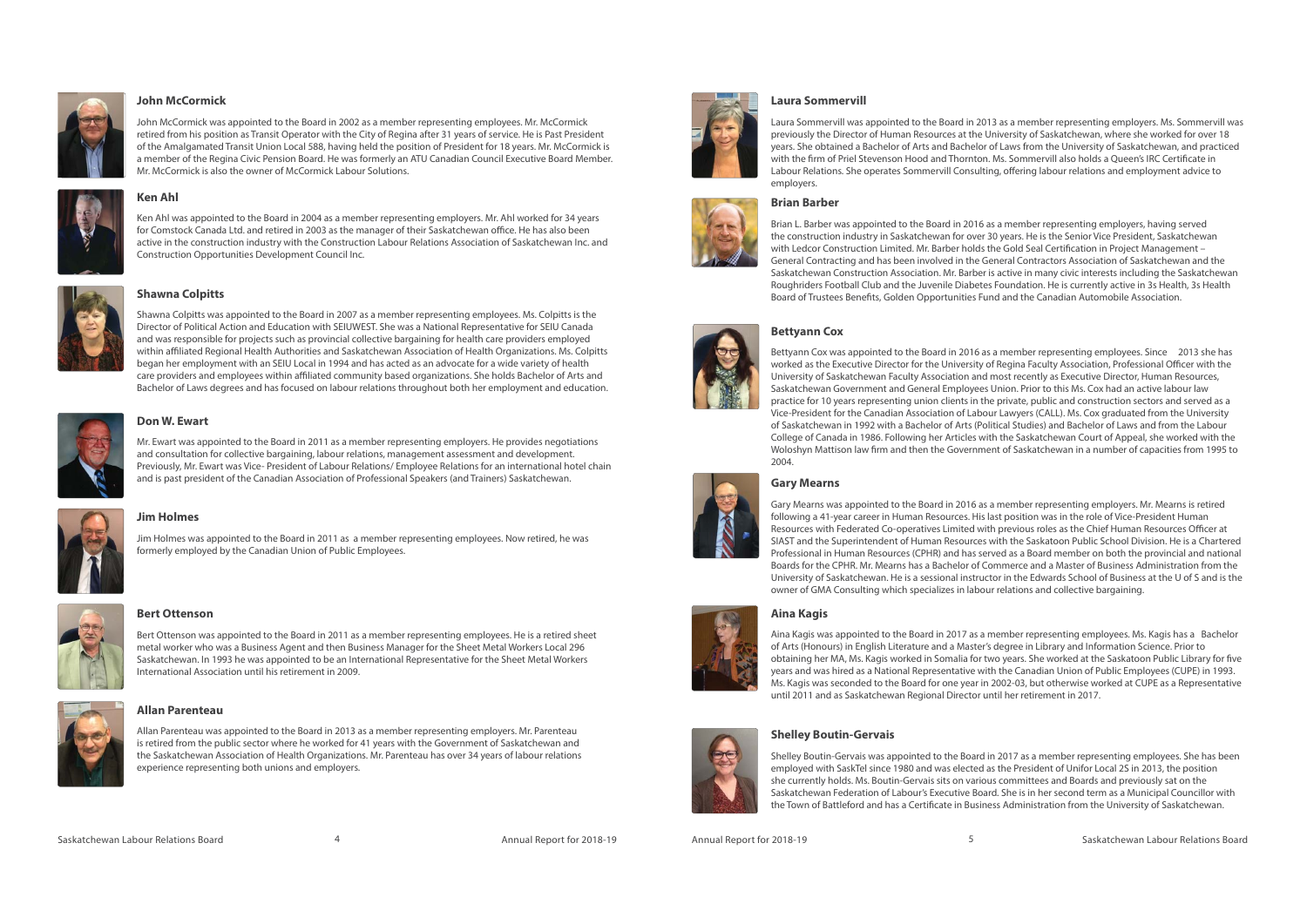

#### **Lisa Poissant**

Lisa Poissant was appointed to the Board in 2018 as a member representing employers. Ms. Poissant is the Vice President-Human Resources Potash at The Mosaic Company, a global crop nutrient company with operations in nine countries and over 15,000 employees worldwide. Ms. Poissant has over 20 years' experience working in privately held and publicly traded organizations and has a passion for aligning talent and people strategies to support business strategy. Ms. Poissant resides in Regina and holds a Bachelor's degree from the University of Regina as well as a Labour Relations Certification from Queens University. Ms. Poissant also serves on the Board of the Saskatchewan Potash Producers Association



#### **Phil Polsom**

Phil Polsom was appointed to the Board in 2018 as a member representing employees. He has been involved with unionized labour for approximately 30 years. Mr. Polsom has been employed by CLAC since 2010 and held the positions of Representative and Regional Director. Currently, he holds the positon of Training Director for CLAC Saskatchewan in Saskatoon. He has extensive experience in grievance handling, arbitration and contract negotiations.

#### **Retirements/Resignations/Departures from the Board**

Kenneth G. Love, Q.C., served as Vice Chairperson from September 27, 2018 to December 31, 2018

Graeme Mitchell, Q.C., Vice Chairperson 2016-2018

Kent Kornelsen 2016 -2018

Steven Seiferling 2013-2018

#### **Staff**



M. Pahuwayan, F. W. Bayer, C. Perry, J. Swarbrick, V. McPherson (not shown) provide services to the Board in Saskatoon.

## 2018-19 Financial Overview

|                                                  | 2018-19<br><b>Budget</b> | 2018-19<br>Actual | 2018-19<br>Variance<br>Over/(Under) |
|--------------------------------------------------|--------------------------|-------------------|-------------------------------------|
| <b>Budget Appropriation</b>                      | \$1,00,0000.00           | 1,000,000.00      |                                     |
| <b>Expenditure</b>                               |                          |                   |                                     |
| Salaries, allowances and benefits (note 1)       | \$698,000.00             | \$778,791.54      |                                     |
| <b>Honoraria</b>                                 | \$152,000.00             |                   |                                     |
| <b>Board Members</b>                             |                          | \$66,886.00       |                                     |
| Level II Adjudicators                            |                          | \$48,323.65       |                                     |
| Level III Adjudicators                           |                          | \$34,638.78       |                                     |
| <b>Total Salaries, Benefits and Honoraria</b>    | \$850,000                | \$928,639.97      | (578, 639.97)                       |
| <b>Operating Expenses</b>                        |                          |                   |                                     |
| Travel                                           | \$18,136.00              | \$34,192.78       | (\$16,056.78)                       |
| Contracted Services                              | \$61,172.00              | \$28,076.78       | \$33,095.22                         |
| Office, Telephone, Postage Supplies and Services | \$68,192.00              | \$60,193.87       | \$7,998.13                          |
| Software and Data Management (note 2)            | \$2,500.00               | \$23,163.95       | (520, 663.95)                       |
| <b>Total</b>                                     | \$1,000,000.00           | \$1,074,267.35    | (574, 267.35)                       |
| FTE Staff Complement                             |                          | 6                 |                                     |

(FTE-Full Time Equivalent)

#### **Financial Schedule - Notes**

Explanation of variances

- 1. Higher salaries due to departure of Vice Chairperson and re-engagement of retired Chairperson to assist until permanent appointment of new Vice Chairperson and retroactive reclassification of one FTE.
- 2. Unbudgeted cost of software upgrade.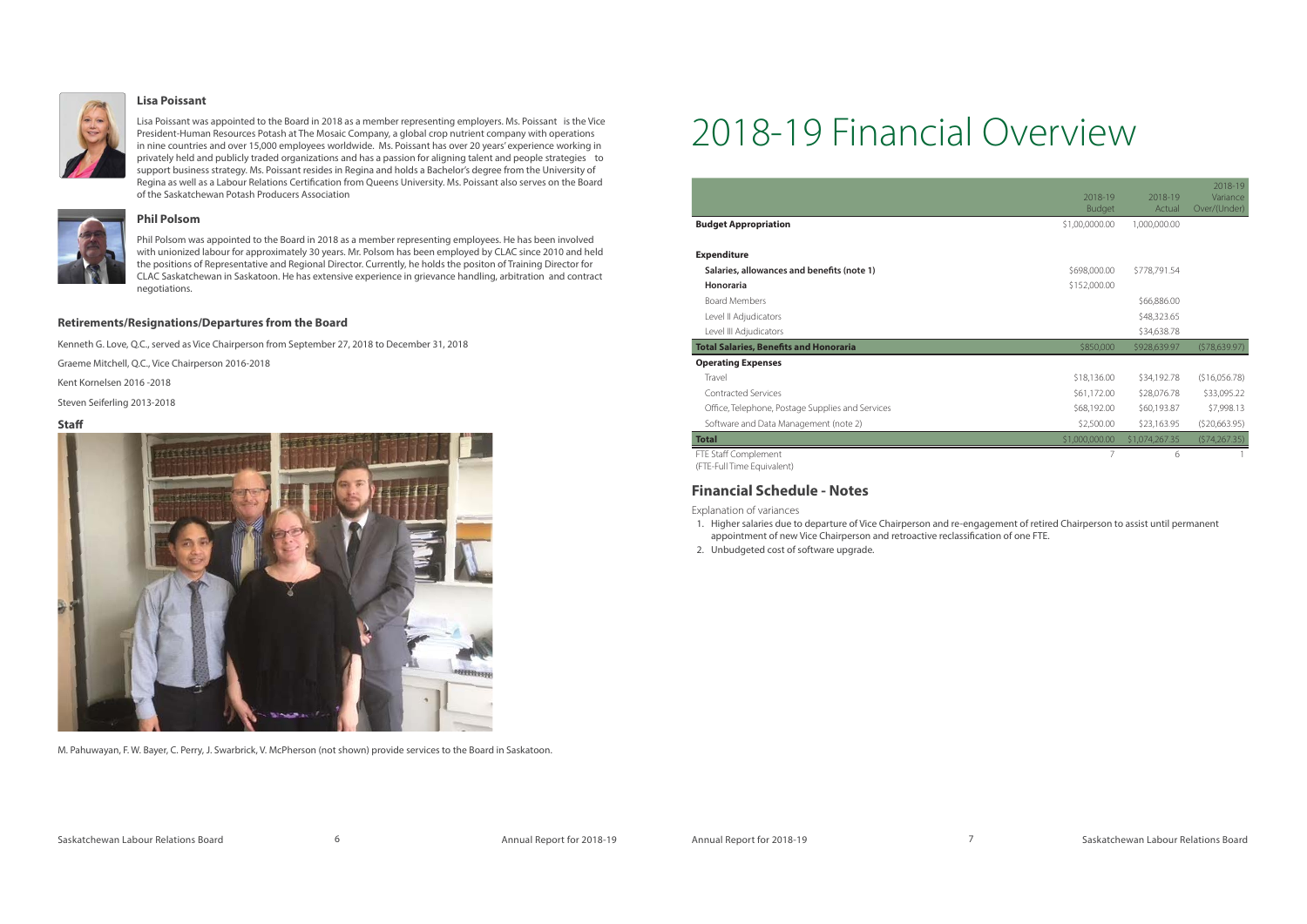#### **Applications Filed 2018-19 Compared to Previous Fiscal Years**

| <b>Labour Relations, Part VI</b>                                                  | <b>The Saskatchewan Employment Act</b> |                                        |                |                |
|-----------------------------------------------------------------------------------|----------------------------------------|----------------------------------------|----------------|----------------|
| <b>Matter Type</b>                                                                | 2018-19                                | 2017-18                                | 2016-17        | 2015-16        |
| Abandonment                                                                       | 1                                      | 2                                      | -1             |                |
| Amendment/Application to Amend                                                    | 12                                     | 15                                     | 24             | 22             |
| Application to Intervene                                                          | 8                                      | $\overline{7}$                         | 10             | 3              |
| Certification/Application for Bargaining Rights                                   | 58                                     | 69                                     | 48             | 54             |
| Employee-Union Dispute                                                            | 5                                      | 16                                     | 16             | 11             |
| Exclusion on Religious Grounds                                                    | $\mathbf{1}$                           | $\overline{2}$                         |                |                |
| First Collective Agreement Application                                            | 3                                      | $\mathbf{1}$                           | $\mathbf{1}$   | 4              |
| Interim Application/Application for Interim Relief                                | $\overline{4}$                         | 12                                     | 5              | $\overline{4}$ |
| Interlocutory Application                                                         | 5                                      | $\mathfrak{D}$                         |                |                |
| Joint Amendment/Joint Application to Amend                                        | 10                                     | 8                                      | 24             | 14             |
| Notice of Application                                                             | 5                                      |                                        | 3              |                |
| Objection to Conduct of Vote                                                      | $\mathsf 3$                            | $\overline{4}$                         | $\mathbf{1}$   | 2              |
| Provisional Employee Determination                                                | $\mathbf{1}$                           |                                        |                |                |
| Reconsideration                                                                   | 3                                      | $\overline{2}$                         |                | $\overline{4}$ |
| Reference of Dispute                                                              |                                        |                                        | $\mathbf{1}$   | $\overline{2}$ |
| Reinstatement                                                                     |                                        |                                        |                |                |
| Related Employer                                                                  | $\mathbf{1}$                           |                                        | $\mathbf{1}$   | $\overline{2}$ |
| <b>REO Transitional</b>                                                           |                                        |                                        | 23             |                |
| Rescission                                                                        | 9                                      | 8                                      | $\overline{4}$ | $\overline{7}$ |
| Successorship/Transfer of Obligation                                              | 11                                     | 6                                      | 13             | 21             |
| Summary Dismissal Application                                                     | $\overline{2}$                         | 12                                     | 10             | $\overline{4}$ |
| Supervision of Vote                                                               |                                        |                                        | $\mathbf{1}$   |                |
| Technological or Organizational Change                                            | $\mathbf{1}$                           |                                        |                |                |
| Unfair Labour Practice Application                                                | 49                                     | 58                                     | 37             | 39             |
| Vote on Final Offer                                                               |                                        |                                        | $\overline{2}$ | 8              |
| <b>Total: Part VI</b>                                                             | 192                                    | 224                                    | 225            | 201            |
|                                                                                   |                                        |                                        |                |                |
| <b>Total: Part VII (Essential Services)</b>                                       | $\mathbf{1}$                           |                                        | $\mathbf{1}$   |                |
| Parts II, III, and IV                                                             |                                        | <b>The Saskatchewan Employment Act</b> |                |                |
| <b>Matter Type</b>                                                                | 2018-19                                | 2017-18                                | 2016-17        | 2015-16        |
| PART II: Applications to Appoint an Adjudicator - Employment Standards            | 38                                     | 48                                     | 44             | 39             |
| PART III: Applications to Appoint an Adjudicator - Occupational Health and Safety | 17                                     | 14                                     | 13             | 17             |
| PART IV: Appeal of Adjudicator's Decision                                         | $\mathsf 3$                            | 11                                     | 9              | 19             |
| Total: Parts II, III & IV                                                         | 58                                     | 73                                     | 66             | 75             |

## Highlights: Saskatchewan Labour Relations Board Fiscal 2018-19

#### **Summary The Saskatchewan Employment Act Matter Type 2018-19 2017-18 2016-17 2015-16 Grand Total : Parts II, III, IV, VI, VII 251 297 292 276**

#### **Average Number of Days for Certification Votes\***

| *Filed and completed in fiscal 2018-19, exclusive of 2017-18 applications disposed of in 2018-19, or those that remain open as of March 31, 2019 |  |
|--------------------------------------------------------------------------------------------------------------------------------------------------|--|

#### **Average Days from Application to Order**

Categorized by fiscal period application filed (Certifications and Rescissions Only)

| <b>Fiscal Year</b>   | <b>Certification</b> | <b>Rescission</b> | <b>Total Avg.</b> |
|----------------------|----------------------|-------------------|-------------------|
| 2009-10              | 67                   | 98                | 83                |
| 2010-11              | 33                   | 161               | 97                |
| 2011-12              | 35                   | 47                | 41                |
| 2012-13              | 45                   | 28                | 36.5              |
| 2013-14              | 47                   | 98                | 72.5              |
| 2014-15              | 48                   | 46                | 47                |
| 2015-16              | 47                   | 39                | 43                |
| 2016-17              | 60                   | 78                | 69                |
| 2017-18              | 64                   | 77                | 70.5              |
| 2018-19              | 48                   | 32                | 40                |
| <b>Average-10yrs</b> | 49                   | 70                | 60                |

| <b>The Saskatchewan Employment Act</b> |         |         |         |  |  |
|----------------------------------------|---------|---------|---------|--|--|
| 2018-19                                | 2017-18 | 2016-17 | 2015-16 |  |  |
| 251                                    | 297     | 292     | 276     |  |  |
|                                        |         |         |         |  |  |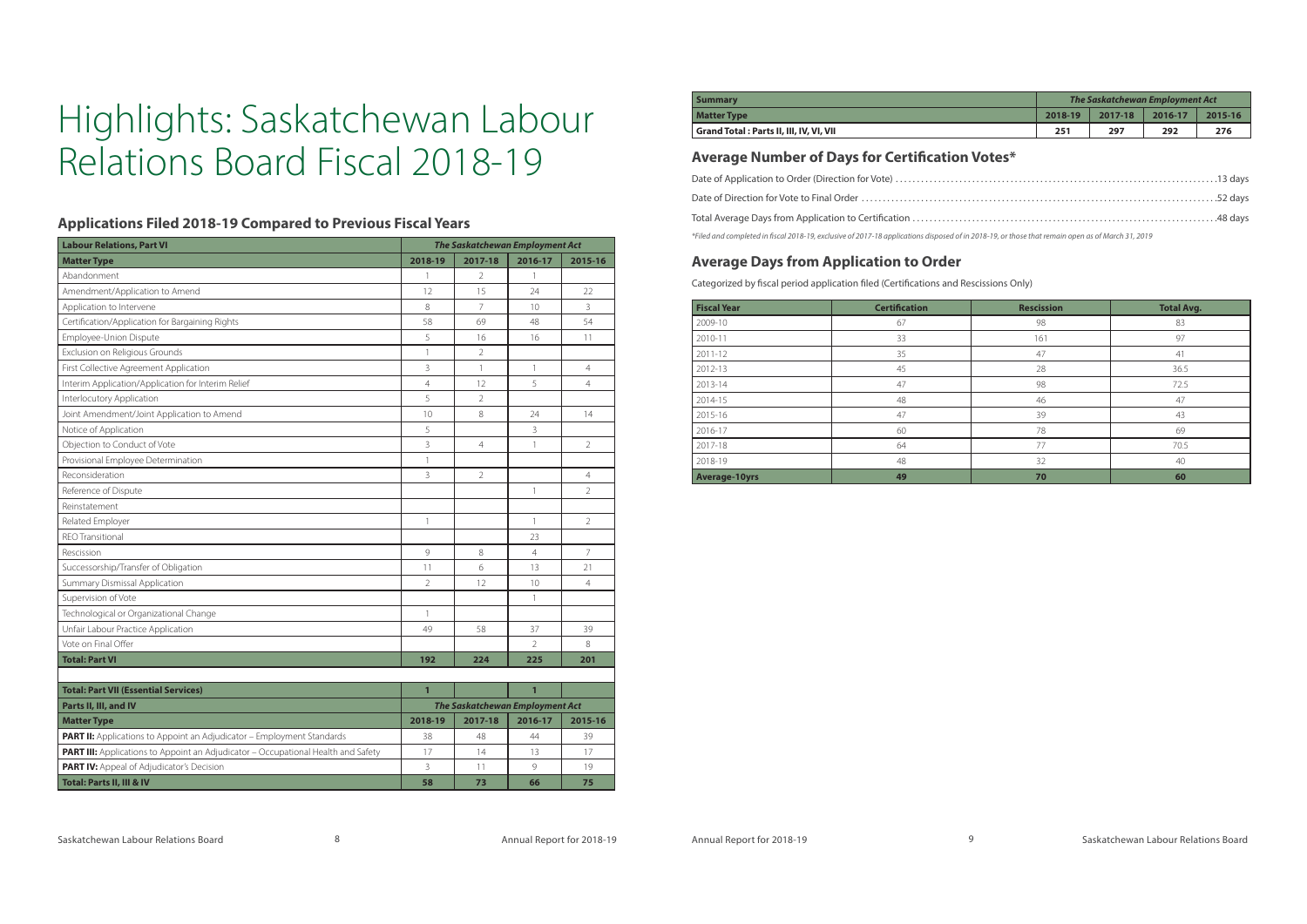#### **Appendix A: Saskatchewan Labour Relations Board Organizational Chart March 31, 2019**

## Appendices



#### **Appendix B: Applications under The Saskatchewan Employment Act, by Type of Application 2018-19**



#### **Appendix C: Applications to the Labour Relations Board, by Disposition**

**The Saskatchewan Employment Act**

| <b>Status</b> | <b>The Saskatchewan Employment Act</b> |         |         |         |  |  |
|---------------|----------------------------------------|---------|---------|---------|--|--|
|               | 2018-19                                | 2017-18 | 2016-17 | 2015-16 |  |  |
| Granted       | 93                                     | 116     | 110     | 158     |  |  |
| Dismissed     | 55                                     | 74      | $56*$   | $72*$   |  |  |
| Withdrawn     | 82                                     | 64      | 93      | 72      |  |  |
| Sine Die      |                                        |         |         |         |  |  |
| <b>Total</b>  | 234                                    | 255     | 259     | 304     |  |  |

\* Registrar Dismissed or Registrar Withdrawn

Fiscal Year 2016-17 contains three Registrar Dismissed

Fiscal Year 2015-16 contains two Registrar Dismissed and one Registrar Withdrawn

Annual Report for 2018-19 11 and Saskatchewan Labour Relations Board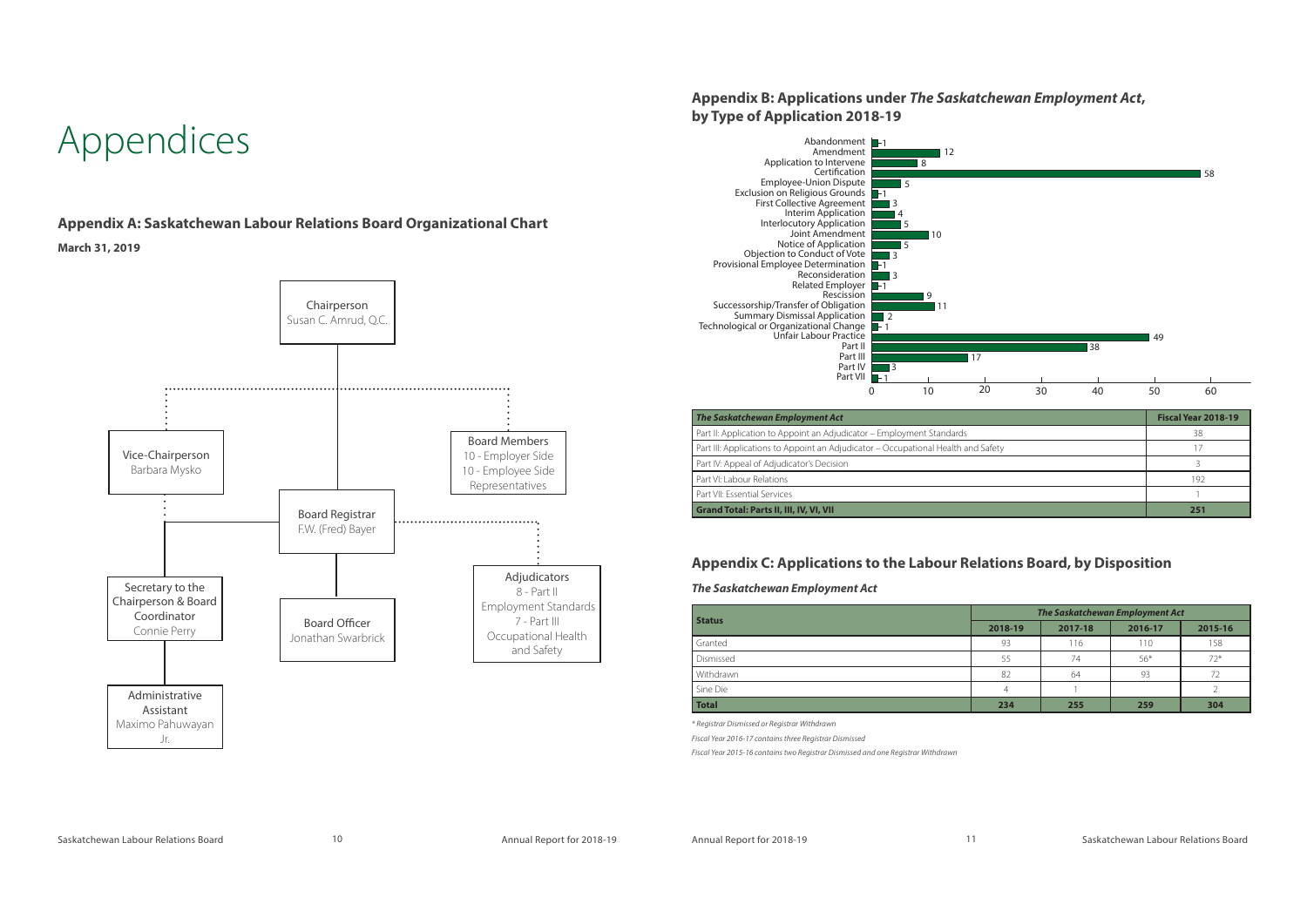#### **Appendix D: Applications by Disposition for Fiscal Year 2018-19**

#### **The Saskatchewan Employment Act**

#### **Applications by Disposition for Fiscal Year 2018-19, Part VI**

| <b>Matter Type</b>                 | <b>Granted</b> | <b>Dismissed</b> | <b>Withdrawn</b> | <b>Sine Die</b> | <b>Grand Total</b> |
|------------------------------------|----------------|------------------|------------------|-----------------|--------------------|
| Abandonment                        |                |                  |                  |                 | $\overline{2}$     |
| Amendment                          | 3              | $\mathcal{P}$    | 5                |                 |                    |
| Application to Intervene           | 3              | 3                | 3                |                 | 9                  |
| Certification                      | 35             | 6                | 14               |                 | 56                 |
| Employee-Union Dispute             | 3              | 4                | $\overline{4}$   |                 | 11                 |
| Exclusion on Religious Grounds     |                |                  |                  |                 |                    |
| Interim Application                |                | $\overline{2}$   |                  |                 | 3                  |
| Interlocutory Application          | $\overline{2}$ |                  | 5                |                 | 7                  |
| Joint Amendment                    | 7              |                  | 2                |                 | 9                  |
| Objection to Conduct of Vote       |                |                  | $\overline{2}$   |                 | 3                  |
| Reconsideration                    |                |                  |                  |                 |                    |
| Rescission                         | 4              |                  | 5                |                 | 9                  |
| Successorship/Trans. of Obligation | 3              |                  |                  |                 | 3                  |
| Summary Dismissal Application      |                |                  |                  |                 |                    |
| Unfair Labour Practice             | 8              | 3                | 33               | $\overline{2}$  | 46                 |
| <b>Disposed Part VI</b>            | 75             | 24               | 77               | 4               | 180                |

#### **Appendix E: All Applications Filed with the Board, Fiscal Year 2018-19**

**As required under The Saskatchewan Employment Act - ss 6-102(a)**

#### **Applications: Labour Relations, Part VI**

| #              | <b>LRB File</b><br>No. | <b>Date Filed</b> | <b>Issue</b>                    | <b>Applicant(s)</b>                                                                                                                                          | <b>Respondent(s)</b>                                                                                                                                         |
|----------------|------------------------|-------------------|---------------------------------|--------------------------------------------------------------------------------------------------------------------------------------------------------------|--------------------------------------------------------------------------------------------------------------------------------------------------------------|
|                | $091 - 18$             | $4-Apr-18$        | Certification                   | UA of Journeyman & Apprentices of<br>the Plumbing & Pipefitting Local 179                                                                                    | RKM Services Ltd.                                                                                                                                            |
| $\overline{2}$ | 092-18                 | $4 - Apr - 18$    | Unfair Labour Practice          | Moose Jaw Fire Fighters Association<br>No. 553                                                                                                               | City of Moose Jaw                                                                                                                                            |
| 3              | 093-18                 | $6 - Apr - 18$    | Objection to Conduct of<br>Vote | Comfort Cabs Ltd.                                                                                                                                            | United Steel, Paper and Forestry,<br>Rubber, Manufacturing, Energy,<br>Allied Industrial and Service<br>Workers International Union (United<br>Steelworkers) |
| $\overline{4}$ | 094-18                 | $9 - Apr - 18$    | Objection to Conduct of<br>Vote | United Steel, Paper and Forestry,<br>Rubber, Manufacturing, Energy,<br>Allied Industrial and Service<br>Workers International Union (United<br>Steelworkers) | Comfort Cabs Ltd.                                                                                                                                            |
| 5              | 096-18                 | 10-Apr-18         | Application to Intervene        | Progressive Contractors Association of<br>Canada, The                                                                                                        | Construction Workers Union, CLAC<br>Local 151                                                                                                                |
| 6              | 097-18                 | 12-Apr-18         | Joint Amendment                 | CUPE, Local 1902 / University Co-<br>operative Daycare Center                                                                                                |                                                                                                                                                              |
| $\overline{7}$ | 098-18                 | 12-Apr-18         | Certification                   | IA of Heat and Frost Insulators and<br>Asbestos Workers, Local 119                                                                                           | Vertex Oilfield Services Ltd. / Vertex<br><b>Field Services</b>                                                                                              |
| 8              | 099-18                 | 16-Apr-18         | Certification                   | United Brotherhood of Carpenters and<br>Joiners of America, Local 1985                                                                                       | Park Derochie Coatings<br>(Saskatchewan) Inc.                                                                                                                |

Saskatchewan Labour Relations Board 12 12 and 12 annual Report for 2018-19

| #  | <b>LRB File</b><br>No. | <b>Date Filed</b> | <b>Issue</b>                            | <b>Applicant(s)</b>                                                                 | <b>Respondent(s)</b>                                                                                                                                         |
|----|------------------------|-------------------|-----------------------------------------|-------------------------------------------------------------------------------------|--------------------------------------------------------------------------------------------------------------------------------------------------------------|
| 9  | $100 - 18$             | 17-Apr-18         | Interim Application                     | Moose Jaw Fire Fighters Association<br>No. 553                                      | City of Moose Jaw                                                                                                                                            |
| 10 | $101 - 18$             | 17-Apr-18         | Certification                           | Canadian Union of Public Employees                                                  | University of Regina                                                                                                                                         |
| 11 | $102 - 18$             | 19-Apr-18         | Rescission                              | Wentworth, Mitchell                                                                 | Teamsters Canada Rail Conference /<br>Big Sky Rail Corp.                                                                                                     |
| 12 | $103 - 18$             | 19-Apr-18         | Joint Amendment                         | CUPE, Local 1902 / Rink Avenue<br>Childcare Cooperative / Regina<br>Neighbor        |                                                                                                                                                              |
| 13 | $104 - 18$             | 23-Apr-18         | Amendment                               | Saskatchewan Government and<br>General Employees Union                              | Immigrant Women of Saskatchewan                                                                                                                              |
| 14 | $105 - 18$             | 26-Apr-18         | Application to Intervene                | Brand Energy Solutions (Canada) Ltd.                                                | Construction Workers Union, CLAC<br>Local 151                                                                                                                |
| 15 | $107 - 18$             | 27-Apr-18         | Successorship/Transfer of<br>Obligation | Willbros Facilities & Tanks (Canada) LP                                             | Willbros Construction Services<br>(Canada) L.P.                                                                                                              |
| 16 | 109-18                 | 4-May-18          | Unfair Labour Practice                  | United Food and Commercial Workers,<br>Local No. 649                                | Federated Co-operative Limited                                                                                                                               |
| 17 | $110 - 18$             | 7-May-18          | Joint Amendment                         | United Steelworkers / TMS<br>International Canada Limited                           |                                                                                                                                                              |
| 18 | $111 - 18$             | 7-May-18          | Certification                           | IA of Heat and Frost Insulators and<br>Asbestos Workers, Local 119                  | APEC INDUSTRIAL SERVICES LTD.                                                                                                                                |
| 19 | $112 - 18$             | 8-May-18          | Rescission                              | Schmidt, Lyle                                                                       | IU of Operating Engineers, Hoisting &<br>Portable & Stationary, Local 870 / Rural<br>Municipality of Cymri #36                                               |
| 20 | $113 - 18$             | 8-May-18          | Unfair Labour Practice                  | Saskatoon Paramedic Association                                                     | Dutchak Holdings Limited o/a WPD<br>Ambulance Care                                                                                                           |
| 21 | 114-18                 | 9-May-18          | Amendment                               | Health Sciences Association of<br>Saskatchewan                                      | St. Joseph's Hospital/Foyer d'Youville of<br>Gravelbourg                                                                                                     |
| 22 | 116-18                 | 15-May-18         | Unfair Labour Practice                  | Saskatchewan Joint Board, Retail,<br>Wholesale and Department Store<br>Union        | Sobeys West Inc.                                                                                                                                             |
| 23 | $117 - 18$             | 23-May-18         | Unfair Labour Practice                  | <b>CLR Construction Labour Relations</b><br>Association of Saskatchewan Inc.        | International Brotherhood of Electrical<br>Workers, Local 2038                                                                                               |
| 24 | 118-18                 | 24-May-18         | Rescission                              | Magill, Beverly                                                                     | United Food and Commercial Workers,<br>Local 1400 / National Farmers Union                                                                                   |
| 25 | 119-18                 | 24-May-18         | Unfair Labour Practice                  | Comfort Cabs Ltd.                                                                   | United Steel, Paper and Forestry,<br>Rubber, Manufacturing, Energy,<br>Allied Industrial and Service<br>Workers International Union (United<br>Steelworkers) |
| 26 | 126-18                 | $8$ -Jun-18       | Notice of Application                   | United Brotherhood of Carpenters and<br>Joiners of America, Local 1985              | Brand Energy Solutions (Canada) Ltd.                                                                                                                         |
| 27 | $127 - 18$             | 8-Jun-18          | Notice of Application                   | United Brotherhood of Carpenters and<br>Joiners of America, Local 1985              | Construction Workers Union, CLAC<br>Local 151                                                                                                                |
| 28 | 128-18                 | $8$ -Jun-18       | Notice of Application                   | United Brotherhood of Carpenters and<br>Joiners of America, Local 1985              | Construction Workers Union, CLAC<br>Local 151                                                                                                                |
| 29 | 129-18                 | $8$ -Jun-18       | Notice of Application                   | United Brotherhood of Carpenters and<br>Joiners of America, Local 1985              | Construction Workers Union, CLAC<br>Local 151                                                                                                                |
| 30 | 133-18                 | 12-Jun-18         | Unfair Labour Practice                  | Saskatchewan Government and<br>General Employees Union                              | Quint Development Corp.                                                                                                                                      |
| 31 | 134-18                 | 18-Jun-18         | Joint Amendment                         | Canadian Union of Public Employees,<br>Local 1902 / Wascana Day Care<br>Cooperative |                                                                                                                                                              |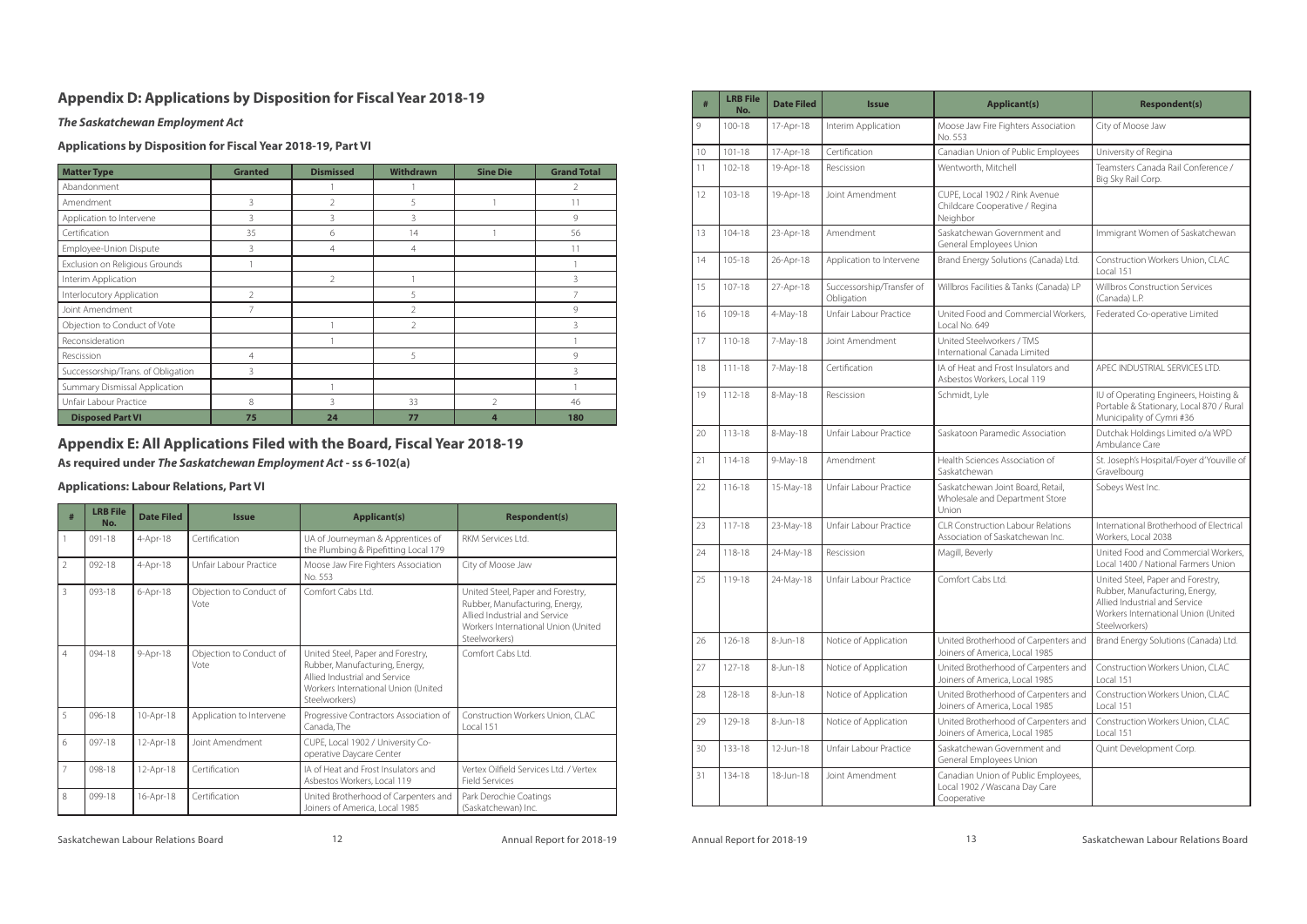| #  | <b>LRB File</b><br>No. | <b>Date Filed</b> | <b>Issue</b>                            | <b>Applicant(s)</b>                                                                                                                                          | <b>Respondent(s)</b>                                                   |
|----|------------------------|-------------------|-----------------------------------------|--------------------------------------------------------------------------------------------------------------------------------------------------------------|------------------------------------------------------------------------|
| 32 | 135-18                 | 18-Jun-18         | Notice of Application                   | IA of Heat and Frost Insulators and<br>Asbestos Workers, Local 119                                                                                           | Brand Energy Solutions (Canada) Ltd.                                   |
| 33 | 136-18                 | 19-Jun-18         | Certification                           | International Brotherhood of Electrical<br>Workers, Local 2038                                                                                               | Precision Projects Ltd.                                                |
| 34 | 137-18                 | 20-Jun-18         | Application to Intervene                | Construction Workers Union, CLAC<br>Local 151                                                                                                                | IA of Heat & Frost Insulators and<br>Asbestos Workers, Local 119       |
| 35 | 138-18                 | 20-Jun-18         | Application to Intervene                | Construction Workers Union, CLAC<br>Local 151                                                                                                                | United Brotherhood of Carpenters and<br>Joiners of America, Local 1985 |
| 36 | 139-18                 | 20-Jun-18         | Certification                           | IA of Bridge, Structural  Iron Workers,<br>Local Union No. 771                                                                                               | Ironclad Metals Inc.                                                   |
| 37 | 140-18                 | $21$ -Jun-18      | Certification                           | Sheet Metal Workers' International<br>Association, Local 296                                                                                                 | Park Derochie Coatings<br>(Saskatchewan) Inc.                          |
| 38 | $141 - 18$             | 22-Jun-18         | Unfair Labour Practice                  | Saskatchewan Government and<br>General Employees' Union                                                                                                      | Saskatchewan Polytechnic                                               |
| 39 | 143-18                 | 28-Jun-18         | Unfair Labour Practice                  | University of Saskatchewan Faculty<br>Association                                                                                                            | University of Saskatchewan                                             |
| 40 | 146-18                 | $6$ -Jul-18       | Application to Intervene                | International Brotherhood of Electrical<br>Workers, Local 2038                                                                                               | IA of Bridge, Structural  Iron Workers,<br>Local Union No. 771         |
| 41 | 147-18                 | $6$ -Jul-18       | Application to Intervene                | CLR Construction Labour Relations<br>Association of Saskatchewan Inc.                                                                                        | IA of Bridge, Structural  Iron Workers,<br>Local Union No. 771         |
| 42 | 148-18                 | 10-Jul-18         | Employee-Union Dispute                  | Magkasi, Wilfred                                                                                                                                             | Canadian Union of Public Employees,<br>Local 974                       |
| 43 | 149-18                 | $10 -$ Jul-18     | Unfair Labour Practice                  | Magkasi, Wilfred                                                                                                                                             | Canadian Union of Public Employees,<br>Local 974                       |
| 44 | 152-18                 | 13-Jul-18         | Unfair Labour Practice                  | United Food and Commercial Workers,<br>Local No. 649                                                                                                         | Federated Co-operative Limited                                         |
| 45 | 153-18                 | 20-Jul-18         | Certification                           | IA of Bridge, Structural  Iron Workers,<br>Local Union No. 771                                                                                               | Procon Mining & Tunnelling Ltd.                                        |
| 46 | 154-18                 | $23 -$ Jul-18     | Unfair Labour Practice                  | UA of Journeyman & Apprentices of<br>the Plumbing & Pipefitting Local 179                                                                                    | Reliance Gregg's Home Services, a<br>Division of Reliance Comfort      |
| 47 | 155-18                 | $25 -$ Jul-18     | Certification                           | UA of Journeyman & Apprentices of<br>the Plumbing & Pipefitting Local 179                                                                                    | 101271427 Saskatchewan LTD.                                            |
| 48 | 156-18                 | 30-Jul-18         | Amendment                               | City of Regina                                                                                                                                               | Regina Civic Middle Management<br>Association                          |
| 49 | 157-18                 | 9-Aug-18          | First Collective Agreement              | IU of Operating Engineers, Hoisting &<br>Portable & Stationary, Local 870                                                                                    | RM of Dundurn No. 314                                                  |
| 50 | 158-18                 | 14-Aug-18         | Unfair Labour Practice                  | International Brotherhood of Electrical<br>Workers, Local 2038                                                                                               | Precision Projects Ltd.                                                |
| 51 | 159-18                 | 14-Aug-18         | Unfair Labour Practice                  | Canadian Union of Public Employees,<br>Locals 3583 & 4909                                                                                                    | Prairie Branches Enterprises Inc.                                      |
| 52 | 160-18                 | 16-Aug-18         | Interlocutory Application               | IA of Bridge, Structural  Iron Workers,<br>Local Union No. 771                                                                                               | Pinnacle Industrial Services                                           |
| 53 | $161 - 18$             | 17-Aug-18         | Unfair Labour Practice                  | United Steel, Paper and Forestry,<br>Rubber, Manufacturing, Energy,<br>Allied Industrial and Service<br>Workers International Union (United<br>Steelworkers) | Comfort Cabs Ltd.                                                      |
| 54 | 162-18                 | 17-Aug-18         | Successorship/Transfer of<br>Obligation | United Steel, Paper and Forestry,<br>Rubber, Manufacturing, Energy,<br>Allied Industrial and Service<br>Workers International Union (United<br>Steelworkers) | Comfort Cabs Ltd.                                                      |

| #      | <b>LRB File</b><br>No. | <b>Date Filed</b> | <b>Issue</b>                      | <b>Applicant(s)</b>                                                                                                                                          | <b>Respondent(s)</b>                                                                                 |
|--------|------------------------|-------------------|-----------------------------------|--------------------------------------------------------------------------------------------------------------------------------------------------------------|------------------------------------------------------------------------------------------------------|
| 55     | 163-18                 | 20-Aug-18         | Certification                     | Saskatchewan Government and<br>General Employees Union                                                                                                       | S and O Cleaners                                                                                     |
| 56     | 164-18                 | 21-Aug-18         | Unfair Labour Practice            | Canadian Union of Public Employees,<br>Local 1949                                                                                                            | Legal Aid Saskatchewan                                                                               |
| 57     | 165-18                 | 21-Aug-18         | Interim Application               | Canadian Union of Public Employees,<br>Local 1949                                                                                                            | Legal Aid Saskatchewan                                                                               |
| 58     | 170-18                 | 22-Aug-18         | Certification                     | International Brotherhood of Electrical<br>Workers, Local 2067                                                                                               | Allteck Line Contractors Inc.                                                                        |
| 59     | 173-18                 | 27-Aug-18         | Unfair Labour Practice            | Saskatchewan Polytechnic Faculty<br>Association (SPFA)                                                                                                       | Saskatchewan Polytechnic                                                                             |
| 60     | 174-18                 | 27-Aug-18         | Rescission                        | Currah, Dean                                                                                                                                                 | United Food and Commercial Workers,<br>Local 1400 / CWS Logistics Limited                            |
| 61     | $175 - 18$             | 27-Aug-18         | Certification                     | IU of Operating Engineers, Hoisting &<br>Portable & Stationary, Local 870                                                                                    | Marathon Underground Constructors<br>Corporation                                                     |
| 62     | 176-18                 | 27-Aug-18         | Certification                     | Construction and General Workers'<br>Union, Local 180                                                                                                        | Marathon Underground Constructors<br>Corporation                                                     |
| 63     | $177 - 18$             | 27-Aug-18         | Interlocutory Application         | Aluma Systems Canada Inc.                                                                                                                                    | United Brotherhood of Carpenters &<br>Joiners of America, Local 1985                                 |
| 64     | 178-18                 | 27-Aug-18         | Interlocutory Application         | Aluma Systems Canada Inc.                                                                                                                                    | IA of Heat and Frost Insulators and<br>Asbestos Workers, Local 119                                   |
| 65     | 179-18                 | 28-Aug-18         | Interlocutory Application         | Taylor, David                                                                                                                                                | Sheet Metal Workers' International<br>Association, Local 296                                         |
| 66     | $181 - 18$             | 29-Aug-18         | Certification                     | IU of Operating Engineers, Hoisting &<br>Portable & Stationary, Local 870                                                                                    | Xcaliber Crane and Rigging                                                                           |
| 67     | 182-18                 | 29-Aug-18         | Certification                     | Canadian Union of Public Employees                                                                                                                           | South West Crisis Services Inc.                                                                      |
| 68     | 186-18                 | 5-Sep-18          | Certification                     | Teamsters Local Union No. 395                                                                                                                                | North East School Division No. 200                                                                   |
| 69     | 187-18                 | 5-Sep-18          | Rescission                        | Parenteau, Conrad                                                                                                                                            | Valley Hill Youth Treatment Centre<br>Inc. / Saskatchewan Government and<br>General Employees' Union |
| 70     | 188-18                 | 6-Sep-18          | Interlocutory Application         | Sheet Metal Workers' International<br>Association, Local 296                                                                                                 | Thorpe Brothers Ltd.                                                                                 |
| 71     | 189-18                 | 7-Sep-18          | Amendment                         | Saskatoon Co-operative Association<br>Limited                                                                                                                | United Food and Commercial Workers,<br>Local 1400                                                    |
| 72     | 190-18                 | 7-Sep-18          | Certification                     | IU of Operating Engineers, Hoisting &<br>Portable & Stationary, Local 870                                                                                    | Lonestar Sylvan Inc.                                                                                 |
| 73     | $191 - 18$             | 10-Sep-18         | Certification                     | Construction and General Workers'<br>Union, Local 180                                                                                                        | Lonestar Sylvan Inc.                                                                                 |
| 74     | 193-18                 | 11-Sep-18         | Unfair Labour Practice            | United Steel, Paper and Forestry,<br>Rubber, Manufacturing, Energy,<br>Allied Industrial and Service<br>Workers International Union (United<br>Steelworkers) | Mosaic Potash Colonsay ULC                                                                           |
| 75     | 194-18                 | 11-Sep-18         | Unfair Labour Practice            | United Steel, Paper and Forestry,<br>Rubber, Manufacturing, Energy,<br>Allied Industrial and Service<br>Workers International Union (United<br>Steelworkers) | Nutrien (Rocanville Division)                                                                        |
| 76     | 196-18                 | 14-Sep-18         | Exclusion on Religious<br>Grounds | Ennest, Amanda                                                                                                                                               | Five Hills Health Region                                                                             |
| $77\,$ | 197-18                 | 14-Sep-18         | Unfair Labour Practice            | Canadian Union of Public Employees                                                                                                                           | Weyburn Group Homes Society Inc.                                                                     |

Saskatchewan Labour Relations Board 14 annual Report for 2018-19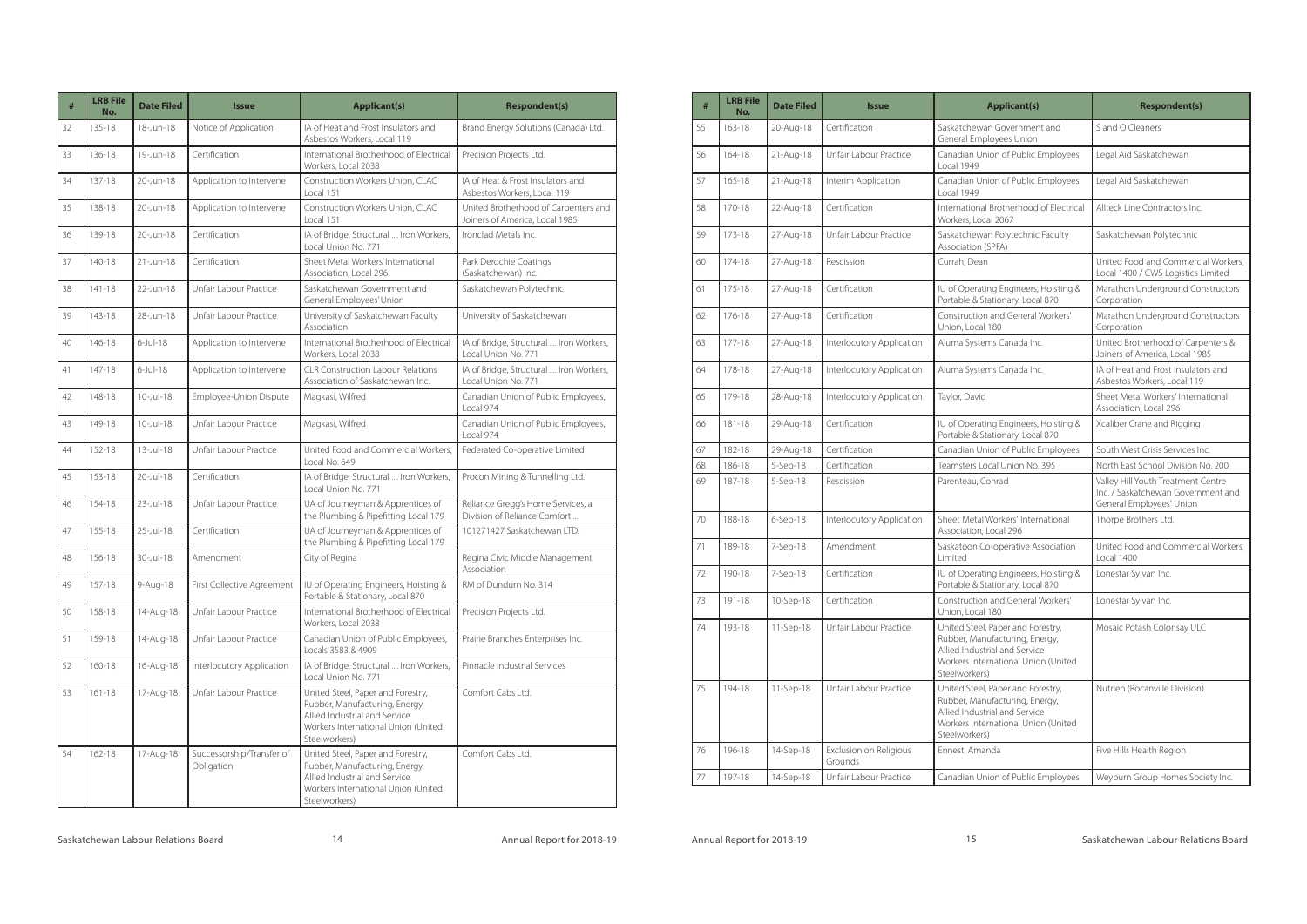| #   | <b>LRB File</b><br><b>Date Filed</b><br><b>Issue</b><br>No. |            |                                           | <b>Applicant(s)</b>                                                                                                                                          | <b>Respondent(s)</b>                                                                                               |
|-----|-------------------------------------------------------------|------------|-------------------------------------------|--------------------------------------------------------------------------------------------------------------------------------------------------------------|--------------------------------------------------------------------------------------------------------------------|
| 78  | 198-18                                                      | 18-Sep-18  | Unfair Labour Practice                    | United Steel, Paper and Forestry,<br>Rubber, Manufacturing, Energy,<br>Allied Industrial and Service<br>Workers International Union (United<br>Steelworkers) | Comfort Cabs Ltd.                                                                                                  |
| 79  | 199-18                                                      | 20-Sep-18  | Unfair Labour Practice                    | Retail, Wholesale and Department<br>Store Union, Local 568                                                                                                   | Signal Industries (1998) Ltd.                                                                                      |
| 80  | $200 - 18$                                                  | 20-Sep-18  | Technological or<br>Organizational Change | Retail, Wholesale and Department<br>Store Union, Local 568                                                                                                   | Signal Industries (1998) Ltd.                                                                                      |
| 81  | $201 - 18$                                                  | 20-Sep-18  | Interim Application                       | Retail, Wholesale and Department<br>Store Union, Local 568                                                                                                   | Signal Industries (1998) Ltd.                                                                                      |
| 82  | $202 - 18$                                                  | 21-Sep-18  | Certification                             | IA of Bridge, Structural  Iron Workers,<br>Local Union No. 771                                                                                               | Lafarge Canada Inc.                                                                                                |
| 83  | 204-18                                                      | 24-Sep-18  | Rescission                                | Abrahamson, Layne                                                                                                                                            | IU of Operating Engineers, Hoisting &<br>Portable & Stationary, Local 870 / Rural<br>Municipality of Rosedale #283 |
| 84  | $205 - 18$                                                  | 28-Sep-18  | Employee-Union Dispute                    | Strohan, Sharon May                                                                                                                                          | Saskatchewan Government and<br>General Employees Union                                                             |
| 85  | 206-18                                                      | $1-Oct-18$ | Unfair Labour Practice                    | United Food and Commercial Workers,<br>Local No. 649                                                                                                         | Federated Co-operative Limited                                                                                     |
| 86  | $207 - 18$                                                  | $1-Oct-18$ | Rescission                                | Parenteau, Conrad                                                                                                                                            | Valley Hill Youth Treatment Centre<br>Inc. / Saskatchewan Government and<br>General Employees' Union               |
| 87  | $3-Oct-18$<br>Certification<br>208-18                       |            |                                           | IU of Operating Engineers, Hoisting &<br>Portable & Stationary, Local 870                                                                                    | Far North Labour Services                                                                                          |
| 88  | $210 - 18$                                                  | 10-Oct-18  | Unfair Labour Practice                    | United Food and Commercial Workers,<br>Local 1400                                                                                                            | Moose Jaw Co-operative Association<br>Ltd.                                                                         |
| 89  | $211 - 18$                                                  | 17-Oct-18  | Unfair Labour Practice                    | Saskatchewan Government and<br>General Employees' Union                                                                                                      | Valley Hill Youth Treatment Centre Inc.                                                                            |
| 90  | $212 - 18$                                                  | 23-Oct-18  | Related Employer                          | IA of Heat & Frost Insulators and<br>Asbestos Workers, Local 119                                                                                             | Book Insulations Ltd.                                                                                              |
| 91  | $215 - 18$                                                  | 24-Oct-18  | Certification                             | United Brotherhood of Carpenters and<br>Joiners of America, Local 1021                                                                                       | Custom Steel Erectors Ltd.                                                                                         |
| 92  | $217 - 18$                                                  | 30-Oct-18  | Unfair Labour Practice                    | Health Sciences Association of<br>Saskatchewan                                                                                                               | Saskatchewan Health Authority                                                                                      |
| 93  | 218-18                                                      | 31-Oct-18  | Amendment                                 | Grain and General Services Union<br>(ILWU - Canada)                                                                                                          | Crop Production Services (Canada) Inc.                                                                             |
| 94  | 219-18                                                      | $1-Nov-18$ | Certification                             | Construction Workers Union, CLAC<br>Local 151                                                                                                                | Skyway Canada Ltd.                                                                                                 |
| 95  | 220-18                                                      | $1-Nov-18$ | Provisional Employee<br>Determination     | Health Sciences Association of<br>Saskatchewan                                                                                                               | Saskatchewan Health Authority                                                                                      |
| 96  | $221 - 18$                                                  | $1-Nov-18$ | Certification                             | UA of Journeyman & Apprentices of<br>the Plumbing & Pipefitting Local 179                                                                                    | Yorkton Plumbing & Heating Ltd. / YPH<br>Mechanical                                                                |
| 97  | Certification<br>222-18<br>$1-Nov-18$                       |            |                                           | UA of Journeyman & Apprentices of<br>the Plumbing & Pipefitting Local 179                                                                                    | Yorkton Plumbing & Heating Ltd. / YPH<br>Mechanical                                                                |
| 98  | 223-18                                                      | $1-Nov-18$ | Certification                             | UA of Journeyman & Apprentices of<br>the Plumbing & Pipefitting Local 179                                                                                    | Yorkton Plumbing & Heating Ltd. / YPH<br>Mechanical                                                                |
| 99  | 224-18                                                      | $2-Nov-18$ | Certification                             | UA of Journeyman & Apprentices of<br>the Plumbing & Pipefitting Local 179                                                                                    | Yorkton Plumbing & Heating Ltd. / YPH<br>Mechanical                                                                |
| 100 | 228-18                                                      | 7-Nov-18   | Certification                             | Construction Workers Union, CLAC<br>Local 151                                                                                                                | Skyway Canada Ltd.                                                                                                 |
| 101 | 230-18                                                      | 8-Nov-18   | Unfair Labour Practice                    | Saskatoon Co-operative Association<br>Limited                                                                                                                | United Food and Commercial Workers,<br>Local 1400                                                                  |

| $\#$ | <b>LRB File</b><br>No.                        | <b>Date Filed</b> | <b>Issue</b>                              | <b>Applicant(s)</b>                                                       | <b>Respondent(s)</b>                                                                                |
|------|-----------------------------------------------|-------------------|-------------------------------------------|---------------------------------------------------------------------------|-----------------------------------------------------------------------------------------------------|
| 102  | $231 - 18$                                    | 8-Nov-18          | Unfair Labour Practice                    | Saskatoon Co-operative Association<br>Limited                             | United Food and Commercial Workers,<br>Local 1400                                                   |
| 103  | 232-18                                        | $9-Nov-18$        | Unfair Labour Practice                    | Health Sciences Association of<br>Saskatchewan                            | Crestvue Ambulance Services Ltd.                                                                    |
| 104  | 233-18                                        | 14-Nov-18         | Certification                             | Construction Workers Union, CLAC<br>Local 151                             | Skyway Canada Ltd.                                                                                  |
| 105  | 234-18                                        | 14-Nov-18         | Rescission                                | Parenteau, Conrad                                                         | Saskatchewan Government and<br>General Employees Union / Valley Hill<br>Youth Treatment Centre Inc. |
| 106  | 235-18                                        | 15-Nov-18         | Unfair Labour Practice                    | Canadian Union of Public Employees                                        | Hill Top Manor Ltd.                                                                                 |
| 107  | 237-18                                        | 20-Nov-18         | Certification                             | Construction and General Workers'<br>Union, Local 180                     | Hamon Custodis-Cottrell (Canada) Inc.                                                               |
| 108  | 238-18                                        | 20-Nov-18         | Certification                             | International Brotherhood of Electrical<br>Workers, Local 2067            | Peter Ballantyne Developments<br>Limited Partnership                                                |
| 109  | 239-18                                        | 26-Nov-18         | Unfair Labour Practice                    | Christian Labour Association of Canada                                    | Town of Bienfait                                                                                    |
| 110  | $240 - 18$                                    | 26-Nov-18         | Unfair Labour Practice                    | Christian Labour Association of Canada                                    | Town of Bienfait                                                                                    |
| 111  | $241 - 18$                                    | 26-Nov-18         | First Collective Agreement                | Christian Labour Association of Canada                                    | Town of Bienfait                                                                                    |
| 112  | 243-18                                        | 27-Nov-18         | Unfair Labour Practice                    | Education, Service, and Health Care<br>Union, CLAC Local 306              | Town of Bienfait                                                                                    |
| 113  | 244-18                                        | 27-Nov-18         | Unfair Labour Practice                    | Education, Service, and Health Care<br>Union, CLAC Local 306              | Town of Bienfait                                                                                    |
| 114  | 245-18                                        | 27-Nov-18         | First Collective Agreement                | Education, Service, and Health Care<br>Union, CLAC Local 306              | Town of Bienfait                                                                                    |
| 115  | 246-18                                        | 30-Nov-18         | Certification                             | Saskatchewan Government and<br>General Employees Union                    | Saskatoon Housing Authority                                                                         |
| 116  | 247-18                                        | 30-Nov-18         | Certification                             | IA of Heat and Frost Insulators and<br>Asbestos Workers, Local 119        | Magnum Technical Services                                                                           |
| 117  | 248-18                                        | 30-Nov-18         | Certification                             | Public Service Alliance of Canada                                         | University of Saskatchewan                                                                          |
| 118  | 250-18                                        | 7-Dec-18          | Successorship / Transfer of<br>Obligation | Unifor, Local 649                                                         | Steel Reef Infrastructure Corp.                                                                     |
| 119  | $251 - 18$                                    | 10-Dec-18         | Reconsideration                           | SEIU-West                                                                 | Saskatchewan Health Authority                                                                       |
| 120  | 252-18                                        | 13-Dec-18         | Unfair Labour Practice                    | United Food and Commercial Workers,<br>Local No. 649                      | Federated Co-operatives Ltd.                                                                        |
| 121  | $\sqrt{253-18}$                               |                   | 13-Dec-18   Certification                 | UA of Journeyman & Apprentices of<br>the Plumbing & Pipefitting Local 179 | Yorkton Plumbing & Heating Ltd. / YPH<br>Mechanical                                                 |
| 122  | 254-18                                        | 14-Dec-18         | Application to Intervene                  | IA of Heat & Frost Insulators and<br>Asbestos Workers, Local 119          | Construction Workers Union, CLAC<br>Local 151                                                       |
| 123  | 255-18                                        | 14-Dec-18         | Successorship/Transfer of<br>Obligation   | Saskatchewan Government and<br>General Employees' Union                   | Saskatchewan Health Authority                                                                       |
| 124  | Employee-Union Dispute<br>257-18<br>17-Dec-18 |                   |                                           | Kinzel, Doug                                                              | Canadian Union of Public Employees,<br>Local 2268                                                   |
| 125  | 258-18                                        | 18-Dec-18         | Certification                             | Canadian Office and Professional<br>Employees Union, Local 342            | Canadian Union of Public Employees,<br>Local 3287                                                   |
| 126  | 259-18                                        | 19-Dec-18         | Certification                             | International Brotherhood of Electrical<br>Workers, Local 2067            | Ptarmiganline Solutions Inc.                                                                        |
| 127  | 260-18                                        | 19-Dec-18         | Certification                             | International Brotherhood of Electrical<br>Workers, Local 2067            | Ptarmigan Consulting Inc.                                                                           |
| 128  | $001 - 19$                                    | 7-Jan-19          | Reconsideration                           | Reliance Gregg's Home Services, a<br>Division of Reliance Comfort         | UA of Journeyman & Apprentices of<br>the Plumbing & Pipefitting Local 179                           |

Saskatchewan Labour Relations Board 16 and 2018-19 18 annual Report for 2018-19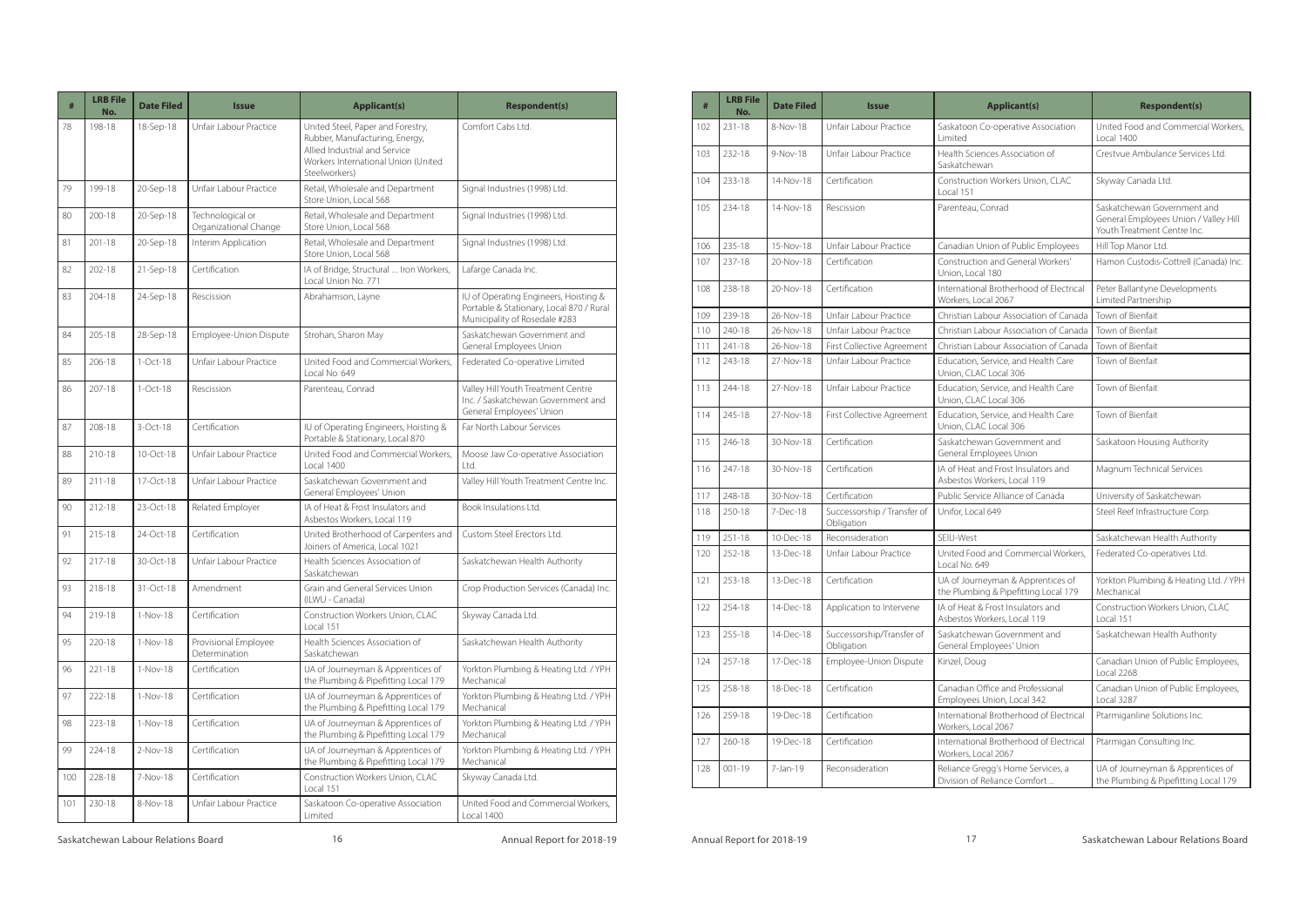| #   | <b>LRB File</b><br>No.                    | <b>Date Filed</b>                                   | <b>Issue</b>                            | <b>Applicant(s)</b>                                                                         | <b>Respondent(s)</b>                                                      |
|-----|-------------------------------------------|-----------------------------------------------------|-----------------------------------------|---------------------------------------------------------------------------------------------|---------------------------------------------------------------------------|
| 129 | $002 - 19$                                | 7-Jan-19                                            | Joint Amendment                         | Saskatchewan Government and<br>General Employees Union / Nothern<br>Village of Green Lake   |                                                                           |
| 130 | 003-19                                    | 7-Jan-19                                            | Certification                           | International Brotherhood of<br>Boilermakers, Local 555                                     | Horton CBI Limited, operating as<br>Horton Services Inc.                  |
| 131 | 004-19                                    | 10-Jan-19                                           | Application to Intervene                | International Union of Painters and<br>Allied Trades, Local 739                             | Construction Workers Union, CLAC<br>Local 151                             |
| 132 | 006-19                                    | 14-Jan-19                                           | Successorship/Transfer of<br>Obligation | Saskatchewan Government and<br>General Employees' Union                                     | Saskatchewan Public Safety Agency                                         |
| 133 | $007 - 19$                                | 14-Jan-19                                           | Joint Amendment                         | International Brotherhood of<br>Boilermakers, Local 555 / Altex<br>Industries Inc.          |                                                                           |
| 134 | 008-19                                    | 14-Jan-19                                           | Certification                           | IA of Heat & Frost Insulators and<br>Asbestos Workers, Local 119                            | Olliver Welding Inc.                                                      |
| 135 | 009-19                                    | 17-Jan-19                                           | Unfair Labour Practice                  | IA of Bridge, Structural  Iron Workers,<br>Local Union No. 838                              | Bridgeview Manufacturing Inc.                                             |
| 136 | $010 - 19$                                | 18-Jan-19                                           | Joint Amendment                         | Town of Gravelbourg / Canadian Union<br>of Public Employees, Local 4341                     |                                                                           |
| 137 | $011 - 19$                                | 18-Jan-19                                           | Reconsideration                         | UA of Journeyman & Apprentices of<br>the Plumbing & Pipefitting Local 179                   | Reliance Gregg's Home Services, a<br>Division of Reliance Comfort         |
| 138 | $012 - 19$                                | 18-Jan-19                                           | Certification                           | International Brotherhood of<br>Boilermakers, Local 555                                     | TIW Steel Platework Inc.                                                  |
| 139 | $013 - 19$                                | $21$ -Jan-19                                        | Summary Dismissal<br>Application        | Canadian Union of Public Employees,<br>Local 2268                                           | Saskatoon Catholic School Board                                           |
| 140 | $014 - 19$                                | 24-Jan-19                                           | Successorship/Transfer of<br>Obligation | International Brotherhood of Electrical<br>Workers, Local 529                               | Mikkelsen-Coward & Co. Ltd.                                               |
| 141 | 016-19                                    | 28-Jan-19                                           | Amendment                               | IU of Operating Engineers, Hoisting &<br>Portable & Stationary, Local 870                   | Soletanche Bachy Canada                                                   |
| 142 | $017 - 19$                                | 28-Jan-19                                           | Joint Amendment                         | Saskatchewan Government and<br>General Employees Union / PRT<br>Growing Services Ltd.       |                                                                           |
| 143 | 018-19                                    | 29-Jan-19                                           | Certification                           | Canadian Union of Public Employees,<br>Local 4254                                           | Prairie Spirit School Division #206                                       |
| 144 | 020-19                                    | 30-Jan-19                                           | Unfair Labour Practice                  | North Battleford Community Safety<br>Officers Association                                   | City of North Battleford                                                  |
| 145 | 023-19                                    | 4-Feb-19                                            | Certification                           | Canadian Union of Public Employees                                                          | Eden Care Health Inc., and/or Eden<br>Care Communities operating as Eden- |
| 146 | 024-19                                    | 4-Feb-19                                            | Successorship/Transfer of<br>Obligation | International Brotherhood of<br>Boilermakers, Local 555                                     | Saskatoon Boiler Manufacturing Co.<br>Ltd.                                |
| 147 | Joint Amendment<br>$025 - 19$<br>6-Feb-19 |                                                     |                                         | Moose Jaw Board of Police<br>Commissioners / Canadian Union of<br>Public Employees Local #9 |                                                                           |
| 148 | 028-19                                    | 7-Feb-19                                            | Certification                           | UA of Journeyman & Apprentices of<br>the Plumbing & Pipefitting Local 179                   | Maxium Mechanical Ltd.                                                    |
| 149 | 029-19                                    | 8-Feb-19<br>Successorship / Trans. of<br>Obligation |                                         | Canadian Union of Public Employees,<br>Local 3583                                           | Prairie Branches Enterprises Inc.                                         |
| 150 | 030-19                                    | 8-Feb-19                                            | Successorship/Transfer of<br>Obligation | Canadian Union of Public Employees,<br>Local 4909                                           | Prairie Branches Enterprises Inc.                                         |
| 151 | $031 - 19$                                | 8-Feb-19                                            | Amendment                               | Canadian Union of Public Employees,<br>Local 3583                                           | Prairie Branches Enterprises Inc.                                         |
| 152 | 032-19                                    | 8-Feb-19<br>Amendment                               |                                         | Canadian Union of Public Employees,<br>Local 4909                                           | Prairie Branches Enterprises Inc.                                         |

| #   | <b>LRB File</b><br>No.                                         | <b>Date Filed</b>      | <b>Issue</b>                                                                 | <b>Applicant(s)</b>                                                                   | <b>Respondent(s)</b>                                                                             |
|-----|----------------------------------------------------------------|------------------------|------------------------------------------------------------------------------|---------------------------------------------------------------------------------------|--------------------------------------------------------------------------------------------------|
| 153 | 033-19                                                         | 8-Feb-19               | Certification                                                                | IA of Heat and Frost Insulators and<br>Asbestos Workers, Local 119                    | All-Pro Environmental Contracting<br>Limited (APEC)                                              |
| 154 | 034-19                                                         | 12-Feb-19              | Unfair Labour Practice                                                       | United Food and Commercial Workers,<br>Local 1400                                     | Saskatoon Co-operative Association<br>I imited                                                   |
| 155 | 035-19                                                         | 12-Feb-19              | Unfair Labour Practice                                                       | United Food and Commercial Workers,<br>Local 1400                                     | Saskatoon Co-operative Association<br>Limited                                                    |
| 156 | 036-19                                                         | 14-Feb-19              | Joint Amendment                                                              | Saskatchewan Government and<br>General Employees Union / PRT<br>Growing Services Ltd. |                                                                                                  |
| 157 | 037-19                                                         | 14-Feb-19              | Certification                                                                | SEIU-West                                                                             | Southwest Homes Inc.                                                                             |
| 158 | 038-19                                                         | 14-Feb-19              | Certification                                                                | SEIU-West                                                                             | Southwest Homes Inc.                                                                             |
| 159 | 039-19                                                         | 15-Feb-19              | Certification                                                                | International Brotherhood of Electrical<br>Workers, Local 2038                        | PCL Industrial Constructors Inc.                                                                 |
| 160 | $040 - 19$                                                     | 21-Feb-19              | Certification                                                                | United Food and Commercial Workers,<br>Local 1400                                     | Verdient Foods Inc.                                                                              |
| 161 | $041 - 19$                                                     | 22-Feb-19              | Unfair Labour Practice                                                       | IA of Heat & Frost Insulators and<br>Asbestos Workers, Local 119                      | All-Pro Environmental Contracting<br>Limited (APEC)                                              |
| 162 | 045-19                                                         | 25-Feb-19              | Rescission                                                                   | Pelletier, Chad Bryan                                                                 | Cowessess First Nations Band Office<br>/ Saskatchewan Government and<br>General Employees' Union |
| 163 | 26-Feb-19<br>043-19<br>Successorship/Transfer of<br>Obligation |                        | Saskatchewan Joint Board, Retail,<br>Wholesale and Department Store<br>Union | Danshan Foods Limited                                                                 |                                                                                                  |
| 164 | 044-19                                                         | 26-Feb-19              | Certification                                                                | Teamsters Local Union No. 395                                                         | Saskatoon Ready-Mix Concrete<br>Company Limited                                                  |
| 165 | 046-19                                                         | 28-Feb-19              | Unfair Labour Practice                                                       | IU of Operating Engineers, Hoisting &<br>Portable & Stationary, Local 870             | Rural Municipality of Livingston No.<br>331                                                      |
| 166 | 047-19                                                         | 28-Feb-19              | Certification                                                                | Construction and General Workers'<br>Union, Local 180                                 | Platinum Track Services Inc.                                                                     |
| 167 | 048-19                                                         | $1-Mar-19$             | Employee-Union Dispute                                                       | Fitzgerald, Sharlene                                                                  | Canadian Union of Public Employees,<br>Local 3967                                                |
| 168 | 049-19                                                         | 4-Mar-19               | Unfair Labour Practice                                                       | Saskatchewan Joint Board, Retail,<br>Wholesale and Department Store<br>Union          | Sysco Regina                                                                                     |
| 169 | 050-19                                                         | 5-Mar-19               | Certification                                                                | Canadian Union of Public Employees                                                    | Town of Esterhazy                                                                                |
| 170 | 053-19                                                         | 5-Mar-19               | Successorship/Transfer of<br>Obligation                                      | IU of Operating Engineers, Hoisting &<br>Portable & Stationary, Local 870             | Waiward Industrial I P                                                                           |
| 171 | 054-19                                                         | 6-Mar-19               | Summary Dismissal<br>Application                                             | Canadian Union of Public Employees,<br>Local 3967                                     | Aseye Ama Eyram Johnson                                                                          |
| 172 | $055 - 19$                                                     | 11-Mar-19              | Unfair Labour Practice                                                       | Saskatchewan Government and<br>General Employees' Union                               | Mobile Crisis Services Inc.                                                                      |
| 173 | 056-19<br>Amendment<br>11-Mar-19                               |                        | IA of Bridge, Structural  Iron Workers,<br>Local Union No. 771               | Waiward Steel Fabricators                                                             |                                                                                                  |
| 174 | 057-19                                                         | 12-Mar-19<br>Amendment |                                                                              | Northlands College                                                                    | Saskatchewan Government and<br>General Employees' Union                                          |
| 175 | 058-19                                                         | 12-Mar-19              | Certification                                                                | International Brotherhood of Electrical<br>Workers, Local 2038                        | Tremblay Electic                                                                                 |
| 176 | 059-19                                                         | 12-Mar-19              | Certification                                                                | Canadian Union of Public Employees                                                    | Yorkton Crossing Retirement<br>Community                                                         |
| 177 | 060-19                                                         | 15-Mar-19              | Unfair Labour Practice                                                       | UA of Journeyman & Apprentices of<br>the Plumbing & Pipefitting Local 179             | Yorkton Plumbing & Heating Ltd. / YPH<br>Mechanical                                              |

Saskatchewan Labour Relations Board 18 18 and 19 annual Report for 2018-19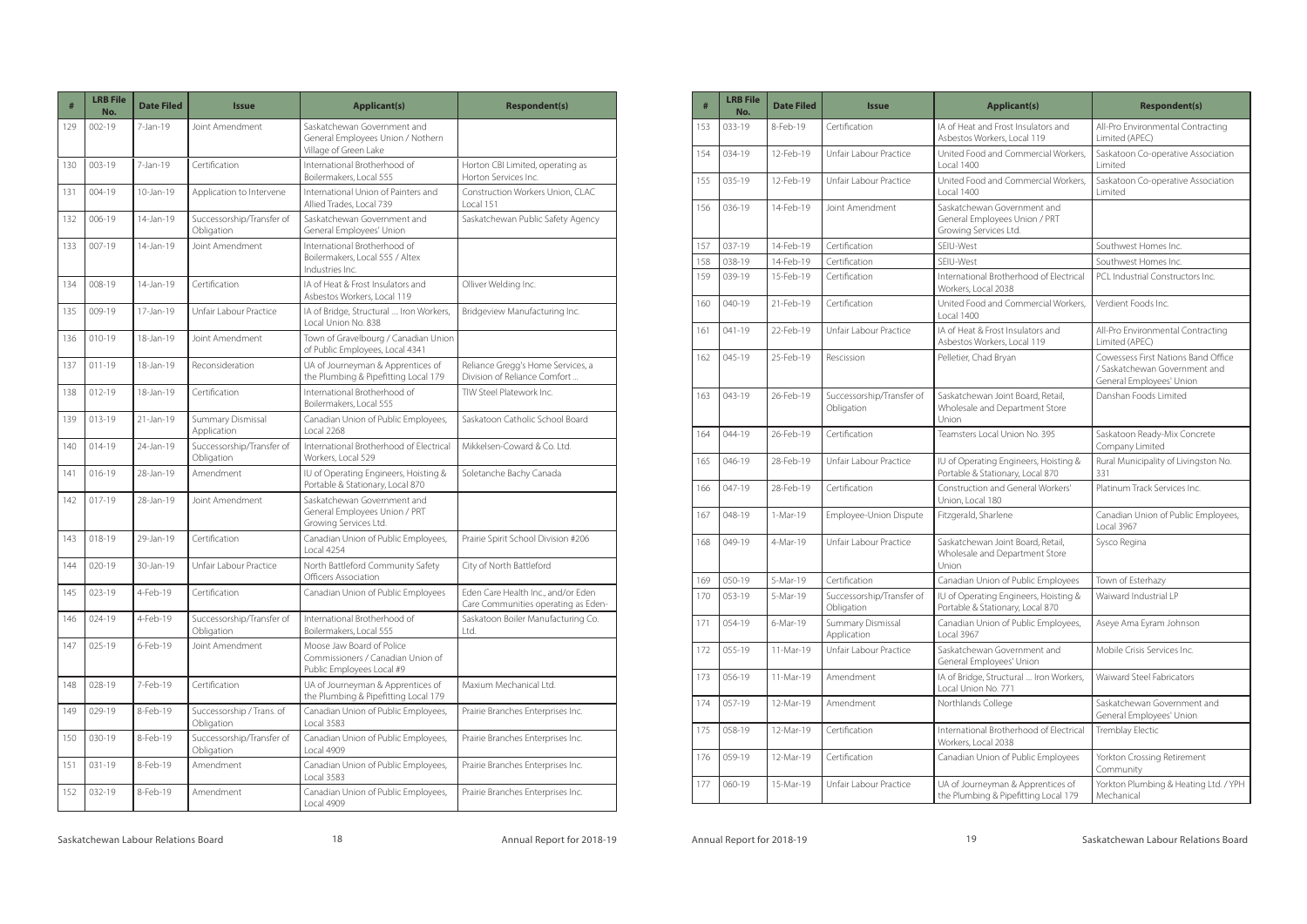| #   | <b>LRB File</b><br>No. | <b>Date Filed</b>          | <b>Issue</b>                    | <b>Applicant(s)</b>                                                       | <b>Respondent(s)</b>                                     |
|-----|------------------------|----------------------------|---------------------------------|---------------------------------------------------------------------------|----------------------------------------------------------|
| 178 | $061 - 19$             | 15-Mar-19                  | Certification                   | Saskatchewan Government and<br>General Employees Union                    | Thomas Circle of Care Inc.                               |
| 179 | $063 - 19$             | 20-Mar-19                  | Unfair Labour Practice          | United Food and Commercial Workers,<br>Local 1400                         | Saskatoon Co-operative Association<br>I imited           |
| 180 | $064 - 19$             | 20-Mar-19                  | Amendment                       | Canadian Union of Public Employees,<br>Local 3583                         | Prairie Branches Enterprises Inc.                        |
| 181 | $065 - 19$             | 20-Mar-19                  | Amendment                       | Canadian Union of Public Employees,<br>Local 4909                         | Prairie Branches Enterprises Inc.                        |
| 182 | 066-19                 | 20-Mar-19                  | Unfair Labour Practice          | United Food and Commercial Workers.<br>Local 1400                         | Saskatoon Co-operative Association<br>I imited           |
| 183 | 067-19                 | 21-Mar-19                  | Certification                   | IA of Bridge, Structural  Iron Workers,<br>Local Union No. 771            | Three-0-Six Industrial Services Inc.                     |
| 184 | 068-19                 | 22-Mar-19                  | Objection to Conduct of<br>Vote | Platinum Track Services Inc.                                              | Construction and General Workers'<br>Union, Local 180    |
| 185 | $070 - 19$             | 25-Mar-19                  | Abandonment                     | Del Equipment Ltd.                                                        | Teamsters Local Union No. 395                            |
| 186 | $071 - 19$             | 25-Mar-19                  | Unfair Labour Practice          | IA of Heat & Frost Insulators and<br>Asbestos Workers, Local 119          | AlumaSafway, Inc.                                        |
| 187 | $072 - 19$             | 25-Mar-19                  | Unfair Labour Practice          | University of Regina                                                      | University of Regina Faculty<br>Association              |
| 188 | 073-19                 | 25-Mar-19                  | Interim Application             | University of Regina                                                      | University of Regina Faculty<br>Association              |
| 189 | $074 - 19$             | 27-Mar-19<br>Certification |                                 | IU of Operating Engineers, Hoisting &<br>Portable & Stationary, Local 870 | Myshak Crane and Rigging Ltd.                            |
| 190 | $075 - 19$             | 27-Mar-19                  | Unfair Labour Practice          | United Steelworkers, Local 9841                                           | Saskatchewan Government and<br>General Employees Union   |
| 191 | 076-19                 | 28-Mar-19                  | Employee-Union Dispute          | Zand, Joel                                                                | Unifor, Local 649                                        |
| 192 | $077 - 19$             | 29-Mar-19                  | Certification                   | IU of Operating Engineers, Hoisting &<br>Portable & Stationary, Local 870 | 10034712 Manitoba Ltd. o/a Phoenix<br>Crane and Erectors |

#### **Applications: Labour Relations, Part VII**

|  | <b>LRB File</b><br>No. | <b>Date Filed</b> | Issue                     | <b>Employer</b>            | <b>Union</b>                       |
|--|------------------------|-------------------|---------------------------|----------------------------|------------------------------------|
|  | $015-19$               | 25-Jan-19         | <b>Essential Services</b> | University of Saskatchewan | Canadian Union of Public Employees |

#### **Appeal of Adjudicator's Decision: Part IV**

| <b>LRB File</b><br>No. | <b>Date Filed</b> | <b>Issue</b>             | <b>Applicant(s)</b>                                                         | <b>Respondent(s)</b>                                                       |
|------------------------|-------------------|--------------------------|-----------------------------------------------------------------------------|----------------------------------------------------------------------------|
| 242-18                 | 26-Nov-18         | Appeal of<br>Adjudicator | Young, Tammy                                                                | SaskPower<br>Gov't of Saskatchewan, Executive Director, OHSD               |
| 042-19                 | 25-Feb-19         | Appeal of<br>Adjudicator | Farms and Families of North<br>America Incorporated o/a Farmers<br>of North | Nicole Mason<br>Government of Saskatchewan,<br><b>Employment Standards</b> |
| 062-19                 | 19-Mar-19         | Appeal of<br>Adjudicator | Lapchuk, David B.                                                           | Government of Saskatchewan                                                 |

#### **Applications to Appoint an Adjudicator: Employment Standards, Part II**

|  | <b>LRB File</b><br>No. | Date Filed | <b>Issue</b> | Applicant(s)                             | Respondent(s)                                                       |
|--|------------------------|------------|--------------|------------------------------------------|---------------------------------------------------------------------|
|  | 095-18                 | 10-Apr-18  | Appeal       | Wage Assessment   Kusina Restaurant Ltd. | Darren Clark<br>Governemnt of Saskatchewan,<br>Employment Standards |

Saskatchewan Labour Relations Board 20 20 and 20 annual Report for 2018-19

| #  | <b>LRB File</b><br>No. | <b>Date Filed</b> | <b>Issue</b>              | <b>Applicant(s)</b>                                        | <b>Respondent(s)</b>                                                             |
|----|------------------------|-------------------|---------------------------|------------------------------------------------------------|----------------------------------------------------------------------------------|
| 2  | 106-18                 | 26-Apr-18         | Wage Assessment<br>Appeal | Open Road Recreation Inc.                                  | Justin Krietemeyer<br>Government of Saskatchewan,<br><b>Employment Standards</b> |
| 3  | $115 - 18$             | 10-May-18         | Wage Assessment<br>Appeal | Rural Municipality of Sherwood<br>No. 159                  | Rod Benroth<br>Government of Saskatchewan,<br>Employment Standards               |
| 4  | 120-18                 | 28-May-18         | Wage Assessment<br>Appeal | High Power Diesel Performance<br>Inc.                      | Cole Hamilton<br>Government of Saskatchewan,<br>Employment Standards             |
| 5  | 123-18                 | $6$ -Jun-18       | Wage Assessment<br>Appeal | A.V. Shuttle Cab Ltd.                                      | William Seitz<br>Government of Saskatchewan,<br>Employment Standards             |
| 6  | 124-18                 | $6$ -Jun-18       | Wage Assessment<br>Appeal | A.V. Shuttle Cab Ltd.                                      | David Criss<br>Government of Saskatchewan,<br>Employment Standards               |
| 7  | 125-18                 | $6$ -Jun-18       | Wage Assessment<br>Appeal | A.V. Shuttle Cab Ltd.                                      | Jim Pravda<br>Government of Saskatchewan,<br>Employment Standards                |
| 8  | 130-18                 | 8-Jun-18          | Wage Assessment<br>Appeal | L'il Angels Fun & Play Yorkton<br>Dayhome                  | Joan Sobkow<br>Government of Saskatchewan,<br>Employment Standards               |
| 9  | $131 - 18$             | 8-Jun-18          | Wage Assessment<br>Appeal | L'il Angels Fun & Play Yorkton<br>Dayhome                  | Sandra Peleshytyk<br>Government of Saskatchewan,<br>Employment Standards         |
| 10 | 132-18                 | 8-Jun-18          | Wage Assessment<br>Appeal | L'il Angels Fun & Play Yorkton<br>Dayhome                  | Prabhjot Kaur<br>Government of Saskatchewan,<br>Employment Standards             |
| 11 | 144-18                 | 15-Jun-18         | Wage Assessment<br>Appeal | Rural Municipality of Maple Creek<br>#111                  | Barbi-Rose Weisgerber<br>Government of Saskatchewan,<br>Employment Standards     |
| 12 | 142-18                 | 27-Jun-18         | Wage Assessment<br>Appeal | Input Capital Corp.                                        | Kim Althouse<br>Government of Saskatchewan,<br>Employment Standards              |
| 13 | 150-18                 | 12-Jul-18         | Wage Assessment<br>Appeal | 101297758 Saskatchewan Ltd.<br>o/a Anytime Fitness         | Brianna Glowach<br>Government of Saskatchewan,<br>Employment Standards           |
| 14 | $151 - 18$             | 13-Jul-18         | Wage Assessment<br>Appeal | Wunderbar Tack Shop Inc., o/a<br>Critters Pet Health Store | Michelle Kauth<br>Government of Saskatchewan,<br>Employment Standards            |
| 15 | 166-18                 | 21-Aug-18         | Wage Assessment<br>Appeal | Got Mold Disaster Recovery<br>Services Inc.                | Jason Forwood<br>Government of Saskatchewan,<br>Employment Standards             |
| 16 | 167-18                 | 21-Aug-18         | Wage Assessment<br>Appeal | Common Cafe and Bakery Ltd                                 | Angela Smylski<br>Government of Saskatchewan,<br>Employment Standards            |
| 17 | 168-18                 | 21-Aug-18         | Wage Assessment<br>Appeal | Common Cafe and Bakery Ltd                                 | Kathryn Ernst<br>Government of Saskatchewan,<br>Employment Standards             |
| 18 | 169-18                 | 21-Aug-18         | Wage Assessment<br>Appeal | Common Cafe and Bakery Ltd                                 | Megan Peters<br>Government of Saskatchewan,<br>Employment Standards              |
| 19 | $171 - 18$             | 23-Aug-18         | Wage Assessment<br>Appeal | Barr Water & Vacuum Service Ltd.                           | Rodney McIsaac<br>Government of Saskatchewan,<br>Employment Standards            |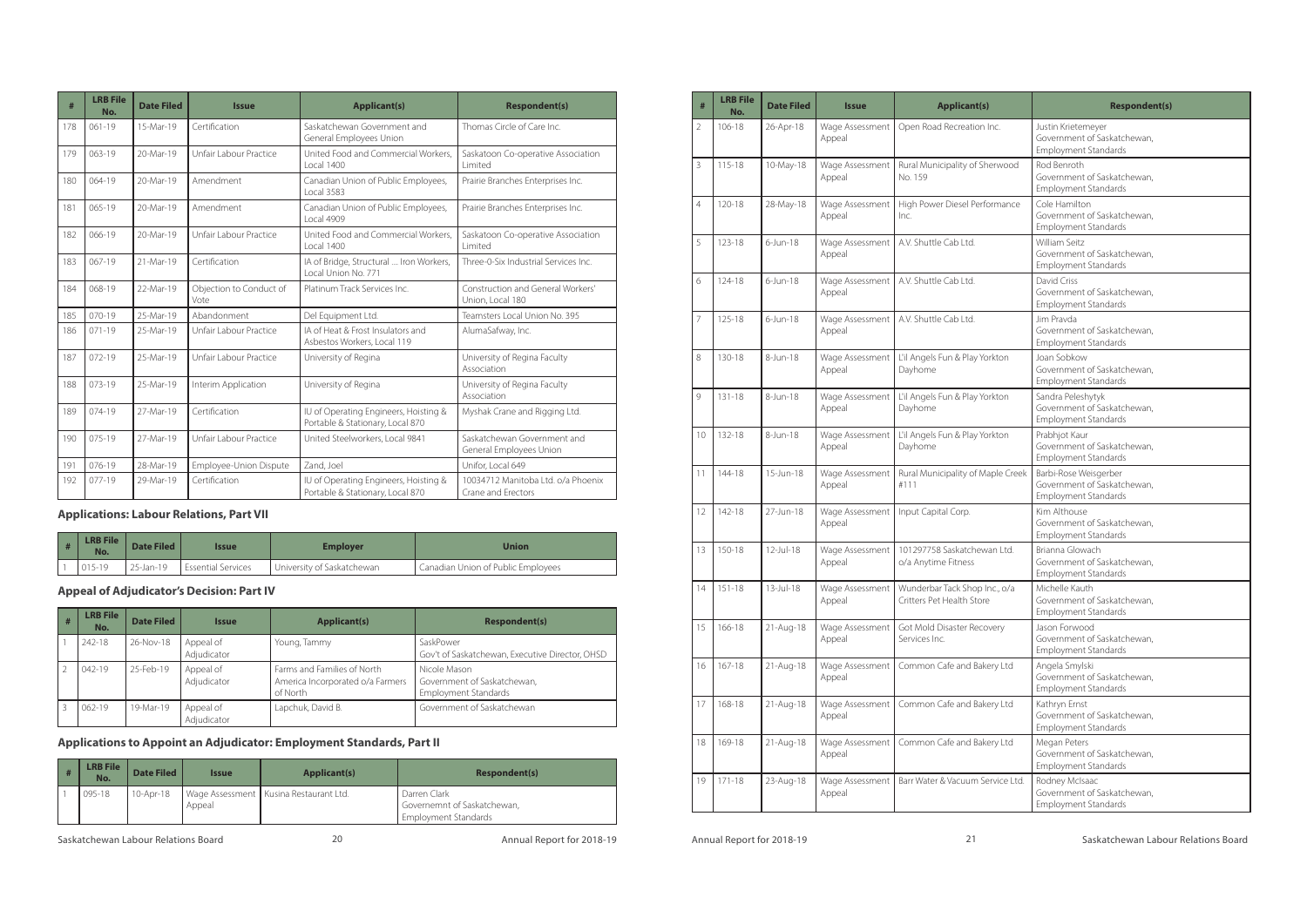| #  | <b>LRB File</b><br>No. | <b>Date Filed</b> | <b>Issue</b>              | <b>Applicant(s)</b>                                                          | <b>Respondent(s)</b>                                                                           |
|----|------------------------|-------------------|---------------------------|------------------------------------------------------------------------------|------------------------------------------------------------------------------------------------|
| 20 | 172-18                 | 24-Aug-18         | Wage Assessment<br>Appeal | 6132511 Canada Ltd. o/a<br>Keeper's Restaurant                               | Shelly Stewart<br>Government of Saskatchewan,<br><b>Employment Standards</b>                   |
| 21 | 180-18                 | 28-Aug-18         | Wage Assessment<br>Appeal | LP3 Transportation Solutions Ltd.                                            | Kristin Hodel<br>Government of Saskatchewan,<br><b>Employment Standards</b>                    |
| 22 | 183-18                 | 4-Sep-18          | Wage Assessment<br>Appeal | 102002973 Saskatchewan Corp.,<br>o/a Fuller's                                | Andrew Fuller<br>Government of Saskatchewan,<br><b>Employment Standards</b>                    |
| 23 | 184-18                 | 4-Sep-18          | Wage Assessment<br>Appeal | 102002973 Saskatchewan Corp.,<br>o/a Fuller's                                | May Carruthers<br>Government of Saskatchewan,<br><b>Employment Standards</b>                   |
| 24 | 185-18                 | 4-Sep-18          | Wage Assessment<br>Appeal | 102002973 Saskatchewan Corp.,<br>o/a Fuller's                                | John Carr<br>Government of Saskatchewan,<br>Employment Standards                               |
| 25 | 203-18                 | 24-Sep-18         | Wage Assessment<br>Appeal | <b>BE.U.TE AGW Designs</b>                                                   | Dean Moore<br>Government of Saskatchewan,<br>Employment Standards                              |
| 26 | 213-18                 | 23-Oct-18         | Wage Assessment<br>Appeal | South Country Estates<br>Development Corp. o/a<br>Saskatoon Event Centre     | Steven Bondy<br>Government of Saskatchewan, Executive Director,<br><b>Employment Standards</b> |
| 27 | 225-18                 | $6-Nov-18$        | Wage Assessment<br>Appeal | WBM Technologies Inc.                                                        | Andrew Ouellette<br>Government of Saskatchewan,<br>Employment Standards                        |
| 28 | 226-18                 | $6-Nov-18$        | Wage Assessment<br>Appeal | Farms and Families of North<br>America Incorporated o/a<br>Farmers of North  | Nicole Mason<br>Government of Saskatchewan,<br>Employment Standards                            |
| 29 | 249-18                 | 7-Dec-18          | Wage Assessment<br>Appeal | Davey Tree Expert Co. of Canada<br>Limited, o/a Davey Tree Services          | Evan Baskerville<br>Government of Saskatchewan,<br><b>Employment Standards</b>                 |
| 30 | 256-18                 | 17-Dec-18         | Wage Assessment<br>Appeal | 101247099 Saskatchewan Ltd.<br>o/a The Thirsty Scholar                       | Christopher K. Burgess<br>Government of Saskatchewan,<br>Employment Standards                  |
| 31 | 264-18                 | $21-Dec-18$       | Wage Assessment<br>Appeal | Lancer Hotel Inc.                                                            | <b>Binta Jallow Diallo</b><br>Government of Saskatchewan,<br>Employment Standards              |
| 32 | 019-19                 | 30-Jan-19         | Wage Assessment<br>Appeal | Nickel Plumbing & Heating (1985)<br>Ltd.                                     | Chris Bartko<br>Government of Saskatchewan,<br>Employment Standards                            |
| 33 | $021 - 19$             | 31-Jan-19         | Wage Assessment<br>Appeal | Advantage Roofing Ltd.                                                       | Wesley Landry<br>Government of Saskatchewan,<br>Employment Standards                           |
| 34 | 022-19                 | 31-Jan-19         | Wage Assessment<br>Appeal | Quad-D Enterprises Ltd.                                                      | Jennifer Hull<br>Government of Saskatchewan,<br>Employment Standards                           |
| 35 | 026-19                 | 7-Feb-19          | Wage Assessment<br>Appeal | Suer Holdings Ltd., / C.D.<br>Pollon Holding / 10125225<br>Saskatchewan Ltd. | Jareth Hall<br>Government of Saskatchewan,<br>Employment Standards                             |
| 36 | 027-19                 | 7-Feb-19          | Wage Assessment<br>Appeal | Prairie Boy Windows (2014) inc. /<br>MTD Doors Inc.                          | Joseph Lang<br>Government of Saskatchewan,<br>Employment Standards                             |
| 37 | 052-19                 | 5-Mar-19          | Wage Assessment<br>Appeal | Lepage Contracting Ltd.                                                      | Lance McCutcheon<br>Government of Saskatchewan,<br>Employment Standards                        |

| #  | <b>LRB File</b><br>No. | <b>Date Filed</b> | <b>Issue</b>                                 | <b>Applicant(s)</b> | Respondent(s)                                                          |
|----|------------------------|-------------------|----------------------------------------------|---------------------|------------------------------------------------------------------------|
| 38 | 069-19                 | 25-Mar-19         | Wage Assessment   Ardel Steel Inc.<br>Appeal |                     | Michael Siebert<br>Government of Saskatchewan,<br>Employment Standards |

#### **Applications to Appoint an Adjudicator: Occupational Health and Safety, Part III**

| Ref.            | <b>LRB File</b><br>No. | <b>Date Filed</b> | <b>Issue</b> | <b>Applicant(s)</b>                                                       | <b>Respondent(s)</b>                                                                |
|-----------------|------------------------|-------------------|--------------|---------------------------------------------------------------------------|-------------------------------------------------------------------------------------|
| $\mathbf{1}$    | 108-18                 | 1-May-18          | OHO Appeal   | S&C Wilson Land Holdings<br>Ltd. (o/a Wilson's Greenhouse<br>(2015) Ltd.) | Carolyn Viczko<br>Government of Saskatchewan, OHSD                                  |
| $\overline{2}$  | $121 - 18$             | $1-lun-18$        | OHO Appeal   | Anderson, Aaron                                                           | University of Saskatchewan, College of Medicine<br>Government of Saskatchewan, OHSD |
| $\overline{3}$  | 122-18                 | $1-Jun-18$        | OHO Appeal   | Delta Paving Ltd.                                                         | Daniel Jenewein<br>Government of Saskatchewan, OHSD                                 |
| $\overline{4}$  | 145-18                 | 29-Jun-18         | OHO Appeal   | Consumers' Co-operative<br>Refineries Ltd.                                | Energy & Chemical Workers Union Local 594<br>Government of Saskatchewan, OHSD       |
| 5               | 192-18                 | 13-Sep-18         | OHO Appeal   | 101200672 Saskatchewan Ltd.<br>o/a Concept Saskatchewan                   | Lane Fitzsimmons<br>Government of Saskatchewan, OHSD                                |
| 6               | 195-18                 | 13-Sep-18         | OHO Appeal   | 101200672 Saskatchewan Ltd.<br>o/a Concept Saskatchewan                   | <b>Brad Straub</b><br>Government of Saskatchewan, OHSD                              |
| $\overline{7}$  | 209-18                 | $5$ -Oct-18       | OHO Appeal   | MacMillan, John                                                           | Saskatchewan Abilities Council<br>Government of Saskatchewan, OHSD                  |
| 8               | 214-18                 | 24-Oct-18         | OHO Appeal   | Comfort Cabs Ltd.                                                         | United Steelworkers, Local 2014<br>Government of Saskatchewan, OHSD                 |
| 9               | 216-18                 | 25-Oct-18         | OHO Appeal   | Comfort Cabs Ltd.                                                         | United Steelworkers, Local 2014<br>Government of Saskatchewan, OHSD                 |
| 10 <sup>2</sup> | 227-18                 | $6-Nov-18$        | OHO Appeal   | Omar, Abdelkhalek                                                         | Town of Moosomin<br>Government of Saskatchewan, OHSD                                |
| 11              | 229-18                 | 9-Nov-18          | OHO Appeal   | AgraCity Crop & Nutrition Ltd.                                            | Janet Clarke<br>Government of Saskatchewan, OHSD                                    |
| 12              | 236-18                 | 15-Nov-18         | OHO Appeal   | Goldsmith, Ken                                                            | Nutrien I td.<br>Government of Saskatchewan, OHSD                                   |
| 13              | $261 - 18$             | 20-Dec-18         | OHO Appeal   | City of Saskatoon                                                         | Government of Saskatchewan, OHSD                                                    |
| 14              | 262-18                 | 20-Dec-18         | OHO Appeal   | Regina Cabs                                                               | United Steelworkers<br>Government of Saskatchewan, OHSD                             |
| 15              | 263-18                 | 20-Dec-18         | OHO Appeal   | Saskatchewan Gaming<br>Corporation - Casino Regina                        | Ralph Ishmael<br>Government of Saskatchewan, OHSD                                   |
| 16              | $005 - 19$             | $11 - Jan - 19$   | OHO Appeal   | Romfo, Jeff                                                               | City of North Battleford<br>Government of Saskatchewan, OHSD                        |
| 17              | $051 - 19$             | 5-Mar-19          | OHO Appeal   | Hallbook Enterprises Ltd.                                                 | Larry Mullins<br>Government of Saskatchewan, OHSD                                   |

Saskatchewan Labour Relations Board **Annual Report for 2018-19** 22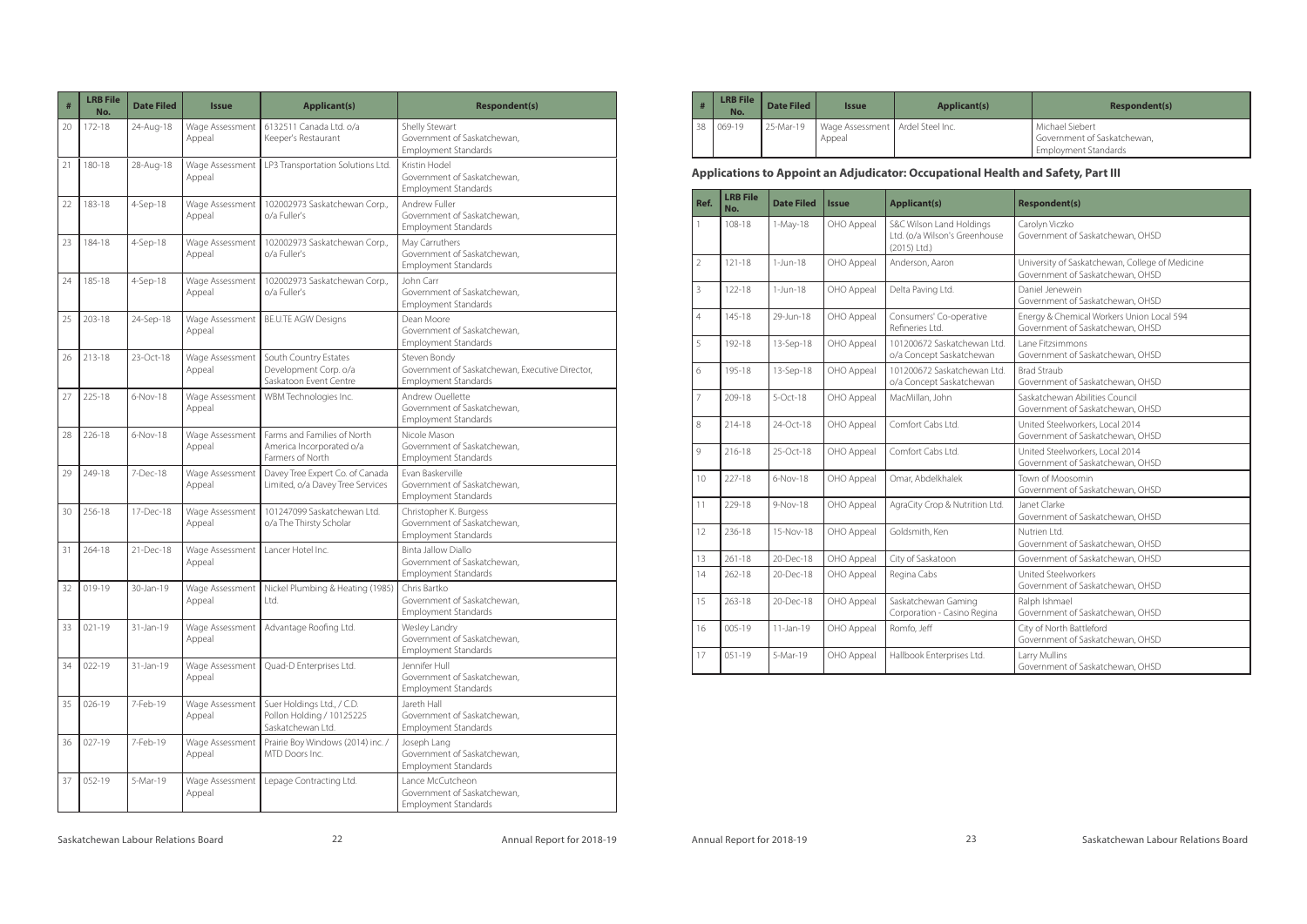#### **Appendix F: Decisions Rendered Final**

#### **As required under The Saskatchewan Employment Act - ss 6-102(a)**

#### **Decisions: Labour Relations, Part VI**

| #               | <b>LRB</b><br><b>File</b><br>No. | <b>Date</b><br><b>Filed</b> | <b>Matter Type</b>                          | <b>Applicant</b>                                                                | <b>Respondent</b>                                          | <b>Status</b> | <b>Date First</b><br><b>Heard</b> | <b>Date Last</b><br><b>Heard</b> |
|-----------------|----------------------------------|-----------------------------|---------------------------------------------|---------------------------------------------------------------------------------|------------------------------------------------------------|---------------|-----------------------------------|----------------------------------|
| 1               | $020 - 18$                       | 30-Jan-18                   | Certification                               | United Brotherhood of<br>Carpenters and Joiners<br>of America, Local 1985       | Industrial Scaffold<br>Services LP                         | Granted       | 3-Apr-18                          | 3-Apr-18                         |
| $\overline{2}$  | 034-18                           | 9-Feb-18                    | Certification                               | IU of Operating<br>Engineers, Hoisting &<br>Portable & Stationary,<br>Local 870 | Sheriff Crane and<br>Rigging Ltd.                          | Granted       | $3-Apr-18$                        | 3-Apr-18                         |
| 3               | $040 - 18$                       | 14-Feb-18                   | Joint<br>Amendment                          | Rural Municipality<br>of Sherwood #159 /<br>Teamsters Local Union<br>No. 395    |                                                            | Granted       | $3-Apr-18$                        | 3-Apr-18                         |
| $\overline{4}$  | $041 - 18$                       | 15-Feb-18                   | Certification                               | IU of Operating<br>Engineers, Hoisting &<br>Portable & Stationary,<br>Local 870 | ALE Roll-Lift Industrial                                   | Granted       | 3-Apr-18                          | 3-Apr-18                         |
| 5               | 069-18                           | 14-Mar-18                   | Successorship/<br>Transfer of<br>Obligation | IU of Operating<br>Engineers, Hoisting &<br>Portable & Stationary,<br>Local 870 | Northern Crane                                             | Granted       | $4-Apr-18$                        | 4-Apr-18                         |
| 6               | 091-18                           | 4-Apr-18                    | Certification                               | UA of Journeyman<br>& Apprentices of the<br>Plumbing & Pipefitting<br>Local 179 | RKM Services Ltd.                                          | Granted       | $4 - Apr - 18$                    | 4-Apr-18                         |
| $\overline{7}$  | $167 - 15$                       | 13-Aug-15                   | Successorship/<br>Transfer of<br>Obligation | Canadian Union of Public<br>Employees, Local 5512                               | Prairie South School<br>Division No. 210                   | Granted       | 9-Apr-18                          | $9-Apr-18$                       |
| $\,8\,$         | $010 - 16$                       | 27-Jan-16                   | Amendment                                   | City of Moose Jaw                                                               | Moose Jaw Fire Fighters<br>Association No. 553             | Withdrawn     |                                   |                                  |
| 9               | 258-17                           | 11-Dec-17                   | Certification                               | United Food and<br>Commercial Workers,<br>Local 1400                            | POS Management Corp.                                       | Dismissed     | 16-Apr-18                         | 16-Apr-18                        |
| 10 <sup>°</sup> | $052 - 17$                       | 16-Mar-17                   | Employee-Union<br>Dispute                   | Miroshnichenko, Galina                                                          | SEIU-West                                                  | Dismissed     | 10-Oct-17                         | 10-Oct-17                        |
| 11              | 168-17                           | 23-Aug-17                   | Employee-Union<br>Dispute                   | Melnechenko, Kelsey                                                             | International<br>Brotherhood of<br>Boilermakers, Local 555 | Dismissed     | 16-Feb-18                         | 20-Feb-18                        |
| 12              | 209-17                           | 12-Oct-17                   | Unfair Labour<br>Practice                   | United Steelworkers of<br>America, Local 5917                                   | Arch Transco Ltd.<br>operating as Regina Cabs              | Dismissed     | 12-Feb-18                         | 14-Feb-18                        |
| 13              | 057-18                           | 7-Mar-18                    | Certification                               | SEIU-West                                                                       | Town of Herbert                                            | Withdrawn     |                                   |                                  |
| 14              | 058-18                           | 7-Mar-18                    | Certification                               | SEIU-West                                                                       | Town of Herbert                                            | Withdrawn     |                                   |                                  |
| 15              | 059-18                           | 7-Mar-18                    | Certification                               | SEIU-West                                                                       | Town of Herbert                                            | Granted       | 20-Apr-18                         | 20-Apr-18                        |
| 16              | $031 - 18$                       | 8-Feb-18                    | Summary<br>Dismissal<br>Application         | United Cabs Limited o/a<br>United Cabs and Blue<br>Line Cabs                    | United Steelworkers,<br>Local 2014                         | Dismissed     | 24-Apr-18                         | 24-Apr-18                        |

| <b>Date</b><br><b>Concluded</b> | <b>Total</b><br><b>Days to</b><br><b>Decision</b> | <b>Decisions/</b><br><b>Order</b> | # of<br><b>Reasons</b> | <b>Chair/Vice</b>              | Panel 1            | <b>Panel 2</b>       | <b>DFV</b> | Chair/<br><b>Vice</b>      | <b>Panel 1</b> | <b>Panel 2</b> |
|---------------------------------|---------------------------------------------------|-----------------------------------|------------------------|--------------------------------|--------------------|----------------------|------------|----------------------------|----------------|----------------|
| 3-Apr-18                        | 1                                                 | Order                             |                        | Susan C.<br>Amrud,<br>Q.C.     | Jim Holmes         | Mike<br>Wainwright   | 09-Feb-18  | Kenneth G.<br>Love, Q.C.   |                |                |
| 3-Apr-18                        | $\mathbf{1}$                                      | Order                             |                        | Susan C.<br>Amrud,<br>Q.C.     | Jim Holmes         | Mike<br>Wainwright   | 21-Feb-18  | Kenneth G.<br>Love, Q.C.   |                |                |
| 3-Apr-18                        | $\mathbf{1}$                                      | Order                             |                        | Susan C.<br>Amrud,<br>Q.C.     | Jim Holmes         | Mike<br>Wainwright   |            |                            |                |                |
| 3-Apr-18                        | $\mathbf{1}$                                      | Order                             |                        | Susan C.<br>Amrud,<br>Q.C.     | Jim Holmes         | Mike<br>Wainwright   | 20-Feb-18  | Kenneth G.<br>Love, Q.C.   |                |                |
| 4-Apr-18                        | $\mathbf{1}$                                      | Order                             |                        | Graeme G.<br>Mitchell,<br>Q.C. | Maurice<br>Werezak | Steven<br>Seiferling |            |                            |                |                |
| 4-Apr-18                        | $\mathbf{1}$                                      | Order                             |                        | Graeme G.<br>Mitchell,<br>Q.C. | Maurice<br>Werezak | Steven<br>Seiferling |            |                            |                |                |
| 9-Apr-18                        | $\mathbf{1}$                                      | Order                             |                        | Graeme G.<br>Mitchell,<br>Q.C. | Maurice<br>Werezak | Steven<br>Seiferling |            |                            |                |                |
| 10-Apr-18                       |                                                   |                                   |                        |                                |                    |                      |            |                            |                |                |
| 16-Apr-18                       | $\mathbf{1}$                                      | Order                             |                        | Graeme G.<br>Mitchell,<br>Q.C. | Maurice<br>Werezak | Steven<br>Seiferling | 15-Dec-17  | Kenneth G.<br>Love, Q.C.   |                |                |
| 20-Apr-18                       | 192                                               | Reasons /<br>Order                | $\mathbf{1}$           | Kenneth G.<br>Love, Q.C.       |                    |                      |            |                            |                |                |
| 20-Apr-18                       | 59                                                | Reasons /<br>Order                | $\mathbf{1}$           | Kenneth G.<br>Love, Q.C.       |                    |                      |            |                            |                |                |
| 20-Apr-18                       | 65                                                | Reasons /<br>Order                | $\mathbf{1}$           | Kenneth G.<br>Love, Q.C.       | Aina Kagis         | Ken Ahl              |            |                            |                |                |
| 20-Apr-18                       |                                                   |                                   |                        |                                |                    |                      |            |                            |                |                |
| 20-Apr-18                       |                                                   |                                   |                        |                                |                    |                      |            |                            |                |                |
| 20-Apr-18                       | $\mathbf{1}$                                      | Order                             |                        | Susan C.<br>Amrud,<br>Q.C.     | Maurice<br>Werezak | Don Ewart            | 14-Mar-18  | Susan C.<br>Amrud,<br>Q.C. |                |                |
| 24-Apr-18                       | $\mathbf{1}$                                      | Order                             |                        | Graeme G.<br>Mitchell,<br>Q.C. | Shauna<br>Colpitts | Laura<br>Sommervill  |            |                            |                |                |

Saskatchewan Labour Relations Board 24 24 Saskatchewan Labour Relations Board 24 Annual Report for 2018-19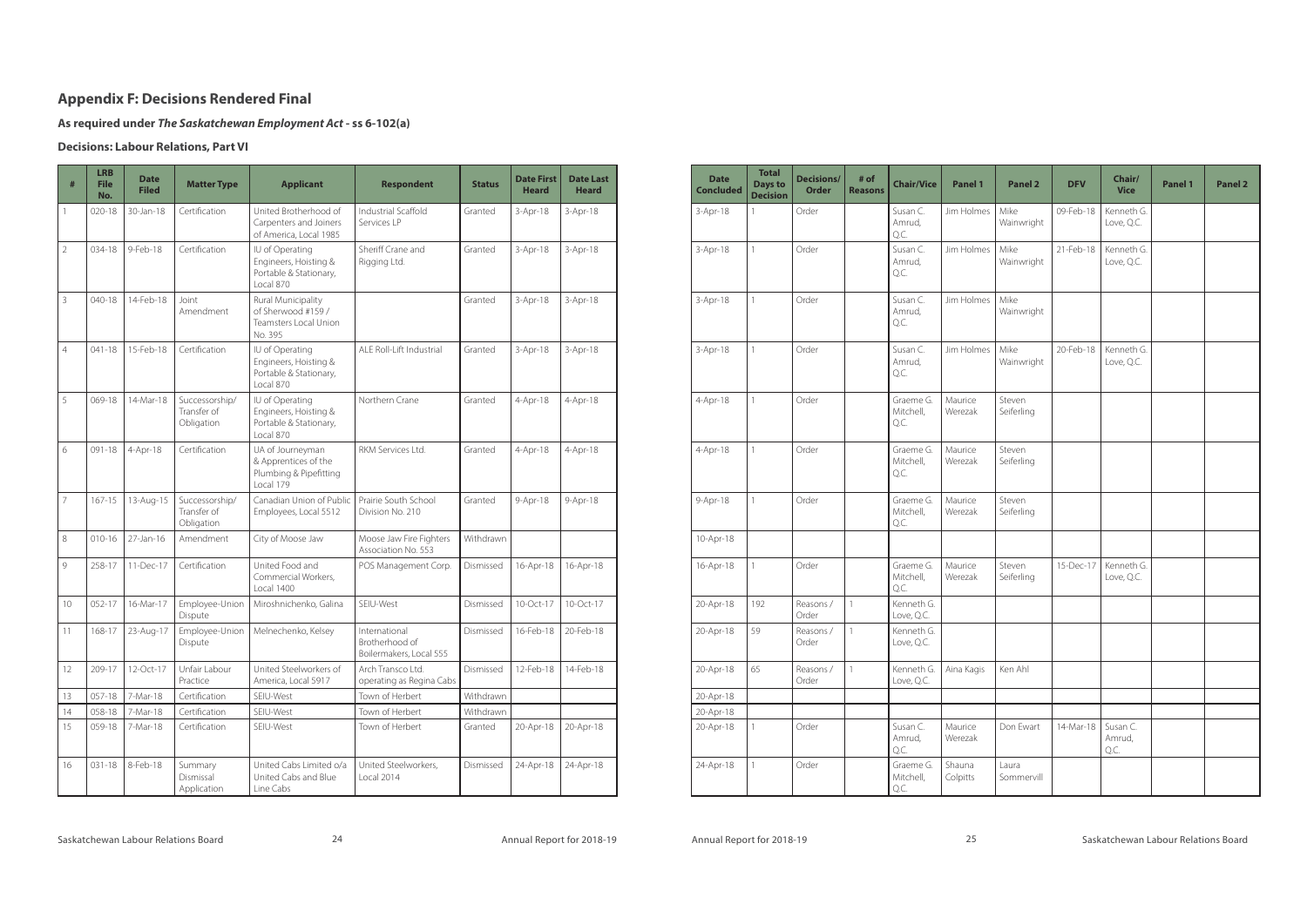| #  | <b>LRB</b><br><b>File</b><br>No. | <b>Date</b><br><b>Filed</b> | <b>Matter Type</b>           | <b>Applicant</b>                                                                                   | <b>Respondent</b>                                                               | <b>Status</b> | <b>Date First</b><br><b>Heard</b> | Date Last<br><b>Heard</b> |
|----|----------------------------------|-----------------------------|------------------------------|----------------------------------------------------------------------------------------------------|---------------------------------------------------------------------------------|---------------|-----------------------------------|---------------------------|
| 17 | 035-18                           | 12-Feb-18                   | Certification                | Saskatchewan<br>Government and<br>General Employees<br>Union                                       | Yorkton Women in Need<br>Granted<br>Inc.                                        |               | 24-Apr-18                         | 24-Apr-18                 |
| 18 | 056-18                           | 6-Mar-18                    | Certification                | UA of Journeyman<br>& Apprentices of the<br>Plumbing & Pipefitting<br>Local 179                    | PCL Intracon Power Inc.                                                         | Granted       | 24-Apr-18                         | 24-Apr-18                 |
| 19 | 098-18                           | 12-Apr-18                   | Certification                | IA of Heat and Frost<br>Insulators and Asbestos<br>Workers, Local 119                              | Vertex Oilfield Services<br>Ltd. / Vertex Field<br>Services                     | Withdrawn     |                                   |                           |
| 20 | $231 - 17$                       | 8-Nov-17                    | Rescission                   | Kostyniuk, Tracey Pearl                                                                            | United Food and<br>Commercial Workers,<br>Local 1400 / Affinity<br>Credit Union | Granted       | 8-May-18                          | 8-May-18                  |
| 21 | 245-17                           | 29-Nov-17                   | Certification                | Public Service Alliance of<br>Canada                                                               | University of<br>Saskatchewan                                                   | Granted       | 8-May-18                          | 8-May-18                  |
| 22 | 099-18                           | 16-Apr-18                   | Certification                | United Brotherhood of<br>Carpenters and Joiners<br>of America, Local 1985                          | Park Derochie Coatings<br>(Saskatchewan) Inc.                                   | Granted       | 8-May-18                          | 8-May-18                  |
| 23 | 159-17                           | 2-Aug-17                    | Unfair Labour<br>Practice    | University of<br>Saskatchewan Faculty<br>Association                                               | University of<br>Saskatchewan                                                   | Withdrawn     |                                   |                           |
| 24 | 247-17                           | $1-Dec-17$                  | Interlocutory<br>Application | University of<br>Saskatchewan Faculty<br>Association                                               | University of<br>Saskatchewan                                                   | Withdrawn     |                                   |                           |
| 25 | 208-17                           | 12-Oct-17                   | Amendment                    | Saskatchewan<br>Polytechnic                                                                        | Saskatchewan<br>Polytechnic Faculty<br>Association (SPFA)                       | Dismissed     | 10-Jan-18                         | $11$ -Jan-18              |
| 26 | 043-18                           | 20-Feb-18                   | Unfair Labour<br>Practice    | Elmwood Residences Inc.                                                                            | SFIU-West                                                                       | Withdrawn     |                                   |                           |
| 27 | 096-18                           | 10-Apr-18                   | Application to<br>Intervene  | Progressive Contractors<br>Association of Canada,<br>The                                           | <b>Construction Workers</b><br>Union, CLAC Local 151                            | Granted       | 14-May-18                         | 15-May-18                 |
| 28 | $105 - 18$                       | 26-Apr-18                   | Application to<br>Intervene  | <b>Brand Energy Solutions</b><br>(Canada) Ltd.                                                     | <b>Construction Workers</b><br>Union, CLAC Local 151                            | Dismissed     | 14-May-18                         | 15-May-18                 |
| 29 | 133-17                           | 29-Jun-17                   | Unfair Labour<br>Practice    | United Food and<br>Commercial Workers,<br>Local 1400                                               | AAA Security Group Ltd.                                                         | Granted       | 22-Jan-18                         | 22-Jan-18                 |
| 30 | 009-18                           | 12-Jan-18                   | Joint<br>Amendment           | Litzki Foods Ltd. / United<br>Food and Commercial<br>Workers, Local 1400                           |                                                                                 | Granted       | $11 - Jun - 18$                   | $11$ -Jun-18              |
| 31 | 090-18                           | 29-Mar-18                   | Certification                | United Food and<br>Commercial Workers,<br>Local 1400                                               | Dairy Queen Brazier<br>#27138                                                   | Dismissed     | $11 - Jun - 18$                   | $11$ -Jun-18              |
| 32 | 103-18                           | 19-Apr-18                   | Joint<br>Amendment           | CUPE, 1902 / Rink<br>Avenue Childcare<br>Cooperative / Regina<br>Neighborhood Childcare<br>Society |                                                                                 | Granted       | $11$ -Jun-18                      | $11 - Jun - 18$           |

| <b>Date</b><br><b>Concluded</b> | <b>Total</b><br><b>Days to</b><br><b>Decision</b> | <b>Decisions/</b><br><b>Order</b> | # of<br><b>Reasons</b> | <b>Chair/Vice</b>              | Panel 1            | <b>Panel 2</b>      | <b>DFV</b> | Chair/<br><b>Vice</b>          | <b>Panel 1</b> | <b>Panel 2</b> |
|---------------------------------|---------------------------------------------------|-----------------------------------|------------------------|--------------------------------|--------------------|---------------------|------------|--------------------------------|----------------|----------------|
| 24-Apr-18                       | 1                                                 | Order                             |                        | Graeme G.<br>Mitchell,<br>Q.C. | Shauna<br>Colpitts | Laura<br>Sommervill | 23-Feb-18  | Kenneth G.<br>Love, Q.C.       |                |                |
| 24-Apr-18                       | $\mathbf{1}$                                      | Order                             |                        | Graeme G.<br>Mitchell,<br>Q.C. | Shauna<br>Colpitts | Laura<br>Sommervill | 15-Mar-18  | Susan C.<br>Amrud,<br>Q.C.     |                |                |
| 7-May-18                        |                                                   |                                   |                        |                                |                    |                     |            |                                |                |                |
| 8-May-18                        | $\mathbf{1}$                                      | Order                             |                        | Susan C.<br>Amrud,<br>Q.C.     | John<br>McCormick  | Ken Ahl             | 15-Nov-17  | Kenneth G.<br>Love, Q.C.       |                |                |
| 8-May-18                        | $\mathbf{1}$                                      | Order                             |                        | Susan C.<br>Amrud,<br>Q.C.     | John<br>McCormick  | Ken Ahl             | 05-Dec-17  | Graeme G.<br>Mitchell,<br>Q.C. |                |                |
| 8-May-18                        | $\mathbf{1}$                                      | Order                             |                        | Susan C.<br>Amrud,<br>Q.C.     | John<br>McCormick  | Ken Ahl             |            |                                |                |                |
|                                 |                                                   |                                   |                        |                                |                    |                     |            |                                |                |                |
| 10-May-18                       |                                                   |                                   |                        |                                |                    |                     |            |                                |                |                |
| 18-May-18                       | 127                                               | Reasons /<br>Order                | $\mathbf{1}$           | Kenneth G.<br>Love, Q.C.       | Aina Kagis         | Laura<br>Sommervill |            |                                |                |                |
| 28-May-18                       |                                                   |                                   |                        |                                |                    |                     |            |                                |                |                |
| 29-May-18                       | 14                                                | Letter<br>Reasons                 | $\mathbf{1}$           | Graeme G.<br>Mitchell,<br>Q.C. | Jim Holmes         | Allan<br>Parenteau  |            |                                |                |                |
| 29-May-18                       | 14                                                | Letter<br>Reasons                 |                        | Graeme G.<br>Mitchell,<br>Q.C. | Jim Holmes         | Allan<br>Parenteau  |            |                                |                |                |
| $11$ -Jun-18                    | 140                                               | Reasons /<br>Order                | $\mathbf{1}$           | Graeme G.<br>Mitchell,<br>Q.C. | Aina Kagis         | Mike<br>Wainwright  |            |                                |                |                |
| $11$ -Jun-18                    | $\mathbf{1}$                                      | Order                             |                        | Graeme G.<br>Mitchell,<br>Q.C. | John<br>McCormick  | Brenda<br>Cuthbert  |            |                                |                |                |
| $11$ -Jun-18                    | $\mathbf{1}$                                      | Order                             |                        | Graeme G.<br>Mitchell,<br>Q.C. | John<br>McCormick  | Brenda<br>Cuthbert  | 09-Apr-18  | Susan C.<br>Amrud,<br>Q.C.     |                |                |
| $11-Jun-18$                     | $\mathbf{1}$                                      | Order                             |                        | Graeme G.<br>Mitchell,<br>Q.C. | John<br>McCormick  | Brenda<br>Cuthbert  |            |                                |                |                |

Saskatchewan Labour Relations Board **Annual Report for 2018-19** 26 Annual Report for 2018-19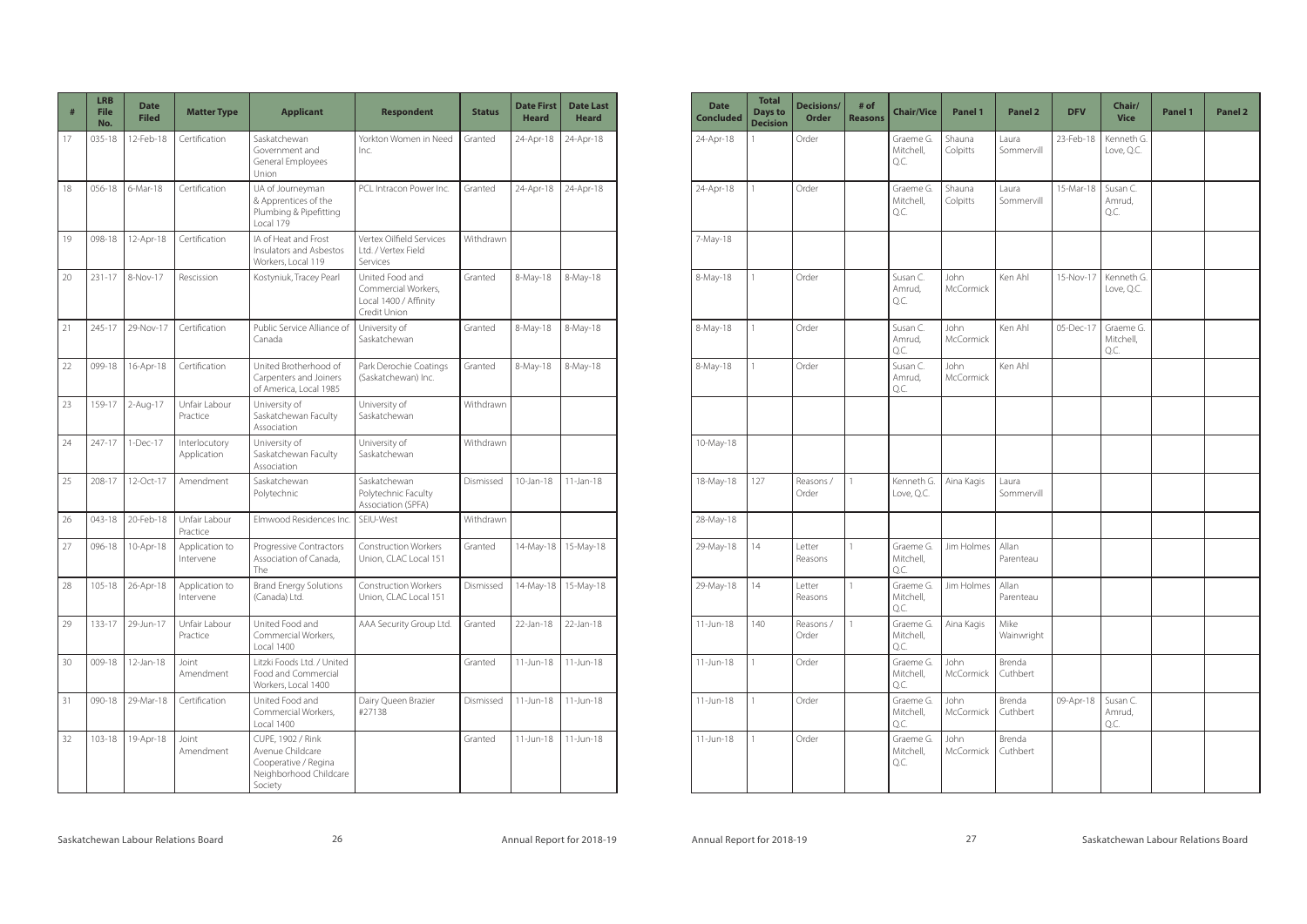| #  | <b>LRB</b><br><b>File</b><br>No. | <b>Date</b><br><b>Filed</b> | <b>Matter Type</b>                   | <b>Applicant</b>                                                                | <b>Respondent</b>                                                                                                       | <b>Status</b> | <b>Date First</b><br><b>Heard</b> | <b>Date Last</b><br><b>Heard</b> |
|----|----------------------------------|-----------------------------|--------------------------------------|---------------------------------------------------------------------------------|-------------------------------------------------------------------------------------------------------------------------|---------------|-----------------------------------|----------------------------------|
| 33 | 110-18                           | 7-May-18                    | Joint<br>Amendment                   | United Steelworkers<br>/TMS International<br>Canada Limited                     | United Steelworkers                                                                                                     | Granted       | $11 - Jun-18$                     | $11$ -Jun-18                     |
| 34 | $111 - 18$                       | 7-May-18                    | Certification                        | IA of Heat and Frost<br>Insulators and Asbestos<br>Workers, Local 119           | <b>APEC Industrial Services</b><br>Ltd.                                                                                 | Granted       | $11$ -Jun-18                      | $11$ -Jun-18                     |
| 35 | $112 - 18$                       | 8-May-18                    | Rescission                           | Schmidt, Lyle                                                                   | IU of Operating<br>Engineers, Hoisting &<br>Portable & Stationary,<br>Local 870 / Rural<br>Municipality of Cymri<br>#36 | Granted       | $11$ -Jun-18                      | $11$ -Jun-18                     |
| 36 | 118-18                           | 24-May-18                   | Rescission                           | Magill, Beverly                                                                 | UFCW 1400 / National<br>Farmers Union                                                                                   | Granted       | $11 - Jun-18$                     | $11$ -Jun-18                     |
| 37 | 222-17                           | 27-Oct-17                   | Unfair Labour<br>Practice            | IU of Operating<br>Engineers, Hoisting &<br>Portable & Stationary,<br>Local 870 | RM of Dundurn No. 314                                                                                                   | Withdrawn     |                                   |                                  |
| 38 | 223-17                           | 27-Oct-17                   | Unfair Labour<br>Practice            | IU of Operating<br>Engineers, Hoisting &<br>Portable & Stationary,<br>Local 870 | RM of Dundurn No. 314                                                                                                   | Withdrawn     |                                   |                                  |
| 39 | 224-17                           | 27-Oct-17                   | Unfair Labour<br>Practice            | IU of Operating<br>Engineers, Hoisting &<br>Portable & Stationary,<br>Local 870 | RM of Dundurn No. 314                                                                                                   | Withdrawn     |                                   |                                  |
| 40 | 225-17                           | 27-Oct-17                   | Unfair Labour<br>Practice            | IU of Operating<br>Engineers, Hoisting &<br>Portable & Stationary,<br>Local 870 | RM of Dundurn No. 314                                                                                                   | Withdrawn     |                                   |                                  |
| 41 | 054-18                           | 5-Mar-18                    | <b>First Collective</b><br>Agreement | Evraz Wasco Pipe<br>Protection Corporation                                      | United Steelworkers of<br>America, Local 5917                                                                           | Granted       | 18-Jun-18                         | 18-Jun-18                        |
| 42 | 116-18                           | 15-May-18                   | Unfair Labour<br>Practice            | Saskatchewan Joint<br>Board, Retail, Wholesale<br>and Department Store<br>Union | Sobeys West Inc.                                                                                                        | Withdrawn     |                                   |                                  |
| 43 | $017 - 18$                       | 23-Jan-18                   | Certification                        | United Food and<br>Commercial Workers,<br>Local 1400                            | CWS Logistics Limited                                                                                                   | Granted       | 10-May-18                         | 10-May-18                        |
| 44 | 047-18                           | 26-Feb-18                   | Objection to<br>Conduct of Vote      | CWS Logistics Limited                                                           | United Food and<br>Commercial Workers,<br>Local 1400                                                                    | Dismissed     | 10-May-18                         | 10-May-18                        |
| 45 | $104 - 18$                       | 23-Apr-18                   | Amendment                            | Saskatchewan<br>Government and<br>General Employees<br>Union                    | Immigrant Women of<br>Saskatchewan                                                                                      | Granted       | $3$ -Jul-18                       | $3-Jul-18$                       |
| 46 | 019-18                           | 29-Jan-18                   | Reconsideration                      | Saskatchewan<br>Government and<br>General Employees<br>Union                    | Quint Development<br>Corp.                                                                                              | Dismissed     | 20-Apr-18                         | 20-Apr-18                        |

| <b>Date</b><br><b>Concluded</b> | <b>Total</b><br><b>Days to</b><br><b>Decision</b> | <b>Decisions/</b><br><b>Order</b> | # of<br><b>Reasons</b> | <b>Chair/Vice</b>              | Panel 1            | Pane             |
|---------------------------------|---------------------------------------------------|-----------------------------------|------------------------|--------------------------------|--------------------|------------------|
| $11$ -Jun-18                    | 1                                                 | Order                             |                        | Graeme G.<br>Mitchell,<br>O.C. | John<br>McCormick  | Brenda<br>Cuthbe |
| $11$ -Jun-18                    | $\mathbf{1}$                                      | Order                             |                        | Graeme G.<br>Mitchell,<br>Q.C. | John<br>McCormick  | Brenda<br>Cuthbe |
| $11$ -Jun-18                    | $\mathbf{1}$                                      | Order                             |                        | Graeme G.<br>Mitchell,<br>Q.C. | John<br>McCormick  | Brenda<br>Cuthbe |
| $11$ -Jun-18                    | $\mathbf{1}$                                      | Order                             |                        | Graeme G.<br>Mitchell,<br>Q.C. | John<br>McCormick  | Brenda<br>Cuthbe |
| 15-Jun-18                       |                                                   |                                   |                        |                                |                    |                  |
| 15-Jun-18                       |                                                   |                                   |                        |                                |                    |                  |
| 15-Jun-18                       |                                                   |                                   |                        |                                |                    |                  |
| 15-Jun-18                       |                                                   |                                   |                        |                                |                    |                  |
| 18-Jun-18                       | $\mathbf{1}$                                      | Order                             |                        | Graeme G.<br>Mitchell,<br>O.C. | John<br>McCormick  | Brenda<br>Cuthbe |
| 20-Jun-18                       |                                                   |                                   |                        |                                |                    |                  |
| 29-Jun-18                       | 50                                                | Reasons /<br>Order                | $\mathbf{1}$           | Susan C.<br>Amrud,<br>Q.C.     | Aina Kagis         | Ken Ahl          |
| 29-Jun-18                       | 50                                                | Reasons /<br>Order                | $\mathbf{1}$           | Susan C.<br>Amrud,<br>Q.C.     | Aina Kagis         | Ken Ahl          |
| $3-Jul-18$                      | $\mathbf{1}$                                      | Order                             | $\overline{a}$         | Susan C.<br>Amrud,<br>Q.C.     | Aina Kagis         | Mike<br>Wainwr   |
| 4-Jul-18                        | 75                                                | Reasons                           | $\mathbf{1}$           | Susan C.<br>Amrud,<br>Q.C.     | Maurice<br>Werezak | Don Ew           |

| s | <b>Chair/Vice</b>              | Panel 1            | <b>Panel 2</b>     | <b>DFV</b>    | Chair/<br><b>Vice</b>          | Panel 1 | Panel 2 |
|---|--------------------------------|--------------------|--------------------|---------------|--------------------------------|---------|---------|
|   | Graeme G.<br>Mitchell,<br>Q.C. | John<br>McCormick  | Brenda<br>Cuthbert |               |                                |         |         |
|   | Graeme G.<br>Mitchell,<br>Q.C. | John<br>McCormick  | Brenda<br>Cuthbert |               |                                |         |         |
|   | Graeme G.<br>Mitchell,<br>Q.C. | John<br>McCormick  | Brenda<br>Cuthbert | 14-May-<br>18 | Graeme G.<br>Mitchell,<br>Q.C. |         |         |
|   | Graeme G.<br>Mitchell,<br>Q.C. | John<br>McCormick  | Brenda<br>Cuthbert |               |                                |         |         |
|   |                                |                    |                    |               |                                |         |         |
|   |                                |                    |                    |               |                                |         |         |
|   |                                |                    |                    |               |                                |         |         |
|   |                                |                    |                    |               |                                |         |         |
|   | Graeme G.<br>Mitchell,<br>Q.C. | John<br>McCormick  | Brenda<br>Cuthbert |               |                                |         |         |
|   |                                |                    |                    |               |                                |         |         |
|   | Susan C.<br>Amrud,<br>Q.C.     | Aina Kagis         | Ken Ahl            | 25-Jan-18     | Kenneth G.<br>Love, Q.C.       |         |         |
|   | Susan C.<br>Amrud,<br>Q.C.     | Aina Kagis         | Ken Ahl            |               |                                |         |         |
|   | Susan C.<br>Amrud,<br>Q.C.     | Aina Kagis         | Mike<br>Wainwright |               |                                |         |         |
|   | Susan C.<br>Amrud,<br>Q.C.     | Maurice<br>Werezak | Don Ewart          |               |                                |         |         |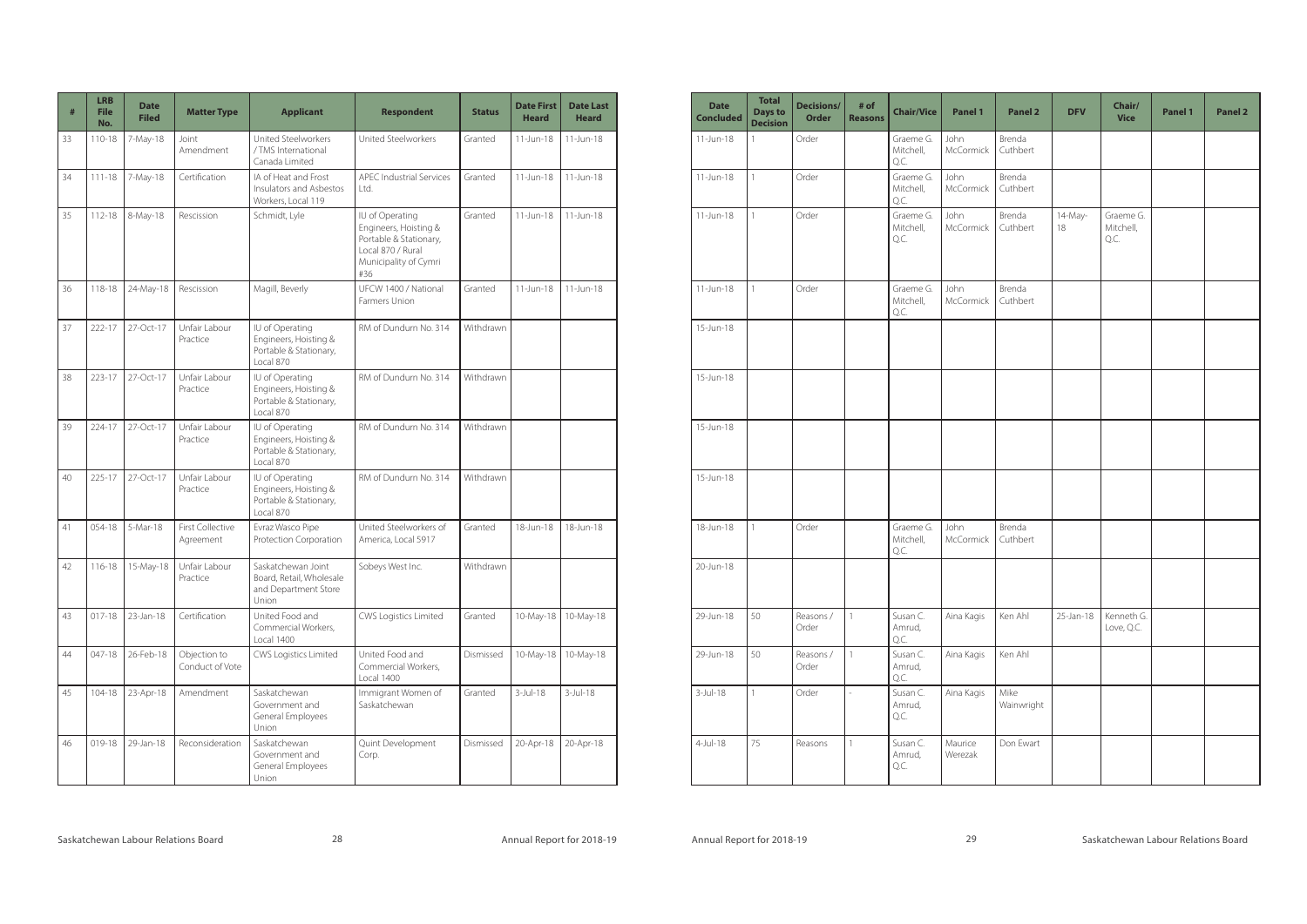| #  | <b>LRB</b><br><b>File</b><br>No. | <b>Date</b><br><b>Filed</b> | <b>Matter Type</b>              | <b>Applicant</b>                                                                | <b>Respondent</b>                                                           | <b>Status</b> | <b>Date First</b><br><b>Heard</b> | <b>Date Last</b><br><b>Heard</b> |
|----|----------------------------------|-----------------------------|---------------------------------|---------------------------------------------------------------------------------|-----------------------------------------------------------------------------|---------------|-----------------------------------|----------------------------------|
| 47 | 153-17                           | 24-Jul-17                   | Objection to<br>Conduct of Vote | United Steelworkers,<br>Local 2014                                              | United Cabs Limited<br>operating as United Cabs<br>and Blue Line Cabs       | Withdrawn     |                                   |                                  |
| 48 | 155-17                           | 26-Jul-17                   | Objection to<br>Conduct of Vote | United Cabs Limited<br>operating as United Cabs<br>and Blue Line Cabs           | United Steelworkers,<br>Local 2014                                          | Withdrawn     |                                   |                                  |
| 49 | $013 - 18$                       | 16-Jan-18                   | Abandonment                     | International Women of<br>Saskatoon Inc.                                        | Saskatchewan<br>Government and<br>General Employees<br>Union                |               |                                   |                                  |
| 50 | 130-15                           | $2$ -Jul-15                 | Employee-Union<br>Dispute       | Brady, Lyle                                                                     | IA of Bridge, Structural<br>Granted<br>Iron Workers, Local<br>Union No. 771 |               | 10-Dec-15                         | 19-Jun-18                        |
| 51 | 227-17                           | 6-Nov-17                    | Employee-Union<br>Dispute       | McDonald, Brenda E                                                              | Saskatchewan Union of<br>Dismissed<br><b>Nurses</b>                         |               | 22-May-18                         | 23-May-18                        |
| 52 | 148-18                           | $10 -$ Jul-18               | Employee-Union<br>Dispute       | Magkasi, Wilfred                                                                | Canadian Union of Public<br>Employees, Local 974                            | Withdrawn     |                                   |                                  |
| 53 | 149-18                           | $10 -$ Jul-18               | Unfair Labour<br>Practice       | Magkasi, Wilfred                                                                | Canadian Union of Public<br>Employees, Local 974                            | Withdrawn     |                                   |                                  |
| 54 | 160-17                           | 8-Aug-17                    | Unfair Labour<br>Practice       | Amenity Health Care<br>LP and/or 7169320<br>Manitoba Ltd. o/a Tim<br>Hortons    | Workers United Canada<br>Council                                            | Granted       | 30-Jan-18                         | 30-May-18                        |
| 55 | $072 - 18$                       | 19-Mar-18                   | Employee-Union<br>Dispute       | Atasoy, Faruk                                                                   | Canadian Union of Public<br>Employees, Local 5791                           | Withdrawn     |                                   |                                  |
| 56 | 159-16                           | $6$ -Jul-16                 | Joint<br>Amendment              | International Association<br>of Fire Fighters / City of<br>Prince Albert / CUPE | City of Prince Albert                                                       | Withdrawn     |                                   |                                  |
| 57 | 234-16                           | 14-Oct-16                   | Application to<br>Intervene     | Saskatchewan<br>Government and<br>General Employees'<br>Union                   | International Association<br>of Fire Fighters                               | Withdrawn     |                                   |                                  |
| 58 | 175-17                           | 31-Aug-17                   | Amendment                       | Canadian Union of Public<br>Employees, Local 882                                | City of Prince Albert                                                       | Withdrawn     |                                   |                                  |
| 59 | 097-18                           | 12-Apr-18                   | Joint<br>Amendment              | CUPE, Local 1902 /<br>University Co-operative<br>Daycare Center                 |                                                                             | Granted       | 7-Aug-18                          | 7-Aug-18                         |
| 60 | $101 - 18$                       | 17-Apr-18                   | Certification                   | Canadian Union of Public<br>Employees                                           | University of Regina                                                        | Granted       | 7-Aug-18                          | 7-Aug-18                         |
| 61 | 153-18                           | 20-Jul-18                   | Certification                   | IA of Bridge, Structural<br>Iron Workers, Local<br>Union No. 771                | Procon Mining &<br>Tunnelling Ltd.                                          | Withdrawn     |                                   |                                  |
| 62 | 134-18                           | 18-Jun-18                   | Joint<br>Amendment              | Canadian Union of Public<br>Employees, Local 1902 /<br>Wascana Day Care Coop    |                                                                             | Granted       | 15-Aug-18                         | 15-Aug-18                        |
| 63 | $140 - 18$                       | 21-Jun-18                   | Certification                   | Sheet Metal Workers'<br>International Association,<br>Local 296                 | Park Derochie Coatings<br>(Saskatchewan) Inc.                               | Granted       | 15-Aug-18                         | 15-Aug-18                        |
| 64 | 042-18                           | 15-Feb-18                   | Unfair Labour<br>Practice       | Retail Wholesale and<br>Department Store Union,<br>Local 496                    | Beeland Co-operative<br>Association Limited                                 | Granted       | $9$ -Jul-18                       | $9$ -Jul-18                      |

| <b>Date</b><br><b>Concluded</b> | <b>Total</b><br><b>Days to</b><br><b>Decision</b> | <b>Decisions/</b><br><b>Order</b> | # of<br><b>Reasons</b> | <b>Chair/Vice</b>              | Panel 1            | <b>Panel 2</b>      | <b>DFV</b>    | Chair/<br><b>Vice</b>          | <b>Panel 1</b> | <b>Panel 2</b> |
|---------------------------------|---------------------------------------------------|-----------------------------------|------------------------|--------------------------------|--------------------|---------------------|---------------|--------------------------------|----------------|----------------|
| $6 - Jul - 18$                  |                                                   |                                   |                        |                                |                    |                     |               |                                |                |                |
| $6 - Jul - 18$                  |                                                   |                                   |                        |                                |                    |                     |               |                                |                |                |
| $6 - Jul - 18$                  |                                                   |                                   |                        |                                |                    |                     |               |                                |                |                |
| $13 - Jul - 18$                 | 24                                                | Reasons /<br>Order                | $\mathsf{3}$           | Kenneth G.<br>Love, Q.C.       | John<br>McCormick  | Allan<br>Parenteau  |               |                                |                |                |
| $16 -$ Jul-18                   | 54                                                | Reasons                           | $\mathbf{1}$           | Susan C.<br>Amrud,<br>Q.C.     |                    |                     |               |                                |                |                |
| $17 -$ Jul-18                   |                                                   |                                   |                        |                                |                    |                     |               |                                |                |                |
| 17-Jul-18                       |                                                   |                                   |                        |                                |                    |                     |               |                                |                |                |
| 20-Jul-18                       | 51                                                | Reasons /<br>Order                | $\overline{2}$         | Kenneth G.<br>Love, Q.C.       | Maurice<br>Werezak | Laura<br>Sommervill |               |                                |                |                |
| 24-Jul-18                       |                                                   |                                   |                        |                                |                    |                     |               |                                |                |                |
| 25-Jul-18                       |                                                   |                                   |                        |                                |                    |                     |               |                                |                |                |
| $25 -$ Jul-18                   |                                                   |                                   |                        |                                |                    |                     |               |                                |                |                |
| 25-Jul-18                       |                                                   |                                   |                        |                                |                    |                     |               |                                |                |                |
| 7-Aug-18                        | $\mathbf{1}$                                      | Order                             |                        | Susan C.<br>Amrud,<br>Q.C.     | Aina Kagis         | Ken Ahl             |               |                                |                |                |
| 7-Aug-18                        | $\mathbf{1}$                                      | Order                             |                        | Susan C.<br>Amrud,<br>Q.C.     | Aina Kagis         | Ken Ahl             | 28-May-<br>18 | Graeme G.<br>Mitchell,<br>Q.C. |                |                |
| 13-Aug-18                       |                                                   |                                   |                        |                                |                    |                     |               |                                |                |                |
| 15-Aug-18                       | $\mathbbm{1}$                                     | Order                             |                        | Graeme G.<br>Mitchell,<br>Q.C. | Maurice<br>Werezak | Laura<br>Sommervill |               |                                |                |                |
| 15-Aug-18                       | $\overline{1}$                                    | Order                             |                        | Graeme G.<br>Mitchell,<br>Q.C. | Maurice<br>Werezak | Laura<br>Sommervill |               |                                |                |                |
| 22-Aug-18                       | $44$                                              | Order                             |                        | Susan C.<br>Amrud,<br>Q.C.     | Maurice<br>Werezak | Brenda<br>Cuthbert  |               |                                |                |                |

Saskatchewan Labour Relations Board **Annual Report for 2018-19** 30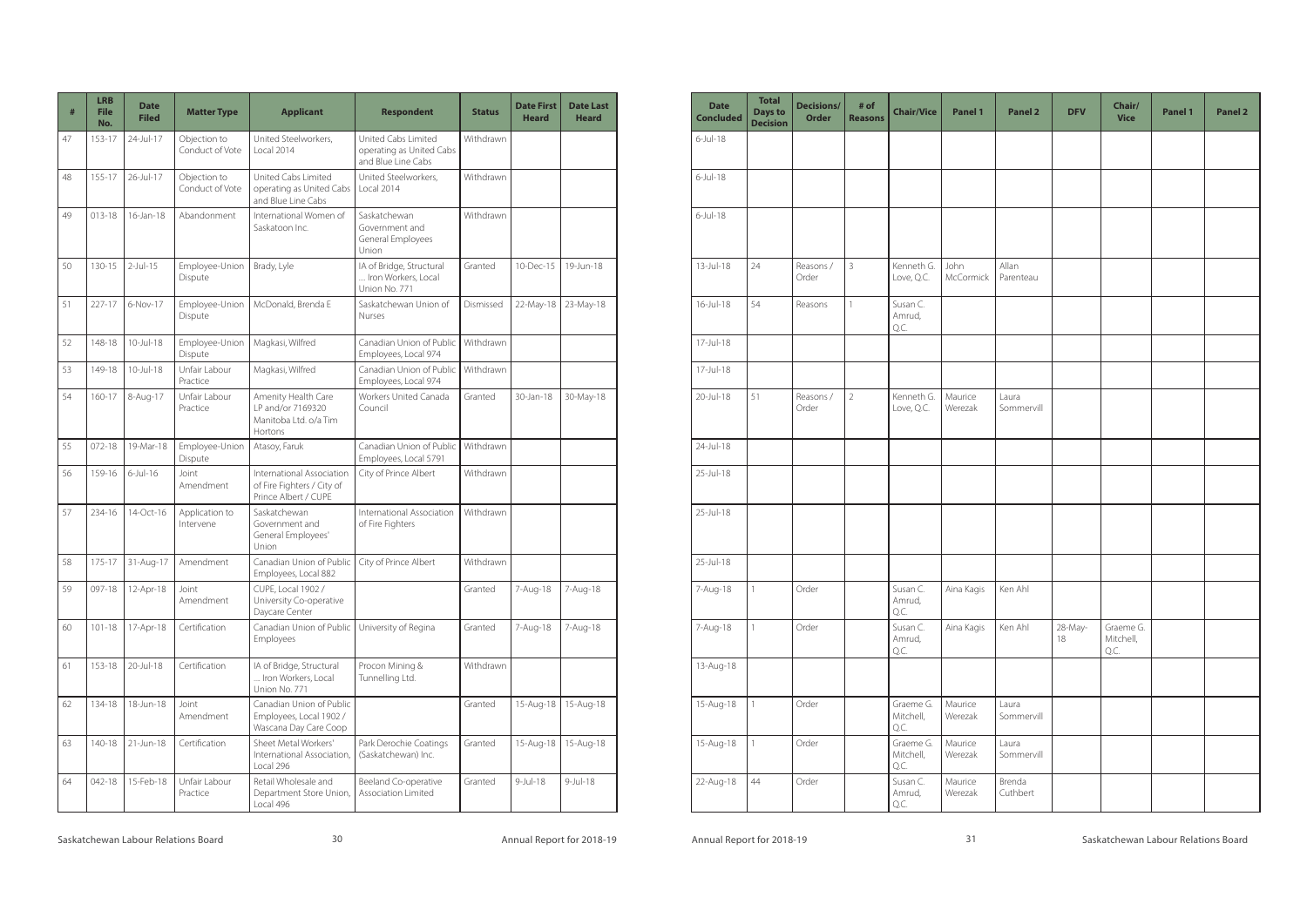| #  | <b>LRB</b><br><b>File</b><br>No. | <b>Date</b><br><b>Filed</b> | <b>Matter Type</b>        | <b>Applicant</b>                                                                | <b>Respondent</b>                                                               | <b>Status</b> | <b>Date First</b><br><b>Heard</b> | <b>Date Last</b><br><b>Heard</b> |
|----|----------------------------------|-----------------------------|---------------------------|---------------------------------------------------------------------------------|---------------------------------------------------------------------------------|---------------|-----------------------------------|----------------------------------|
| 65 | $065 - 18$                       | 12-Mar-18                   | Amendment                 | Beeland Co-operative<br>Association Limited                                     | Retail, Wholesale and<br>Department Store Union,<br>Local 496                   | Granted       | 22-Aug-18                         | 22-Aug-18                        |
| 66 | 268-14                           | 10-Dec-14                   | Employee-Union<br>Dispute | Theriault, Lyle                                                                 | Canadian Union of Public<br>Employees, Local 3967                               | Withdrawn     |                                   |                                  |
| 67 | 174-18                           | 27-Aug-18                   | Rescission                | Currah, Dean                                                                    | United Food and<br>Commercial Workers.<br>Local 1400 / CWS<br>Logistics Limited | Withdrawn     |                                   |                                  |
| 68 | 185-17                           | 14-Sep-17                   | Certification             | IU of Operating<br>Engineers, Hoisting &<br>Portable & Stationary,<br>Local 870 | <b>Energy Crane Service</b><br>Withdrawn                                        |               |                                   |                                  |
| 69 | 029-18                           | 8-Feb-18                    | Unfair Labour<br>Practice | IU of Operating<br>Engineers, Hoisting &<br>Portable & Stationary,<br>Local 870 | <b>Energy Crane Service</b>                                                     | Withdrawn     |                                   |                                  |
| 70 | 159-18                           | 14-Aug-18                   | Unfair Labour<br>Practice | Canadian Union of Public<br>Employees, Locals 3583<br>& 4909                    | Prairie Branches<br>Enterprises Inc.                                            | Withdrawn     |                                   |                                  |
| 71 | 165-18                           | 21-Aug-18                   | Interim<br>Application    | Canadian Union of Public<br>Employees, Local 1949                               | Legal Aid Saskatchewan                                                          | Dismissed     | 30-Aug-18                         | 30-Aug-18                        |
| 72 | 109-18                           | 4-May-18                    | Unfair Labour<br>Practice | United Food and<br>Commercial Workers,<br>Local No. 649                         | Federated Co-operative<br>Limited                                               | Sine Die      |                                   |                                  |
| 73 | 152-18                           | $13 -$ Jul-18               | Unfair Labour<br>Practice | United Food and<br>Commercial Workers,<br>Local No. 649                         | Federated Co-operative<br>Limited                                               | Sine Die      |                                   |                                  |
| 74 | $241 - 17$                       | 24-Nov-17                   | Unfair Labour<br>Practice | United Food and<br>Commercial Workers,<br>Local 1400                            | Saskatoon Co-operative<br>Association Limited                                   | Withdrawn     |                                   |                                  |
| 75 | $053 - 18$                       | $2-Mar-18$                  | Unfair Labour<br>Practice | PCL Intracon Power Inc.                                                         | International<br>Brotherhood of Electrical<br>Workers, Local 2038               | Withdrawn     |                                   |                                  |
| 76 | 070-18                           | 15-Mar-18                   | Amendment                 | Saskatchewan<br>Polytechnic                                                     | Saskatchewan<br>Polytechnic Faculty<br>Association (SPFA)                       | Withdrawn     |                                   |                                  |
| 77 | 163-18                           | 20-Aug-18                   | Certification             | Saskatchewan<br>Government and<br>General Employees<br>Union                    | S and O Cleaners                                                                | Withdrawn     |                                   |                                  |
| 78 | 050-17                           | 13-Mar-17                   | Unfair Labour<br>Practice | Saskatchewan<br>Government and<br>General Employees'<br>Union                   | Government of<br>Saskatchewan, Public<br>Service Commission                     | Withdrawn     |                                   |                                  |
| 79 | 155-18                           | 25-Jul-18                   | Certification             | UA of Journeyman<br>& Apprentices of the<br>Plumbing & Pipefitting<br>Local 179 | 101271427<br>Saskatchewan Ltd.                                                  | Dismissed     | 13-Sep-18                         | 13-Sep-18                        |
| 80 | 189-18                           | 7-Sep-18                    | Amendment                 | Saskatoon Co-operative<br>Association Limited                                   | United Food and<br>Commercial Workers,<br>Local 1400                            | Withdrawn     |                                   |                                  |

| <b>Date</b><br><b>Concluded</b> | <b>Total</b><br><b>Days to</b><br><b>Decision</b> | Decisions/<br><b>Order</b> | # of<br><b>Reasons</b> | <b>Chair/Vice</b>              | Panel 1            | <b>Panel 2</b>     | <b>DFV</b> | Chair/<br><b>Vice</b> | Panel 1 | Panel 2 |
|---------------------------------|---------------------------------------------------|----------------------------|------------------------|--------------------------------|--------------------|--------------------|------------|-----------------------|---------|---------|
| 22-Aug-18                       | $\mathbf{1}$                                      | Order                      |                        | Susan C.<br>Amrud,<br>Q.C.     | Maurice<br>Werezak | Brenda<br>Cuthbert |            |                       |         |         |
| 24-Aug-18                       |                                                   |                            |                        |                                |                    |                    |            |                       |         |         |
| 28-Aug-18                       |                                                   |                            |                        |                                |                    |                    |            |                       |         |         |
| 29-Aug-18                       |                                                   |                            |                        |                                |                    |                    |            |                       |         |         |
| 31-Aug-18                       |                                                   |                            |                        |                                |                    |                    |            |                       |         |         |
| 31-Aug-18                       |                                                   |                            |                        |                                |                    |                    |            |                       |         |         |
| 31-Aug-18                       | $\mathbf{1}$                                      | Order                      |                        | Graeme G.<br>Mitchell,<br>Q.C. | John<br>McCormick  | Mike<br>Wainwright |            |                       |         |         |
| 4-Sep-18                        |                                                   |                            |                        |                                |                    |                    |            |                       |         |         |
| 4-Sep-18                        |                                                   |                            |                        |                                |                    |                    |            |                       |         |         |
| 9-Sep-18                        |                                                   |                            |                        |                                |                    |                    |            |                       |         |         |
| 10-Sep-18                       |                                                   |                            |                        |                                |                    |                    |            |                       |         |         |
| 10-Sep-18                       |                                                   |                            |                        |                                |                    |                    |            |                       |         |         |
| 11-Sep-18                       |                                                   |                            |                        |                                |                    |                    |            |                       |         |         |
| 12-Sep-18                       |                                                   |                            |                        |                                |                    |                    |            |                       |         |         |
| 13-Sep-18                       | $\mathbbm{1}$                                     | Order                      |                        | Graeme G.<br>Mitchell,<br>Q.C. | Aina Kagis         | Ken Ahl            |            |                       |         |         |
| 20-Sep-18                       |                                                   |                            |                        |                                |                    |                    |            |                       |         |         |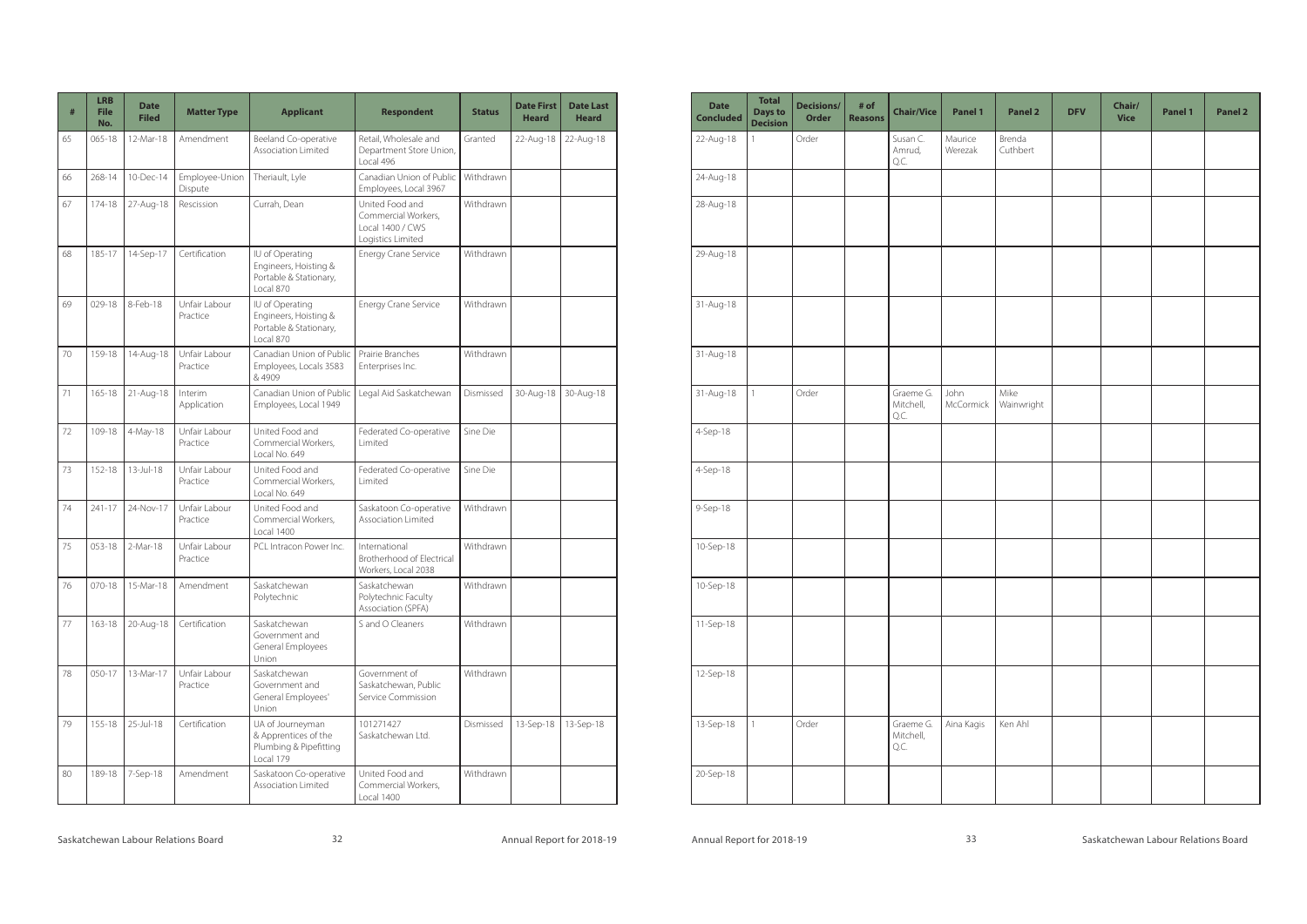| #  | <b>LRB</b><br><b>File</b><br>No. | <b>Date</b><br><b>Filed</b> | <b>Matter Type</b>                   | <b>Applicant</b>                                                                | <b>Respondent</b>                                                            | <b>Status</b> | <b>Date First</b><br><b>Heard</b> | <b>Date Last</b><br><b>Heard</b> |
|----|----------------------------------|-----------------------------|--------------------------------------|---------------------------------------------------------------------------------|------------------------------------------------------------------------------|---------------|-----------------------------------|----------------------------------|
| 81 | 064-18                           | 9-Mar-18                    | Rescission                           | Taylor, David                                                                   | Sheet Metal Workers'<br>Local 296 / Thorpe<br>Industries Ltd.                | Withdrawn     |                                   |                                  |
| 82 | 158-18                           | 14-Aug-18                   | Unfair Labour<br>Practice            | International<br>Brotherhood of Electrical<br>Workers, Local 2038               | Precision Projects Ltd.                                                      | Granted       | 24-Sep-18                         | 24-Sep-18                        |
| 83 | 179-18                           | 28-Aug-18                   | Interlocutory<br>Application         | Taylor, David                                                                   | Sheet Metal Workers'<br>International Association,<br>Local 296              | Withdrawn     |                                   |                                  |
| 84 | 188-18                           | 6-Sep-18                    | Interlocutory<br>Application         | Sheet Metal Workers'<br>International Association,<br>Local 296                 | Thorpe Brothers Ltd.                                                         | Withdrawn     |                                   |                                  |
| 85 | $081 - 17$                       | 12-May-17                   | Unfair Labour<br>Practice            | United Food and<br>Commercial Workers,<br>Local 1400                            | Securitas Canada Limited                                                     | Withdrawn     |                                   |                                  |
| 86 | 187-18                           | 5-Sep-18                    | Rescission                           | Parenteau, Conrad                                                               | Valley Hill Youth<br>Treatment Centre Inc. /<br>SGEU                         | Withdrawn     |                                   |                                  |
| 87 | $175 - 18$                       | 27-Aug-18                   | Certification                        | IU of Operating<br>Engineers, Hoisting &<br>Portable & Stationary,<br>Local 870 | Marathon Underground<br>Constructors<br>Corporation                          | Withdrawn     |                                   |                                  |
| 88 | $027 - 18$                       | 7-Feb-18                    | Employee-Union<br>Dispute            | McMunn, Brent                                                                   | Canadian Union of Public<br>Employees, Local 777                             | Withdrawn     |                                   |                                  |
| 89 | 028-18                           | 7-Feb-18                    | Unfair Labour<br>Practice            | McMunn, Brent                                                                   | City of Melfort                                                              | Withdrawn     |                                   |                                  |
| 90 | 066-18                           | 12-Mar-18                   | Unfair Labour<br>Practice            | Workers United Canada<br>Council                                                | Amenity Health Care<br>LP and/or 7169320<br>Manitoba Ltd. o/a Tim<br>Hortons | Withdrawn     |                                   |                                  |
| 91 | 136-18                           | 19-Jun-18                   | Certification                        | International<br>Brotherhood of Electrical<br>Workers, Local 2038               | Precision Projects Ltd.                                                      | Granted       | 20-Sep-18                         | 21-Sep-18                        |
| 92 | 170-18                           | 22-Aug-18                   | Certification                        | International<br>Brotherhood of Electrical<br>Workers, Local 2067               | Allteck Line Contractors<br>Inc.                                             | Granted       | $9-Oct-18$                        | 9-Oct-18                         |
| 93 | 176-18                           | 27-Aug-18                   | Certification                        | Construction and<br>General Workers' Union,<br>Local 180                        | Marathon Underground<br>Constructors<br>Corporation                          | Granted       | 9-Oct-18                          | $9$ -Oct-18                      |
| 94 | 182-18                           | 29-Aug-18                   | Certification                        | Canadian Union of Public<br>Employees                                           | South West Crisis<br>Services Inc.                                           | Granted       | $9$ -Oct-18                       | $9$ -Oct-18                      |
| 95 | 196-18                           | 14-Sep-18                   | Exclusion<br>on Religious<br>Grounds | Ennest, Amanda                                                                  | Five Hills Health Region                                                     | Granted       | $9-Oct-18$                        | $9$ -Oct-18                      |
| 96 | 208-18                           | 3-Oct-18                    | Certification                        | IU of Operating<br>Engineers, Hoisting &<br>Portable & Stationary,<br>Local 870 | Far North Labour<br>Services                                                 | Granted       | 10-Oct-18                         | 10-Oct-18                        |
| 97 | $181 - 18$                       | 29-Aug-18                   | Certification                        | IU of Operating<br>Engineers, Hoisting &<br>Portable & Stationary,<br>Local 870 | Xcaliber Crane and<br>Rigging                                                | Withdrawn     |                                   |                                  |

| <b>Date</b><br><b>Concluded</b> | <b>Total</b><br><b>Days to</b><br><b>Decision</b> | <b>Decisions/</b><br><b>Order</b> | # of<br><b>Reasons</b> | <b>Chair/Vice</b>              | Panel 1           | <b>Panel 2</b>     | <b>DFV</b> | Chair/<br><b>Vice</b>          | Panel 1 | Panel 2 |
|---------------------------------|---------------------------------------------------|-----------------------------------|------------------------|--------------------------------|-------------------|--------------------|------------|--------------------------------|---------|---------|
| 24-Sep-18                       |                                                   |                                   |                        |                                |                   |                    |            |                                |         |         |
| 24-Sep-18                       | $\mathbf{1}$                                      | Order                             |                        | Graeme G.<br>Mitchell,<br>Q.C. | John<br>McCormick | Mike<br>Wainwright |            |                                |         |         |
| 24-Sep-18                       |                                                   |                                   |                        |                                |                   |                    |            |                                |         |         |
| 24-Sep-18                       |                                                   |                                   |                        |                                |                   |                    |            |                                |         |         |
| $1-Oct-18$                      |                                                   |                                   |                        |                                |                   |                    |            |                                |         |         |
| $1-Oct-18$                      |                                                   |                                   |                        |                                |                   |                    |            |                                |         |         |
| $3-Oct-18$                      |                                                   |                                   |                        |                                |                   |                    |            |                                |         |         |
| 4-Oct-18                        |                                                   |                                   |                        |                                |                   |                    |            |                                |         |         |
| 4-Oct-18                        |                                                   |                                   |                        |                                |                   |                    |            |                                |         |         |
| $9$ -Oct-18                     |                                                   |                                   |                        |                                |                   |                    |            |                                |         |         |
| $9$ -Oct-18                     | 18                                                | Order                             |                        | Kenneth G.<br>Love, Q.C.       | John<br>McCormick | Mike<br>Wainwright | 03-Jul-18  | Graeme G.<br>Mitchell,<br>Q.C. |         |         |
| $9$ -Oct-18                     | $\mathbf{1}$                                      | Order                             |                        | Kenneth G.<br>Love, Q.C.       | John<br>McCormick | Mike<br>Wainwright | 05-Sep-18  | Susan C.<br>Amrud,<br>Q.C.     |         |         |
| $9$ -Oct-18                     | $\ensuremath{\mathsf{1}}$                         | Order                             |                        | Kenneth G.<br>Love, Q.C.       | John<br>McCormick | Mike<br>Wainwright | 04-Sep-18  | Susan C.<br>Amrud,<br>Q.C.     |         |         |
| $9$ -Oct-18                     | $\mathbf{1}$                                      | Order                             |                        | Kenneth G.<br>Love, Q.C.       | John<br>McCormick | Mike<br>Wainwright | 10-Sep-18  | Graeme G.<br>Mitchell,<br>Q.C. |         |         |
| 9-Oct-18                        | $\mathbf{1}$                                      | Order                             |                        | Kenneth G.<br>Love, Q.C.       | John<br>McCormick | Mike<br>Wainwright |            |                                |         |         |
| 10-Oct-18                       | $\mathbf{1}$                                      | Order                             |                        | Kenneth G.<br>Love, Q.C.       | Aina Kagis        | Mike<br>Wainwright |            |                                |         |         |
| 12-Oct-18                       |                                                   |                                   |                        |                                |                   |                    |            |                                |         |         |

Saskatchewan Labour Relations Board **Annual Report for 2018-19** 34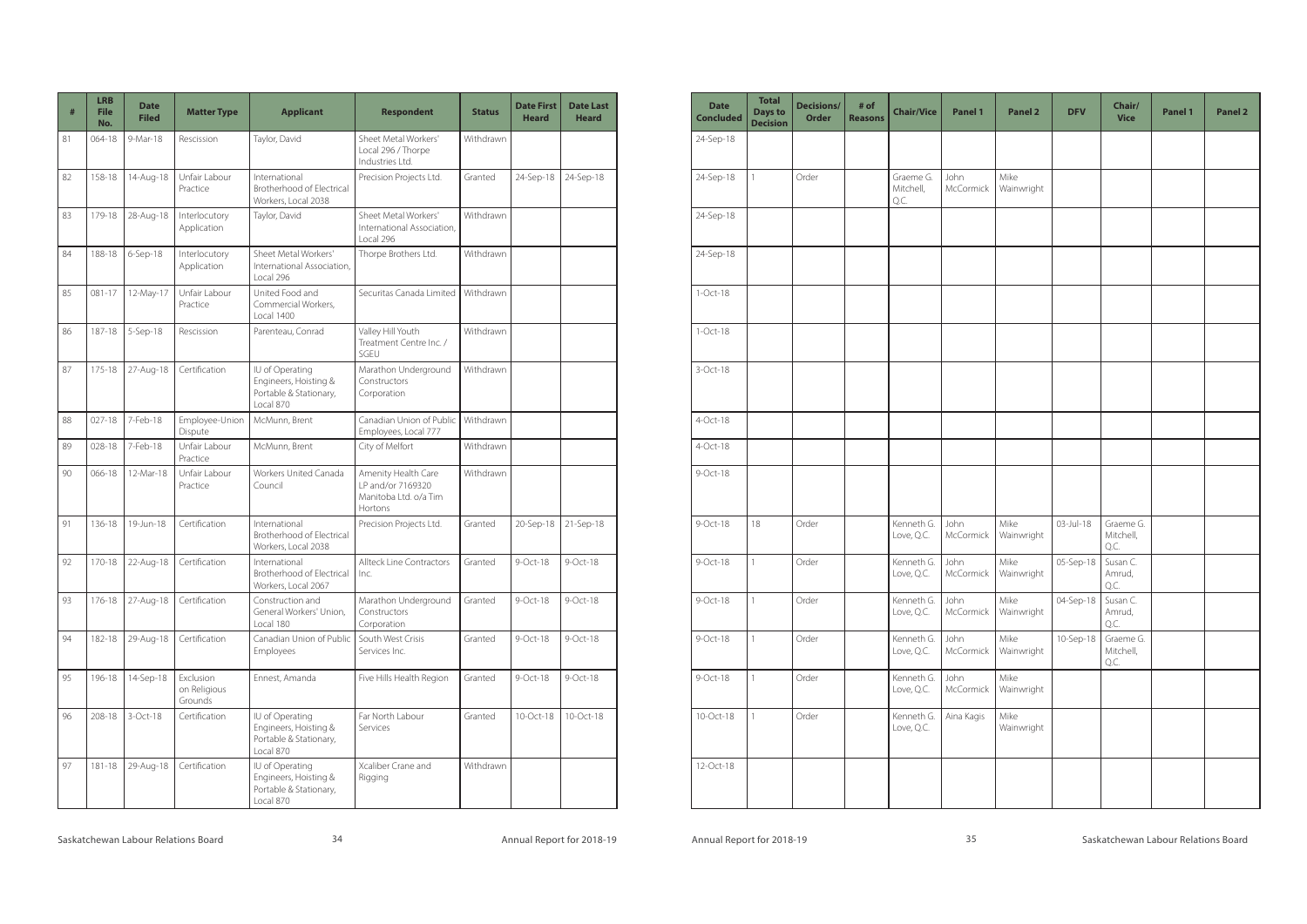| #   | <b>LRB</b><br><b>File</b><br>No. | <b>Date</b><br><b>Filed</b> | <b>Matter Type</b>                   | <b>Applicant</b>                                                                | <b>Respondent</b>                                                            | <b>Status</b> | <b>Date First</b><br><b>Heard</b> | <b>Date Last</b><br><b>Heard</b> |
|-----|----------------------------------|-----------------------------|--------------------------------------|---------------------------------------------------------------------------------|------------------------------------------------------------------------------|---------------|-----------------------------------|----------------------------------|
| 98  | 136-16                           | 20-Jun-16                   | Amendment                            | Cypress Hills Abilities<br>Centre Inc.                                          | Canadian Union of Public<br>Employees, Local 3462                            | Sine Die      |                                   |                                  |
| 99  | 130-17                           | 26-Jun-17                   | Certification                        | Workers United Canada<br>Council                                                | Amenity Health Care<br>LP and/or 7169320<br>Manitoba Ltd. o/a Tim<br>Hortons | Sine Die      |                                   |                                  |
| 100 | $261 - 17$                       | 14-Dec-17                   | Joint<br>Amendment                   | City of Moose Jaw /<br>Canadian Union of Public<br>Employees, Local 9           |                                                                              | Granted       | 16-Oct-18                         | 16-Oct-18                        |
| 101 | 157-18                           | 9-Aug-18                    | <b>First Collective</b><br>Agreement | IU of Operating<br>Engineers, Hoisting &<br>Portable & Stationary,<br>Local 870 | RM of Dundurn No. 314                                                        | Granted       | 16-Oct-18                         | 16-Oct-18                        |
| 102 | 037-08                           | 4-Apr-08                    | Unfair Labour<br>Practice            | Canadian Union of Public<br>Employees 1975                                      | University of<br>Saskatchewan                                                | Withdrawn     |                                   |                                  |
| 103 | 137-18                           | 20-Jun-18                   | Application to<br>Intervene          | <b>Construction Workers</b><br>Union, CLAC Local 151                            | IA of Heat & Frost<br>Insulators and Asbestos<br>Workers, Local 119          | Dismissed     | $21$ -Jun-18                      | $21 - Jun-18$                    |
| 104 | 138-18                           | 20-Jun-18                   | Application to<br>Intervene          | <b>Construction Workers</b><br>Union, CLAC Local 151                            | United Brotherhood of<br>Carpenters and Joiners<br>of America, Local 1985    | Dismissed     | $21$ -Jun-18                      | $21$ -Jun-18                     |
| 105 | 207-18                           | $1-Oct-18$                  | Rescission                           | Parenteau, Conrad                                                               | Valley Hill Youth<br>Treatment Centre Inc. /<br>SGEU                         | Withdrawn     |                                   |                                  |
| 106 | 235-16                           | 19-Oct-16                   | Unfair Labour<br>Practice            | Saskatchewan Joint<br>Board, Retail, Wholesale<br>and Department Store<br>Union | Saskatoon Co-operative<br>Association Limited                                | Withdrawn     |                                   |                                  |
| 107 | 127-18                           | 8-Jun-18                    | Notice of<br>Application             | United Brotherhood of<br>Carpenters and Joiners<br>of America, Local 1985       | <b>Construction Workers</b><br>Union, CLAC Local 151                         | Granted       | $21$ -Jun-18                      | $21$ -Jun-18                     |
| 108 | 128-18                           | 8-Jun-18                    | Notice of<br>Application             | United Brotherhood of<br>Carpenters and Joiners<br>of America, Local 1985       | <b>Construction Workers</b><br>Union, CLAC Local 151                         | Granted       | $21$ -Jun-18                      | $21 - \text{Jun} - 18$           |
| 109 | 129-18                           | 8-Jun-18                    | Notice of<br>Application             | United Brotherhood of<br>Carpenters and Joiners<br>of America, Local 1985       | <b>Construction Workers</b><br>Union, CLAC Local 151                         | Granted       | $21$ -Jun-18                      | $21$ -Jun-18                     |
| 110 | 135-18                           | 18-Jun-18                   | Notice of<br>Application             | IA of Heat and Frost<br>Insulators and Asbestos<br>Workers, Local 119           | <b>Brand Energy Solutions</b><br>(Canada) Ltd.                               | Granted       | 21-Jun-18                         | 21-Jun-18                        |
| 111 | $177 - 18$                       | 27-Aug-18                   | Interlocutory<br>Application         | Aluma Systems Canada<br>Inc.                                                    | United Brotherhood of<br>Carpenters & Joiners of<br>America, Local 1985      | Granted       | $21$ -Jun-18                      | $21 - Jun-18$                    |
| 112 | 178-18                           | 27-Aug-18                   | Interlocutory<br>Application         | Aluma Systems Canada<br>Inc.                                                    | IA of Heat and Frost<br>Insulators and Asbestos<br>Workers, Local 119        | Granted       | $21$ -Jun-18                      | $21$ -Jun-18                     |
| 113 | $081 - 14$                       | 24-Apr-14                   | Successorship                        | Saskatchewan Joint<br>Board, Retail, Wholesale<br>and Department Store          | Saskatoon Co-operative<br>Association Limited                                | Granted       | $1-Nov-16$                        | 13-Apr-17                        |
|     |                                  |                             |                                      | Union                                                                           |                                                                              |               | $1-Nov-18$                        | $1-Nov-18$                       |
| 114 | 219-18                           | $1-Nov-18$                  | Certification                        | <b>Construction Workers</b><br>Union, CLAC Local 151                            | Skyway Canada Ltd.                                                           | Withdrawn     |                                   |                                  |

| <b>Date</b><br><b>Concluded</b> | <b>Total</b><br><b>Days to</b><br><b>Decision</b> | <b>Decisions/</b><br><b>Order</b> | # of<br><b>Reasons</b> | <b>Chair/Vice</b>              | Panel 1            | <b>Panel 2</b>      | <b>DFV</b> | Chair/<br><b>Vice</b>          | <b>Panel 1</b>    | <b>Panel 2</b>      |
|---------------------------------|---------------------------------------------------|-----------------------------------|------------------------|--------------------------------|--------------------|---------------------|------------|--------------------------------|-------------------|---------------------|
| 16-Oct-18                       |                                                   |                                   |                        |                                |                    |                     |            |                                |                   |                     |
| 16-Oct-18                       |                                                   |                                   |                        |                                |                    |                     |            |                                |                   |                     |
| 16-Oct-18                       | $\mathbf{1}$                                      | Order                             |                        | Kenneth G.<br>Love, Q.C.       | John<br>McCormick  | Laura<br>Sommervill |            |                                |                   |                     |
| 16-Oct-18                       | $\mathbf{1}$                                      | Order                             |                        | Kenneth G.<br>Love, Q.C.       | John<br>McCormick  | Laura<br>Sommervill |            |                                |                   |                     |
| 17-Oct-18                       |                                                   |                                   |                        |                                |                    |                     |            |                                |                   |                     |
| 22-Oct-18                       | 123                                               | Reasons /<br>Order                | $\mathbf{1}$           | Susan C.<br>Amrud,<br>Q.C.     | John<br>McCormick  | Mike<br>Wainwright  |            |                                |                   |                     |
| 22-Oct-18                       | 123                                               | Reasons /<br>Order                | $\mathbf{1}$           | Susan C.<br>Amrud,<br>Q.C.     | John<br>McCormick  | Mike<br>Wainwright  |            |                                |                   |                     |
| 25-Oct-18                       |                                                   |                                   |                        |                                |                    |                     |            |                                |                   |                     |
| 29-Oct-18                       |                                                   |                                   |                        |                                |                    |                     |            |                                |                   |                     |
| 29-Oct-18                       | 130                                               | Order                             |                        | Susan C.<br>Amrud,<br>Q.C.     | John<br>McCormick  | Mike<br>Wainwright  |            |                                |                   |                     |
| 29-Oct-18                       | 130                                               | Order                             |                        | Susan C.<br>Amrud,<br>Q.C.     | John<br>McCormick  | Mike<br>Wainwright  |            |                                |                   |                     |
| 29-Oct-18                       | 130                                               | Order                             |                        | Susan C.<br>Amrud,<br>Q.C.     | John<br>McCormick  | Mike<br>Wainwright  |            |                                |                   |                     |
| 29-Oct-18                       | 130                                               | Order                             |                        | Susan C.<br>Amrud,<br>Q.C.     | John<br>McCormick  | Mike<br>Wainwright  |            |                                |                   |                     |
| 29-Oct-18                       | 130                                               | Order                             |                        | Susan C.<br>Amrud,<br>Q.C.     | John<br>McCormick  | Mike<br>Wainwright  |            |                                |                   |                     |
| 29-Oct-18                       | 130                                               | Order                             |                        | Susan C.<br>Amrud,<br>Q.C.     | John<br>McCormick  | Mike<br>Wainwright  |            |                                |                   |                     |
| 4-Sep-18                        | 509                                               | Reasons /<br>Order                | 3                      | Graeme G.<br>Mitchell,<br>Q.C. | Kent<br>Kornelsen  | Laura<br>Sommervill |            |                                |                   |                     |
| $1-Nov-18$                      | $\mathbf{1}$                                      | Order                             |                        | Kenneth G.<br>Love, Q.C.       | Maurice<br>Werezak | Joan White          | 04-Sep-18  | Graeme G.<br>Mitchell,<br>Q.C. | Kent<br>Kornelsen | Laura<br>Sommervill |
| $2-Nov-18$                      |                                                   |                                   |                        |                                |                    |                     |            |                                |                   |                     |

Saskatchewan Labour Relations Board **Annual Report for 2018-19** 36 Saskatchewan Labour Relations Board

Annual Report for 2018-19 37 37 Saskatchewan Labour Relations Board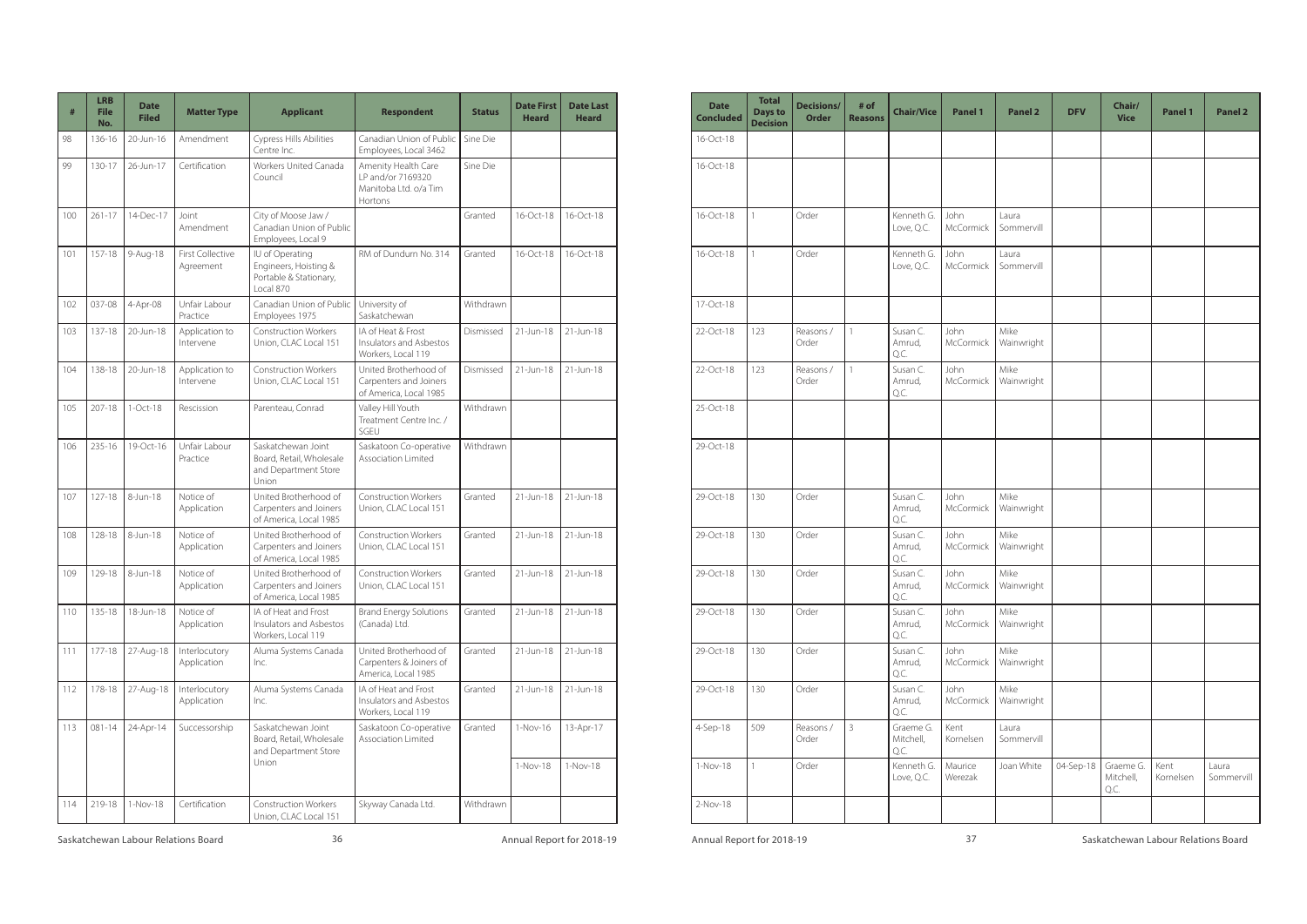| #   | <b>LRB</b><br><b>File</b><br>No. | <b>Date</b><br><b>Filed</b> | <b>Matter Type</b>                   | <b>Applicant</b>                                                                | <b>Respondent</b>                                                                                                           | <b>Status</b> | <b>Date First</b><br>Heard | <b>Date Last</b><br><b>Heard</b> |
|-----|----------------------------------|-----------------------------|--------------------------------------|---------------------------------------------------------------------------------|-----------------------------------------------------------------------------------------------------------------------------|---------------|----------------------------|----------------------------------|
| 115 | 156-18                           | 30-Jul-18                   | Amendment                            | City of Regina                                                                  | Regina Civic Middle<br>Management<br>Association                                                                            | Granted       | $9$ -Oct-18                | $9$ -Oct-18                      |
| 116 | $201 - 18$                       | 20-Sep-18                   | Interim<br>Application               | Retail, Wholesale and<br>Department Store Union,<br>Local 568                   | Signal Industries (1998)<br>Ltd.                                                                                            | Dismissed     | 12-Oct-18                  | 12-Oct-18                        |
| 117 | 190-18                           | 7-Sep-18                    | Certification                        | IU of Operating<br>Engineers, Hoisting &<br>Portable & Stationary,<br>Local 870 | Lonestar Sylvan Inc.                                                                                                        | Granted       | 8-Nov-18                   | 8-Nov-18                         |
| 118 | $191 - 18$                       | 10-Sep-18                   | Certification                        | Construction and<br>General Workers' Union,<br>Local 180                        | Lonestar Sylvan Inc.                                                                                                        | Granted       | 8-Nov-18                   | 8-Nov-18                         |
| 119 | 202-18                           | 21-Sep-18                   | Certification                        | IA of Bridge, Structural<br>Iron Workers, Local<br>Union No. 771                | Lafarge Canada Inc.                                                                                                         | Granted       | 8-Nov-18                   | 8-Nov-18                         |
| 120 | 204-18                           | 24-Sep-18                   | Rescission                           | Abrahamson, Layne                                                               | IU of Operating<br>Engineers, Hoisting &<br>Portable & Stationary,<br>Local 870 / Rural<br>Municipality of Rosedale<br>#283 | Granted       | 8-Nov-18                   | $8-Nov-18$                       |
| 121 | $215 - 18$                       | 24-Oct-18                   | Certification                        | United Brotherhood of<br>Carpenters and Joiners<br>of America, Local 1021       | <b>Custom Steel Erectors</b><br>Ltd.                                                                                        | Granted       | 8-Nov-18                   | 8-Nov-18                         |
| 122 | 164-17                           | 18-Aug-17                   | Amendment                            | Government of<br>Saskatchewan Public<br>Service Commission                      | Saskatchewan<br>Government and<br>General Employees<br>Union                                                                | Withdrawn     |                            |                                  |
| 123 | 186-17                           | 15-Sep-17                   | Unfair Labour<br>Practice            | Canadian Union of Public<br>Employees, Local 600-3<br>and Local 600-5           | Saskatchewan<br>Government and<br>General Employees<br>Union                                                                | Withdrawn     |                            |                                  |
| 124 | 073-18                           | 20-Mar-18                   | Employee-Union<br>Dispute            | Deck, Alison                                                                    | SEIU-West                                                                                                                   | Granted       | 25-Oct-18                  | 26-Oct-18                        |
|     |                                  | 125 228-18 7-Nov-18         | Certification                        | Construction Workers<br>Union, CLAC Local 151                                   | Skyway Canada Ltd.                                                                                                          | Withdrawn     |                            |                                  |
| 126 | 263-17                           | 15-Dec-17                   | Amendment                            | Amalgamated Transit<br>Union, Local 615                                         | City of Saskatoon                                                                                                           | Dismissed     | 14-May-18                  | 14-May-18                        |
| 127 | 239-18                           | 26-Nov-18                   | Unfair Labour<br>Practice            | Christian Labour<br>Association of Canada                                       | Town of Bienfait                                                                                                            | Withdrawn     |                            |                                  |
| 128 | 240-18                           | 26-Nov-18                   | Unfair Labour<br>Practice            | Christian Labour<br>Association of Canada                                       | Town of Bienfait                                                                                                            | Withdrawn     |                            |                                  |
| 129 | 241-18                           | 26-Nov-18                   | <b>First Collective</b><br>Agreement | Christian Labour<br>Association of Canada                                       | Town of Bienfait                                                                                                            | Withdrawn     |                            |                                  |
| 130 | 164-18                           | 21-Aug-18                   | Unfair Labour<br>Practice            | Canadian Union of Public<br>Employees, Local 1949                               | Legal Aid Saskatchewan                                                                                                      | Withdrawn     |                            |                                  |
| 131 | 021-18                           | 31-Jan-18                   | Unfair Labour<br>Practice            | United Food and<br>Commercial Workers,<br>Local 1400                            | CWS Logistics Limited                                                                                                       | Withdrawn     |                            |                                  |
| 132 | 237-18                           | 20-Nov-18                   | Certification                        | Construction and<br>General Workers' Union,<br>Local 180                        | Hamon Custodis-Cottrell<br>(Canada) Inc.                                                                                    | Granted       | $3-Dec-18$                 | $3-Dec-18$                       |

| <b>Date</b><br><b>Concluded</b> | <b>Total</b><br><b>Days to</b><br><b>Decision</b> | <b>Decisions/</b><br><b>Order</b> | # of<br><b>Reasons</b> | <b>Chair/Vice</b>          | Panel 1            | <b>Panel 2</b>     | <b>DFV</b>  | Chair/<br><b>Vice</b>          | <b>Panel 1</b> | <b>Panel 2</b> |
|---------------------------------|---------------------------------------------------|-----------------------------------|------------------------|----------------------------|--------------------|--------------------|-------------|--------------------------------|----------------|----------------|
| 5-Nov-18                        | 27                                                | Reasons /<br>Order                | $\mathbf{1}$           | Kenneth G.<br>Love, Q.C.   | Jim Holmes         | Mike<br>Wainwright |             |                                |                |                |
| 5-Nov-18                        | 24                                                | Reasons /<br>Order                | $\mathbf{1}$           | Kenneth G.<br>Love, Q.C.   | Aina Kagis         | Mike<br>Wainwright |             |                                |                |                |
| 8-Nov-18                        | $\mathbf{1}$                                      | Order                             |                        | Susan C.<br>Amrud,<br>Q.C. | Aina Kagis         | Brenda<br>Cuthbert | 14-Sep-18   | Graeme G.<br>Mitchell,<br>Q.C. |                |                |
| 8-Nov-18                        | $\mathbf{1}$                                      | Order                             |                        | Susan C.<br>Amrud,<br>Q.C. | Aina Kagis         | Brenda<br>Cuthbert | 14-Sep-18   | Graeme G.<br>Mitchell,<br>Q.C. |                |                |
| 8-Nov-18                        | $\mathbf{1}$                                      | Order                             |                        | Susan C.<br>Amrud,<br>Q.C. | Aina Kagis         | Brenda<br>Cuthbert | 14-Sep-18   | Graeme G.<br>Mitchell,<br>Q.C. |                |                |
| 8-Nov-18                        | $\mathbf{1}$                                      | Order                             |                        | Susan C.<br>Amrud,<br>Q.C. | Aina Kagis         | Brenda<br>Cuthbert | $01-Oct-18$ | Kenneth G.<br>Love, Q.C.       |                |                |
| 8-Nov-18                        | $\mathbf{1}$                                      | Order                             |                        | Susan C.<br>Amrud,<br>Q.C. | Aina Kagis         | Brenda<br>Cuthbert |             |                                |                |                |
| 9-Nov-18                        |                                                   |                                   |                        |                            |                    |                    |             |                                |                |                |
| 9-Nov-18                        |                                                   |                                   |                        |                            |                    |                    |             |                                |                |                |
| 13-Nov-18                       | 18                                                | Reasons /<br>Order                | $\mathbf{1}$           | Kenneth G.<br>Love, Q.C.   |                    |                    |             |                                |                |                |
| 14-Nov-18                       |                                                   |                                   |                        |                            |                    |                    |             |                                |                |                |
| 23-Nov-18                       | 193                                               | Reasons /<br>Order                | $\mathbf{1}$           | Susan C.<br>Amrud,<br>Q.C. | Maurice<br>Werezak | Gary Mearns        |             |                                |                |                |
| 26-Nov-18                       |                                                   |                                   |                        |                            |                    |                    |             |                                |                |                |
| 26-Nov-18                       |                                                   |                                   |                        |                            |                    |                    |             |                                |                |                |
| 26-Nov-18                       |                                                   |                                   |                        |                            |                    |                    |             |                                |                |                |
| 27-Nov-18                       |                                                   |                                   |                        |                            |                    |                    |             |                                |                |                |
| $3-Dec-18$                      |                                                   |                                   |                        |                            |                    |                    |             |                                |                |                |
| $3-Dec-18$                      | $\mathbf{1}$                                      | Order                             |                        | Susan C.<br>Amrud,<br>Q.C. | John<br>McCormick  | Mike<br>Wainwright |             |                                |                |                |

Saskatchewan Labour Relations Board **Annual Report for 2018-19** 38 Saskatchewan Labour Relations Board **Annual Report for 2018-19**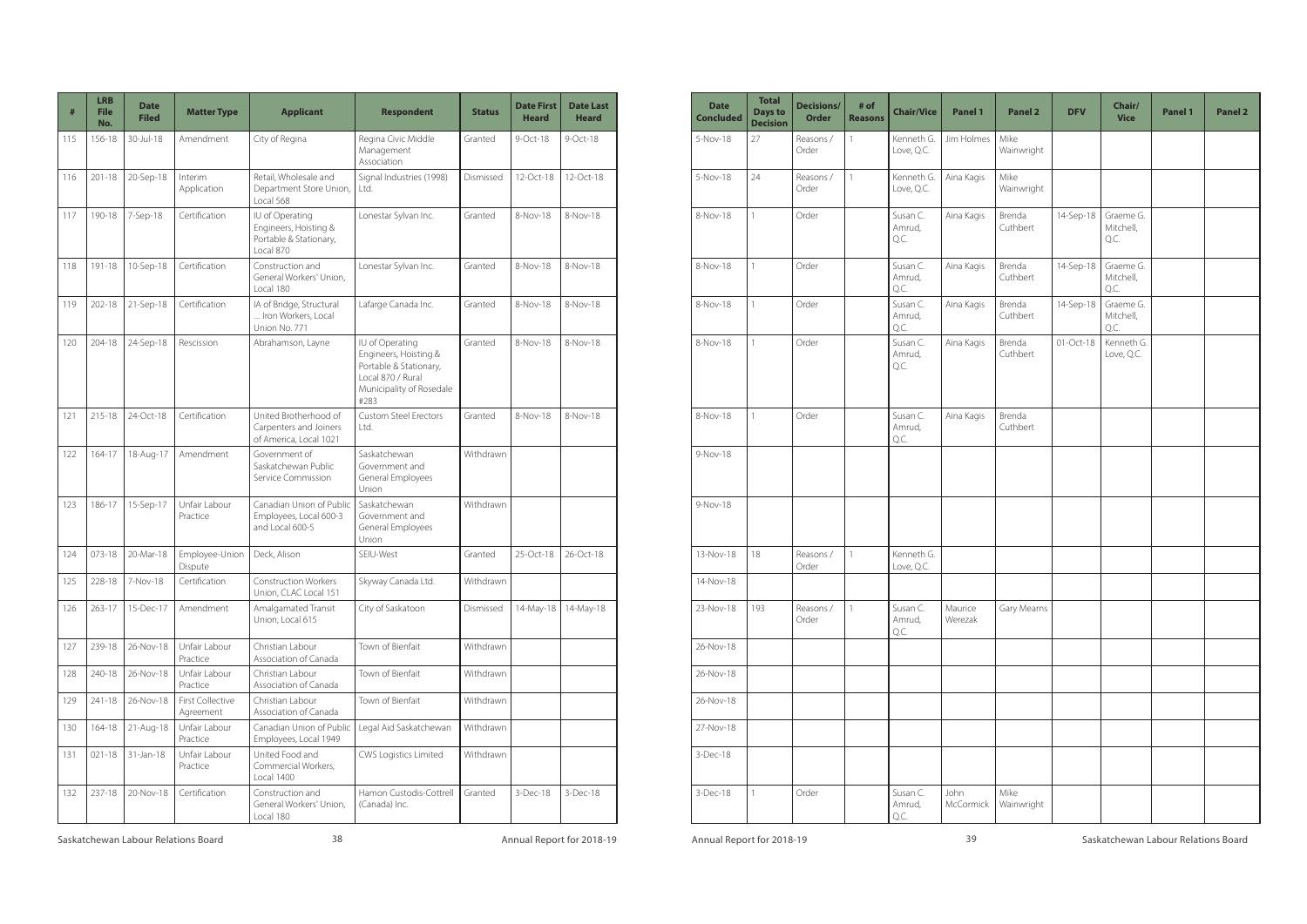| #   | <b>LRB</b><br><b>File</b><br>No. | <b>Date</b><br><b>Filed</b> | <b>Matter Type</b>            | <b>Applicant</b>                                                      | <b>Respondent</b>                                      | <b>Status</b> | <b>Date First</b><br><b>Heard</b> | <b>Date Last</b><br><b>Heard</b> |
|-----|----------------------------------|-----------------------------|-------------------------------|-----------------------------------------------------------------------|--------------------------------------------------------|---------------|-----------------------------------|----------------------------------|
| 133 | 248-18                           | 30-Nov-18                   | Certification                 | Public Service Alliance of<br>Canada                                  | University of<br>Saskatchewan                          | Withdrawn     |                                   |                                  |
| 134 | 243-18                           | 27-Nov-18                   | Unfair Labour<br>Practice     | Education, Service, and<br>Health Care Union, CLAC<br>Local 306       | Town of Bienfait                                       | Withdrawn     |                                   |                                  |
| 135 | 244-18                           | 27-Nov-18                   | Unfair Labour<br>Practice     | Education, Service, and<br>Health Care Union, CLAC<br>Local 306       | Town of Bienfait                                       | Withdrawn     |                                   |                                  |
| 136 | 245-18                           | 27-Nov-18                   | First Collective<br>Agreement | Education, Service, and<br>Health Care Union, CLAC<br>Local 306       | Town of Bienfait                                       | Withdrawn     |                                   |                                  |
| 137 | 247-18                           | 30-Nov-18                   | Certification                 | IA of Heat and Frost<br>Insulators and Asbestos<br>Workers, Local 119 | Magnum Technical<br>Services                           | Withdrawn     |                                   |                                  |
| 138 | 090-17                           | 26-May-17                   | Certification                 | IA of Bridge, Structural<br>Iron Workers, Local                       | Pinnacle Industrial<br>Services                        | Granted       | 31-Aug-17                         | 31-Aug-17                        |
|     |                                  |                             |                               | Union No. 771                                                         |                                                        |               | 16-May-18                         | 17-May-18                        |
|     |                                  |                             |                               |                                                                       |                                                        |               | 8-Jan-19                          | 8-Jan-19                         |
| 139 | 124-17                           | 20-Jun-17                   | Certification                 | IA of Bridge, Structural<br>Iron Workers, Local                       | Pinnacle Industrial<br>Services                        | Granted       | 31-Aug-17                         | 31-Aug-17                        |
|     |                                  |                             |                               | Union No. 771                                                         |                                                        |               | 16-May-18                         | 17-May-18                        |
|     |                                  |                             |                               |                                                                       |                                                        |               | 8-Jan-19                          | 8-Jan-19                         |
| 140 | 319-13                           | 14-Nov-13                   | Unfair Labour<br>Practice     | Retail, Wholesale and<br>Department Store Union,<br>Local 568         | Saskatchewan<br>Association of Health<br>Organizations | Withdrawn     |                                   |                                  |
| 141 | 320-13                           | 14-Nov-13                   | Unfair Labour<br>Practice     | Retail, Wholesale and<br>Department Store Union,<br>Local 568         | Saskatchewan<br>Association of Health<br>Organizations | Withdrawn     |                                   |                                  |
| 142 | 133-18                           | 12-Jun-18                   | Unfair Labour<br>Practice     | Saskatchewan<br>Government and<br>General Employees<br>Union          | Quint Development<br>Corp.                             | Withdrawn     |                                   |                                  |
| 143 | 258-18                           | 18-Dec-18                   | Certification                 | Canadian Office and<br>Professional Employees<br>Union, Local 342     | Canadian Union of Public<br>Employees, Local 3287      | Granted       | 8-Jan-19                          | 8-Jan-19                         |
| 144 | 125-17                           | 21-Jun-17                   | Unfair Labour<br>Practice     | IA of Bridge, Structural<br>Iron Workers, Local<br>Union No. 771      | Matrix Labour Leasing<br>Ltd.                          | Withdrawn     |                                   |                                  |
| 145 | 265-17                           | 19-Dec-17                   | Interlocutory<br>Application  | IA of Bridge, Structural<br>Iron Workers, Local<br>Union No. 771      | Pinnacle Industrial<br>Services                        | Withdrawn     |                                   |                                  |
| 146 | 160-18                           | 16-Aug-18                   | Interlocutory<br>Application  | IA of Bridge, Structural<br>Iron Workers, Local<br>Union No. 771      | Pinnacle Industrial<br>Services                        | Withdrawn     |                                   |                                  |

| <b>Date</b><br><b>Concluded</b> | <b>Total</b><br><b>Days to</b><br><b>Decision</b> | Decisions/<br><b>Order</b> | # of<br><b>Reasons</b> | <b>Chair/Vice</b>          | Panel 1          | <b>Panel 2</b>       | <b>DFV</b> | Chair/<br><b>Vice</b>    | Panel 1 | <b>Panel 2</b> |
|---------------------------------|---------------------------------------------------|----------------------------|------------------------|----------------------------|------------------|----------------------|------------|--------------------------|---------|----------------|
| 10-Dec-18                       |                                                   |                            |                        |                            |                  |                      |            |                          |         |                |
| 13-Dec-18                       |                                                   |                            |                        |                            |                  |                      |            |                          |         |                |
| 13-Dec-18                       |                                                   |                            |                        |                            |                  |                      |            |                          |         |                |
| 13-Dec-18                       |                                                   |                            |                        |                            |                  |                      |            |                          |         |                |
| 3-Jan-19                        |                                                   |                            |                        |                            |                  |                      |            |                          |         |                |
| 11-Sep-17                       | 11                                                | Letter<br>Reasons          | $\mathbf{1}$           | Kenneth G.<br>Love, Q.C.   | Hugh<br>Wagner   | Steven<br>Seiferling |            |                          |         |                |
| 17-Dec-18                       | 214                                               | Reasons /<br>Order         | $\mathbf{1}$           | Susan C.<br>Amrud,<br>Q.C. | Bert<br>Ottenson | Allan<br>Parenteau   |            |                          |         |                |
| 8-Jan-19                        | $\mathbf{1}$                                      | Order                      |                        | Susan C.<br>Amrud,<br>Q.C. | Hugh<br>Wagner   | Laura<br>Sommervill  |            |                          |         |                |
| 11-Sep-17                       | 11                                                | Letter<br>Reasons          | 1                      | Kenneth G.<br>Love, Q.C.   | Hugh<br>Wagner   | Steven<br>Seiferling | 28-Jun-17  | Kenneth G.<br>Love, Q.C. |         |                |
| 17-Dec-18                       | 214                                               | Reasons /<br>Order         | $\mathbf{1}$           | Susan C.<br>Amrud,<br>Q.C. | Bert<br>Ottenson | Allan<br>Parenteau   |            |                          |         |                |
| 8-Jan-19                        | $\mathbf{1}$                                      | Order                      |                        | Susan C.<br>Amrud,<br>Q.C. | Hugh<br>Wagner   | Laura<br>Sommervill  |            |                          |         |                |
| 31-Dec-18                       |                                                   |                            |                        |                            |                  |                      |            |                          |         |                |
| 31-Dec-18                       |                                                   |                            |                        |                            |                  |                      |            |                          |         |                |
| 7-Jan-19                        |                                                   |                            |                        |                            |                  |                      |            |                          |         |                |
| 8-Jan-19                        | $\mathbf{1}$                                      | Order                      |                        | Susan C.<br>Amrud,<br>Q.C. | Hugh<br>Wagner   | Laura<br>Sommervill  |            |                          |         |                |
| 24-Jan-19                       |                                                   |                            |                        |                            |                  |                      |            |                          |         |                |
| 24-Jan-19                       |                                                   |                            |                        |                            |                  |                      |            |                          |         |                |
| 24-Jan-19                       |                                                   |                            |                        |                            |                  |                      |            |                          |         |                |

Saskatchewan Labour Relations Board 10 and 200 and 40 annual Report for 2018-19 annual Report for 2018-19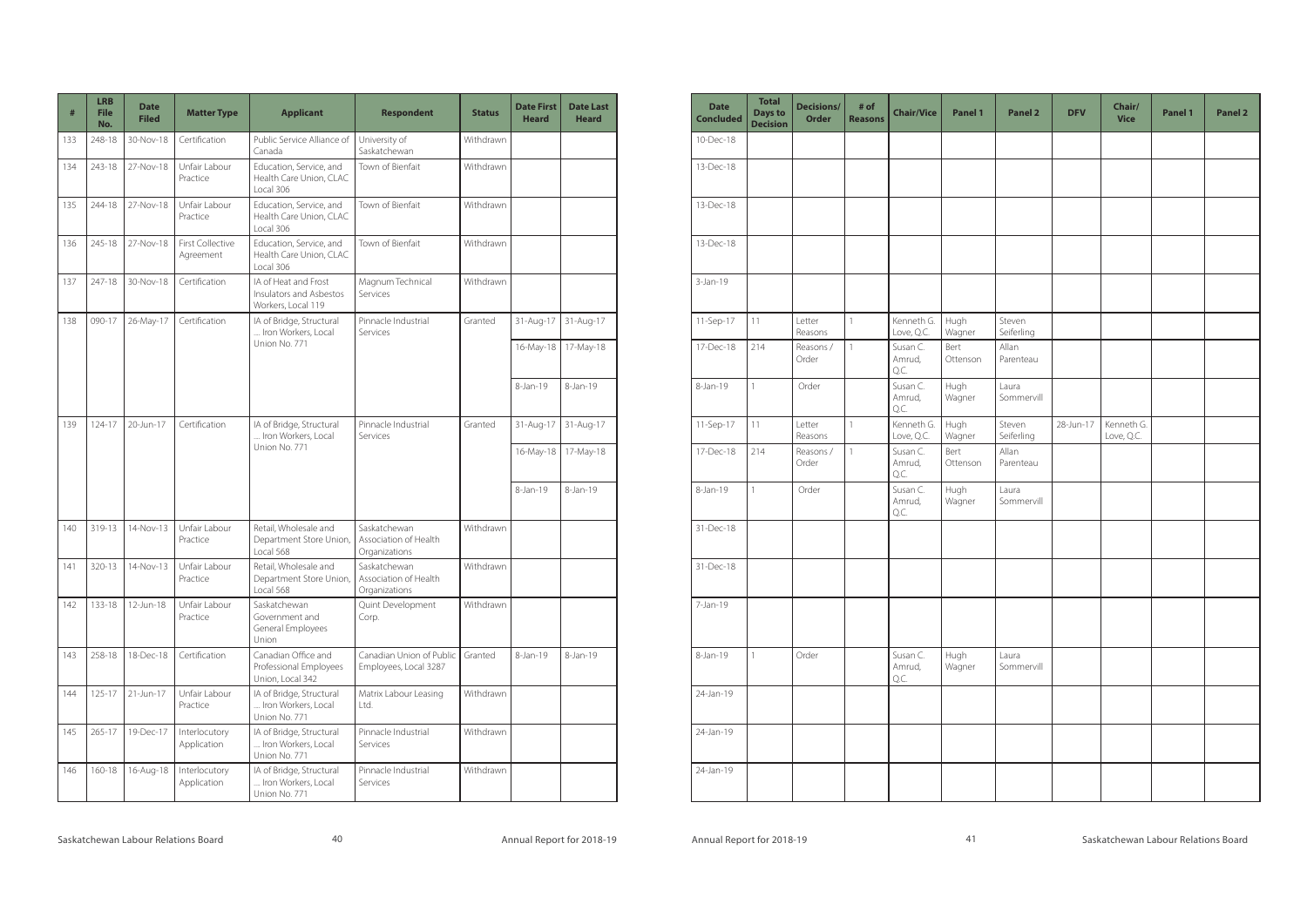| #   | <b>LRB</b><br><b>File</b><br>No. | <b>Date</b><br><b>Filed</b> | <b>Matter Type</b>          | <b>Applicant</b>                                                                            | <b>Respondent</b>                                                | <b>Status</b> | <b>Date First</b><br><b>Heard</b> | <b>Date Last</b><br><b>Heard</b>             |
|-----|----------------------------------|-----------------------------|-----------------------------|---------------------------------------------------------------------------------------------|------------------------------------------------------------------|---------------|-----------------------------------|----------------------------------------------|
| 147 | 196-17                           | 28-Sep-17                   | Employee-Union<br>Dispute   | Kurtenbach, Tammy                                                                           | Canadian Union of Public<br>Employees, Local 2268                | Dismissed     | 28-Aug-18                         | 29-Aug-18                                    |
| 148 | 238-18                           | 20-Nov-18                   | Certification               | International<br>Brotherhood of Electrical<br>Workers, Local 2067                           | Peter Ballantyne<br>Developments Limited<br>Partnership          | Granted       | 29-Jan-19                         | 29-Jan-19                                    |
| 149 | 017-19                           | 28-Jan-19                   | Joint<br>Amendment          | Saskatchewan<br>Government and<br>General Employees<br>Union / PRT Growing<br>Services Ltd. |                                                                  | Withdrawn     |                                   |                                              |
| 150 | 229-17                           | 7-Nov-17                    | Employee-Union<br>Dispute   | Eyndhoven, Theresa                                                                          | Canadian Union of Public<br>Employees, Local 21                  | Granted       | $6-Sep-18$                        | 7-Sep-18                                     |
| 151 | $141 - 18$                       | 22-Jun-18                   | Unfair Labour<br>Practice   | Saskatchewan<br>Government and<br>General Employees'<br>Union                               | Saskatchewan<br>Polytechnic                                      | Withdrawn     |                                   |                                              |
| 152 | 259-18                           | 19-Dec-18                   | Certification               | International<br>Brotherhood of Electrical<br>Workers, Local 2067                           | Ptarmiganline Solutions<br>Inc.                                  | Granted       | 6-Feb-19                          | 6-Feb-19                                     |
| 153 | 260-18                           | 19-Dec-18                   | Certification               | International<br>Brotherhood of Electrical<br>Workers, Local 2067                           | Ptarmigan Consulting<br>Inc.                                     | Granted       | 6-Feb-19                          | 6-Feb-19                                     |
| 154 | 197-18                           | 14-Sep-18                   | Unfair Labour<br>Practice   | Canadian Union of Public<br>Employees                                                       | Weyburn Group Homes<br>Society Inc.                              | Withdrawn     |                                   |                                              |
| 155 | 233-18                           | 14-Nov-18                   | Certification               | <b>Construction Workers</b><br>Union, CLAC Local 151                                        | Skyway Canada Ltd.                                               | Withdrawn     |                                   |                                              |
| 156 | 254-18                           | 14-Dec-18                   | Application to<br>Intervene | IA of Heat & Frost<br>Insulators and Asbestos<br>Workers, Local 119                         | Construction Workers<br>Union, CLAC Local 151                    | Withdrawn     |                                   |                                              |
| 157 | 004-19                           | 10-Jan-19                   | Application to<br>Intervene | International Union<br>of Painters and Allied<br>Trades, Local 739                          | <b>Construction Workers</b><br>Union, CLAC Local 151             | Withdrawn     |                                   |                                              |
| 158 | 045-19                           | 25-Feb-19                   | Rescission                  | Pelletier, Chad Bryan                                                                       | <b>Cowessess First Nations</b><br>Band Office / SGEU             | Withdrawn     |                                   |                                              |
| 159 | $007 - 18$                       | 8-Jan-18                    | Unfair Labour<br>Practice   | International<br>Brotherhood of Electrical<br>Workers, Local 2038                           | Active Electric Ltd.                                             | Granted       | 26-Nov-18                         | Hearing<br>Adjourned<br>(No one<br>Attended) |
|     |                                  |                             |                             |                                                                                             |                                                                  |               | 1-Mar-19                          | 1-Mar-19                                     |
| 160 | 003-19                           | 7-Jan-19                    | Certification               | International<br>Brotherhood of<br>Boilermakers, Local 555                                  | Horton CBI Limited,<br>operating as Horton<br>Services Inc.      | Granted       | 1-Mar-19                          | 1-Mar-19                                     |
| 161 | 008-19                           | 14-Jan-19                   | Certification               | IA of Heat & Frost<br>Insulators and Asbestos<br>Workers, Local 119                         | Olliver Welding Inc.                                             | Granted       | 1-Mar-19                          | $1-Mar-19$                                   |
| 162 | $004 - 18$                       | $3$ -Jan-18                 | Certification               | <b>Construction Workers</b><br>Union, CLAC Local 151                                        | Ledcor Industrial Limited                                        | Dismissed     | 20-Aug-18                         | 21-Aug-18                                    |
| 163 | $161 - 17$                       | 11-Aug-17                   | Unfair Labour<br>Practice   | <b>CLR Construction Labour</b><br>Relations Association of<br>Saskatchewan Inc.             | IA of Bridge, Structural<br>Iron Workers, Local<br>Union No. 771 | Withdrawn     |                                   |                                              |

| <b>Date</b><br><b>Concluded</b> | <b>Total</b><br><b>Days to</b><br><b>Decision</b> | <b>Decisions/</b><br><b>Order</b> | # of<br><b>Reasons</b> | <b>Chair/Vice</b>          | Panel 1           | <b>Panel 2</b>     | <b>DFV</b> | Chair/<br><b>Vice</b>          | Panel 1 | <b>Panel 2</b> |
|---------------------------------|---------------------------------------------------|-----------------------------------|------------------------|----------------------------|-------------------|--------------------|------------|--------------------------------|---------|----------------|
| 25-Jan-19                       | 149                                               | Reasons /<br>Order                | $\mathbf{1}$           | Susan C.<br>Amrud,<br>Q.C. |                   |                    |            |                                |         |                |
| 29-Jan-19                       | $\mathbf{1}$                                      | Order                             | $\mathbf{1}$           | Susan C.<br>Amrud,<br>Q.C. | John<br>McCormick | Ken Ahl            | 03-Dec-18  | Susan C.<br>Amrud,<br>Q.C.     |         |                |
| 29-Jan-19                       |                                                   |                                   |                        |                            |                   |                    |            |                                |         |                |
| 31-Jan-19                       | 146                                               | Reasons /<br>Order                | $\mathbf{1}$           | Susan C.<br>Amrud,<br>Q.C. |                   |                    |            |                                |         |                |
| 5-Feb-19                        |                                                   |                                   |                        |                            |                   |                    |            |                                |         |                |
| 6-Feb-19                        | $\mathbf{1}$                                      | Order                             |                        | Susan C.<br>Amrud,<br>Q.C. | Aina Kagis        | Mike<br>Wainwright | 03-Jan-19  | Susan C.<br>Amrud,<br>Q.C.     |         |                |
| 6-Feb-19                        | $\mathbf{1}$                                      | Order                             |                        | Susan C.<br>Amrud,<br>Q.C. | Aina Kagis        | Mike<br>Wainwright | 03-Jan-19  | Susan C.<br>Amrud,<br>Q.C.     |         |                |
| 11-Feb-19                       |                                                   |                                   |                        |                            |                   |                    |            |                                |         |                |
| 20-Feb-19                       |                                                   |                                   |                        |                            |                   |                    |            |                                |         |                |
| 20-Feb-19                       |                                                   |                                   |                        |                            |                   |                    |            |                                |         |                |
| 20-Feb-19                       |                                                   |                                   |                        |                            |                   |                    |            |                                |         |                |
| 26-Feb-19                       |                                                   |                                   |                        |                            |                   |                    |            |                                |         |                |
|                                 |                                                   |                                   |                        | Susan C.<br>Amrud,<br>Q.C. | Aina Kagis        | Ken Ahl            |            |                                |         |                |
| $1-Mar-19$                      | $\mathbf{1}$                                      | Order                             | $\mathbf{1}$           | Barbara<br>Mysko           | Jim Holmes        | Ken Ahl            |            |                                |         |                |
| $1-Mar-19$                      | $\mathbf{1}$                                      | Order                             | $\mathbf{1}$           | Barbara<br>Mysko           | Jim Holmes        | Ken Ahl            | 10-Jan-19  | Susan C.<br>Amrud,<br>Q.C.     |         |                |
| 1-Mar-19                        | $\mathbf{1}$                                      | Order                             | $\mathbf{1}$           | Barbara<br>Mysko           | Jim Holmes        | Ken Ahl            |            |                                |         |                |
| 7-Mar-19                        | 198                                               | Reasons /<br>Order                | $\mathbf{1}$           | Susan C.<br>Amrud,<br>Q.C. | John<br>McCormick | Ken Ahl            | 10-Jan-18  | Graeme G.<br>Mitchell,<br>Q.C. |         |                |
| 12-Mar-19                       |                                                   |                                   |                        |                            |                   |                    |            |                                |         |                |

Saskatchewan Labour Relations Board **Annual Report for 2018-19** Annual Report for 2018-19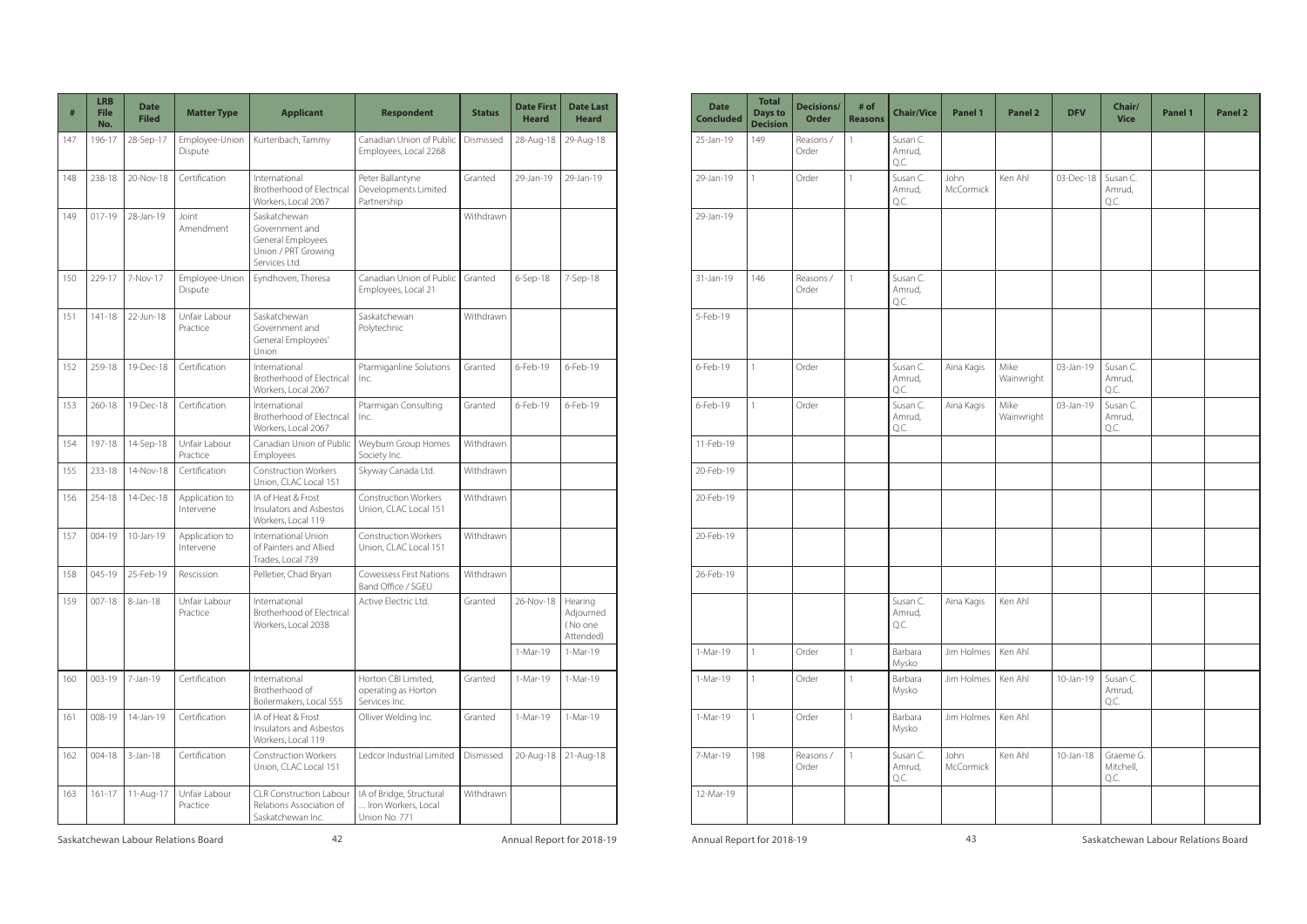| #   | <b>LRB</b><br><b>File</b><br>No. | <b>Date</b><br><b>Filed</b> | <b>Matter Type</b>          | <b>Applicant</b>                                                         | <b>Respondent</b>                                                | <b>Status</b> | <b>Date First</b><br><b>Heard</b> | <b>Date Last</b><br><b>Heard</b> |
|-----|----------------------------------|-----------------------------|-----------------------------|--------------------------------------------------------------------------|------------------------------------------------------------------|---------------|-----------------------------------|----------------------------------|
| 164 | 146-18                           | $6$ -Jul-18                 | Application to<br>Intervene | International<br>Brotherhood of Flectrical<br>Workers, Local 2038        | IA of Bridge, Structural<br>Iron Workers, Local<br>Union No. 771 | Granted       | 25-Feb-19                         | 25-Feb-19                        |
| 165 | 147-18                           | $6 -$ Jul-18                | Application to<br>Intervene | CLR Construction Labour<br>Relations Association of<br>Saskatchewan Inc. | IA of Bridge, Structural<br>Iron Workers, Local<br>Union No. 771 | Granted       | 25-Feb-19                         | 25-Feb-19                        |
| 166 | $210 - 18$                       | $10 - Oct - 18$             | Unfair Labour<br>Practice   | United Food and<br>Commercial Workers,<br>Local 1400                     | Moose Jaw Co-operative<br>Association Ltd.                       | Granted       | 7-Mar-19                          | 7-Mar-19                         |
| 167 | 246-18                           | $30 - Nov - 18$             | Certification               | Saskatchewan<br>Government and<br>General Employees<br>Union             | Saskatoon Housing<br>Authority                                   | Granted       | 21-Mar-19                         | 21-Mar-19                        |
| 168 | $018 - 19$                       | 29-Jan-19                   | Certification               | Canadian Union of Public<br>Employees, Local 4254                        | Prairie Spirit School<br>Division #206                           | Granted       | 21-Mar-19                         | 21-Mar-19                        |
| 169 | $044 - 19$                       | 26-Feb-19                   | Certification               | Teamsters Local Union<br>No. 395                                         | Saskatoon Ready-Mix<br>Concrete Company<br>I imited              | Granted       | 21-Mar-19                         | 21-Mar-19                        |
| 170 | $072 - 19$                       | 25-Mar-19                   | Unfair Labour<br>Practice   | University of Regina                                                     | University of Regina<br>Faculty Association                      | Withdrawn     |                                   |                                  |
| 171 | 073-19                           | 25-Mar-19                   | Interim<br>Application      | University of Regina                                                     | University of Regina<br>Faculty Association                      | Withdrawn     |                                   |                                  |
| 172 | 038-19                           | 14-Feb-19                   | Certification               | SFIU-West                                                                | Southwest Homes Inc.                                             | Withdrawn     |                                   |                                  |

#### **Decisions: Labour Relations, Part VI**

#### **Matters handled by Vice-Chairperson Mitchell prior to his appointment**

| #   | <b>LRB</b><br><b>File</b><br>No. | <b>Date</b><br><b>Filed</b> | <b>Matter Type</b>        | <b>Applicant</b>                                                                                 | <b>Respondent</b>                                                    | <b>Status</b> | <b>Date First</b><br><b>Heard</b>                         | <b>Date Last</b><br><b>Heard</b> |
|-----|----------------------------------|-----------------------------|---------------------------|--------------------------------------------------------------------------------------------------|----------------------------------------------------------------------|---------------|-----------------------------------------------------------|----------------------------------|
| 173 | 248-16                           | 14-Nov-16                   | Abandonment               | Varsteel Ltd.<br>United Steel, Paper<br>and Forestry, Rubber,<br>Manufacturing, Energy,<br>Allie |                                                                      | Dismissed     | 13-Mar-17                                                 | 14-Mar-17                        |
|     |                                  |                             |                           |                                                                                                  |                                                                      |               | Parties agreed to take<br>Option B on October 29,<br>2018 |                                  |
| 174 | 267-16                           | 29-Nov-16                   | Unfair Labour<br>Practice | United Steelworkers of<br>America, Local 5917                                                    | Varsteel Ltd.                                                        | Granted       | 13-Mar-17                                                 | 14-Mar-17                        |
|     |                                  |                             |                           |                                                                                                  |                                                                      |               | Parties agreed to take<br>Option B on October 29,<br>2018 |                                  |
| 175 | 250-17                           | $1-Dec-17$                  | Unfair Labour<br>Practice | UA of Journeyman<br>& Apprentices of the<br>Plumbing & Pipefitting                               | Reliance Gregg's Home<br>Services, a Division of<br>Reliance Comfort | Dismissed     | $9$ -Jul-18                                               | $12$ -Jul-18                     |
|     | Local 179                        |                             |                           |                                                                                                  | Parties agreed to take<br>Option C on September<br>28, 2018          |               |                                                           |                                  |

| <b>Date</b><br><b>Concluded</b> | <b>Total</b><br><b>Days to</b><br><b>Decision</b> | <b>Decisions/</b><br><b>Order</b> | # of<br><b>Reasons</b> | <b>Chair/Vice</b>       | <b>Panel 1</b>  | <b>Panel 2</b>     | <b>DFV</b> | Chair/<br><b>Vice</b>      | <b>Panel 1</b> | <b>Panel 2</b> |
|---------------------------------|---------------------------------------------------|-----------------------------------|------------------------|-------------------------|-----------------|--------------------|------------|----------------------------|----------------|----------------|
| 14-Mar-19                       | 17                                                | Reasons /<br>Order                |                        | Barbara<br>Mysko        | Jim Holmes      | Ken Ahl            |            |                            |                |                |
| 14-Mar-19                       | 17                                                | Reasons /<br>Order                |                        | Barbara<br>Mysko        | Jim Holmes      | Ken Ahl            |            |                            |                |                |
| 19-Mar-19                       | 12                                                | Reasons /<br>Order                |                        | Barbara<br>Mysko        | Bettyann<br>Cox | Allan<br>Parenteau |            |                            |                |                |
| 21-Mar-19                       |                                                   | Order                             |                        | Barbara<br>Mysko        | Phil Polsom     | Don Ewart          | 10-Dec-18  | Kenneth G.<br>Love, Q.C.   |                |                |
| 21-Mar-19                       | 1                                                 | Order                             |                        | <b>Barbara</b><br>Mysko | Phil Polsom     | Don Ewart          | 11-Feb-19  | Susan C.<br>Amrud,<br>Q.C. |                |                |
| 21-Mar-19                       |                                                   | Order                             |                        | Barbara<br>Mysko        | Phil Polsom     | Don Ewart          |            |                            |                |                |
| 26-Mar-19                       |                                                   |                                   |                        |                         |                 |                    |            |                            |                |                |
| 26-Mar-19                       |                                                   |                                   |                        |                         |                 |                    |            |                            |                |                |
| 27-Mar-19                       |                                                   |                                   |                        |                         |                 |                    |            |                            |                |                |

| <b>Date</b><br><b>Concluded</b> | <b>Total</b><br><b>Days to</b><br><b>Decision</b> | <b>Decisions/</b><br><b>Order</b> | # of<br><b>Reasons</b> | <b>Chair/Vice</b>              | Panel 1    | Panel 2             | <b>DFV</b> | Chair/<br><b>Vice</b> | Panel 1 | Panel 2 |
|---------------------------------|---------------------------------------------------|-----------------------------------|------------------------|--------------------------------|------------|---------------------|------------|-----------------------|---------|---------|
|                                 | <b>No</b><br><b>Decision</b><br>Issued            |                                   |                        | Graeme G.<br>Mitchell,<br>Q.C. | Jim Holmes | Laura<br>Sommervill |            |                       |         |         |
| 26-Nov-18                       | 28                                                | Reasons /<br>Order                |                        | Susan C.<br>Amrud, Q.C.        | Jim Holmes | Laura<br>Sommervill |            |                       |         |         |
|                                 | <b>No</b><br>Decision<br>Issued                   |                                   |                        | Graeme G.<br>Mitchell,<br>Q.C. | Jim Holmes | Laura<br>Sommervill |            |                       |         |         |
| 26-Nov-18                       | 28                                                | Reasons /<br>Order                |                        | Susan C.<br>Amrud, Q.C.        | Jim Holmes | Laura<br>Sommervill |            |                       |         |         |
|                                 | <b>No</b><br>Decision<br>Issued                   |                                   |                        | Graeme G.<br>Mitchell,<br>Q.C. | Jim Holmes | Allan<br>Parenteau  |            |                       |         |         |
| 31-Dec-18                       | 95                                                | Reasons /<br>Order                |                        | Kenneth G.<br>Love, Q.C.       | Jim Holmes | Allan<br>Parenteau  |            |                       |         |         |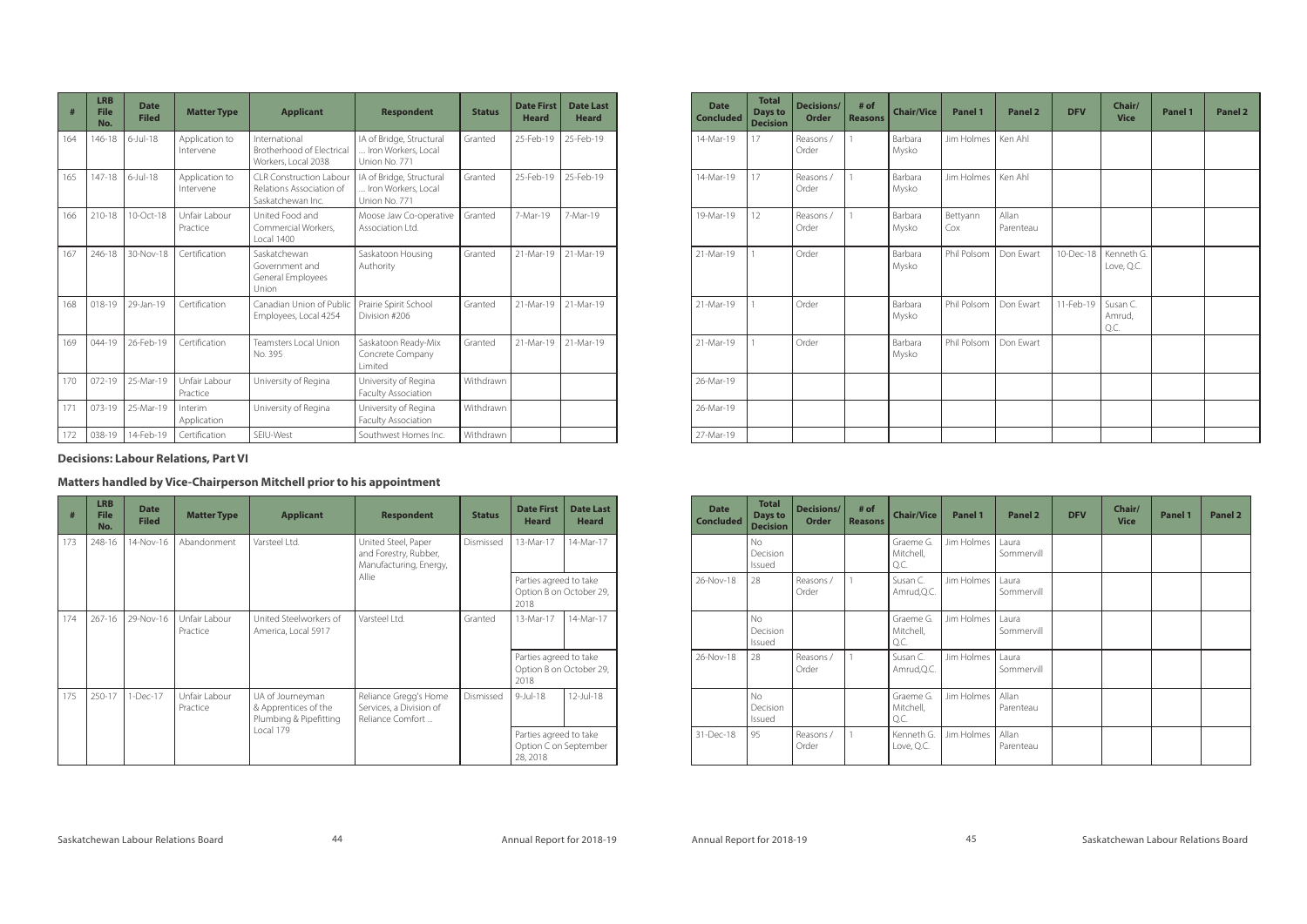| #   | <b>LRB</b><br><b>File</b><br>No. | <b>Date</b><br><b>Filed</b> | <b>Matter Type</b>        | <b>Applicant</b>                                                     | <b>Respondent</b>                                                    | <b>Status</b>                                               | <b>Date First</b><br><b>Heard</b>                           | <b>Date Last</b><br><b>Heard</b> |
|-----|----------------------------------|-----------------------------|---------------------------|----------------------------------------------------------------------|----------------------------------------------------------------------|-------------------------------------------------------------|-------------------------------------------------------------|----------------------------------|
| 176 | 254-17                           | $7$ -Dec-17                 | Unfair Labour<br>Practice | Reliance Gregg's Home<br>Services, a Division of<br>Reliance Comfort | UA of Journeyman<br>& Apprentices of the<br>Plumbing & Pipefitting   | Dismissed                                                   | $9$ -Jul-18                                                 | 12-Jul-18                        |
|     |                                  |                             |                           |                                                                      | <b>Local 179</b>                                                     |                                                             | Parties agreed to take<br>Option C on September<br>28, 2018 |                                  |
| 177 | 234-17                           | 17-Nov-17                   | Certification             | UA of Journeyman<br>& Apprentices of the<br>Plumbing & Pipefitting   | Reliance Gregg's Home<br>Services, a Division of<br>Reliance Comfort | Granted                                                     | $9$ -Jul-18                                                 | $12$ -Jul-18                     |
|     | l ocal 179                       |                             |                           |                                                                      |                                                                      | Parties agreed to take<br>Option C on September<br>28, 2018 |                                                             |                                  |
|     |                                  |                             |                           |                                                                      |                                                                      |                                                             | $8$ -Jan-19                                                 | $8$ -Jan-19                      |
| 178 | 235-17                           | 17-Nov-17                   | Certification             | UA of Journeyman<br>& Apprentices of the<br>Plumbing & Pipefitting   | Reliance Gregg's Home<br>Services, a Division of<br>Reliance Comfort | Dismissed                                                   | $9 - 11 - 18$                                               | $12$ -Jul-18                     |
|     |                                  |                             | Local 179                 |                                                                      |                                                                      |                                                             | Parties agreed to take<br>Option C on September<br>28, 2018 |                                  |
|     |                                  |                             |                           |                                                                      |                                                                      |                                                             | $8$ -Jan-19                                                 | $8$ -Jan-19                      |
| 179 | 236-17                           | $17-Nov-17$                 | Certification             | UA of Journeyman<br>& Apprentices of the<br>Plumbing & Pipefitting   | Reliance Gregg's Home<br>Services, a Division of<br>Reliance Comfort | Dismissed                                                   | $9 - 11 - 18$                                               | 12-Jul-18                        |
|     |                                  |                             |                           | <b>Local 179</b>                                                     |                                                                      |                                                             | Parties agreed to take<br>Option C on September<br>28, 2018 |                                  |
|     |                                  |                             |                           |                                                                      |                                                                      |                                                             | $8$ -Jan-19                                                 | 8-Jan-19                         |
| 180 | 194-16                           | 24-Aug-16                   | Unfair Labour<br>Practice | United Steelworkers of<br>America, Local 1-184                       | Premier Horticulture Ltd.                                            | Granted                                                     | 22-Feb-17                                                   | 23-Feb-17                        |
|     |                                  |                             |                           |                                                                      |                                                                      |                                                             | Parties agreed to take<br>Option B on November<br>19,2018   |                                  |

\* Former Vice-chairperson Graeme Mitchell was appointed as a judge of the Court of Queen's Bench on September 21, 2018.

Mr. Justice Mitchell was unable to render a decision in these matters prior to his departure.

The options given to the parties for dealing with these matters were:

a) Start over, and hold an entirely new hearing;

b) With the consent of all parties, the chairperson or vice-chairperson will listen to the tapes of the hearing that was held and then render a decision in conjunction

with the other two members of the original panel; or

c) With the consent of all parties, the chairperson or vice-chairperson will listen to the tapes of the hearing that was held, convene another hearing for further oral argument

by the parties and then render a decision in conjunction with the other two members of the original panel.

| <b>Date</b><br><b>Concluded</b> | <b>Total</b><br><b>Days to</b><br><b>Decision</b> | <b>Decisions/</b><br><b>Order</b> | # of<br><b>Reasons</b> | <b>Chair/Vice</b>              | Panel 1            | <b>Panel 2</b>             | <b>DFV</b> | Chair/<br><b>Vice</b>          | Panel 1 | Panel 2 |
|---------------------------------|---------------------------------------------------|-----------------------------------|------------------------|--------------------------------|--------------------|----------------------------|------------|--------------------------------|---------|---------|
|                                 | No<br>Decision<br>Issued                          |                                   |                        | Graeme G.<br>Mitchell,<br>Q.C. | Jim Holmes         | Allan<br>Parenteau         |            |                                |         |         |
| 31-Dec-18                       | 95                                                | Reasons /<br>Order                | $\mathbf{1}$           | Kenneth G.<br>Love, Q.C.       | Jim Holmes         | Allan<br>Parenteau         |            |                                |         |         |
|                                 | No<br>Decision<br>Issued                          |                                   |                        | Graeme G.<br>Mitchell,<br>Q.C. | Jim Holmes         | Allan<br>Parenteau         | 27-Nov-17  | Graeme G.<br>Mitchell,<br>Q.C. |         |         |
| 31-Dec-18                       | 95                                                | Reasons /<br>Order                | $\mathbf{1}$           | Kenneth G.<br>Love, Q.C.       | Jim Holmes         | Allan<br>Parenteau         |            |                                |         |         |
| 8-Jan-19                        | $\mathbf{1}$                                      | Order                             | $\mathbf{1}$           | Susan C.<br>Amrud, Q.C.        | Hugh<br>Wagner     | <b>Laura</b><br>Sommervill |            |                                |         |         |
|                                 | No<br>Decision<br>Issued                          |                                   |                        | Graeme G.<br>Mitchell,<br>Q.C. | Jim Holmes         | Allan<br>Parenteau         | 27-Nov-17  | Graeme G.<br>Mitchell,<br>Q.C. |         |         |
| 31-Dec-18                       | 95                                                | Reasons /<br>Order                | $\mathbf{1}$           | Kenneth G.<br>Love, Q.C.       | Jim Holmes         | Allan<br>Parenteau         |            |                                |         |         |
| 8-Jan-19                        | $\mathbf{1}$                                      | Order                             |                        | Susan C.<br>Amrud, Q.C.        | Hugh<br>Wagner     | Laura<br>Sommervill        |            |                                |         |         |
|                                 | No<br>Decision<br>Issued                          |                                   |                        | Graeme G.<br>Mitchell,<br>Q.C. | Jim Holmes         | Allan<br>Parenteau         | 27-Nov-17  | Graeme G.<br>Mitchell,<br>Q.C. |         |         |
| 31-Dec-18                       | 95                                                | Reasons /<br>Order                | $\mathbf{1}$           | Kenneth G.<br>Love, Q.C.       | Jim Holmes         | Allan<br>Parenteau         |            |                                |         |         |
| 8-Jan-19                        | $\mathbf{1}$                                      | Order                             |                        | Susan C.<br>Amrud.O.C.         | Hugh<br>Wagner     | Laura<br>Sommervill        |            |                                |         |         |
|                                 | No<br>Decision<br>Issued                          |                                   |                        | Graeme G.<br>Mitchell,<br>Q.C. | Maurice<br>Werezak | Laura<br>Sommervill        |            |                                |         |         |
| 18-Jan-19                       | 60                                                | Reasons /<br>Order                | $\mathbf{1}$           | Susan C.<br>Amrud, Q.C.        | Maurice<br>Werezak | Laura<br>Sommervill        |            |                                |         |         |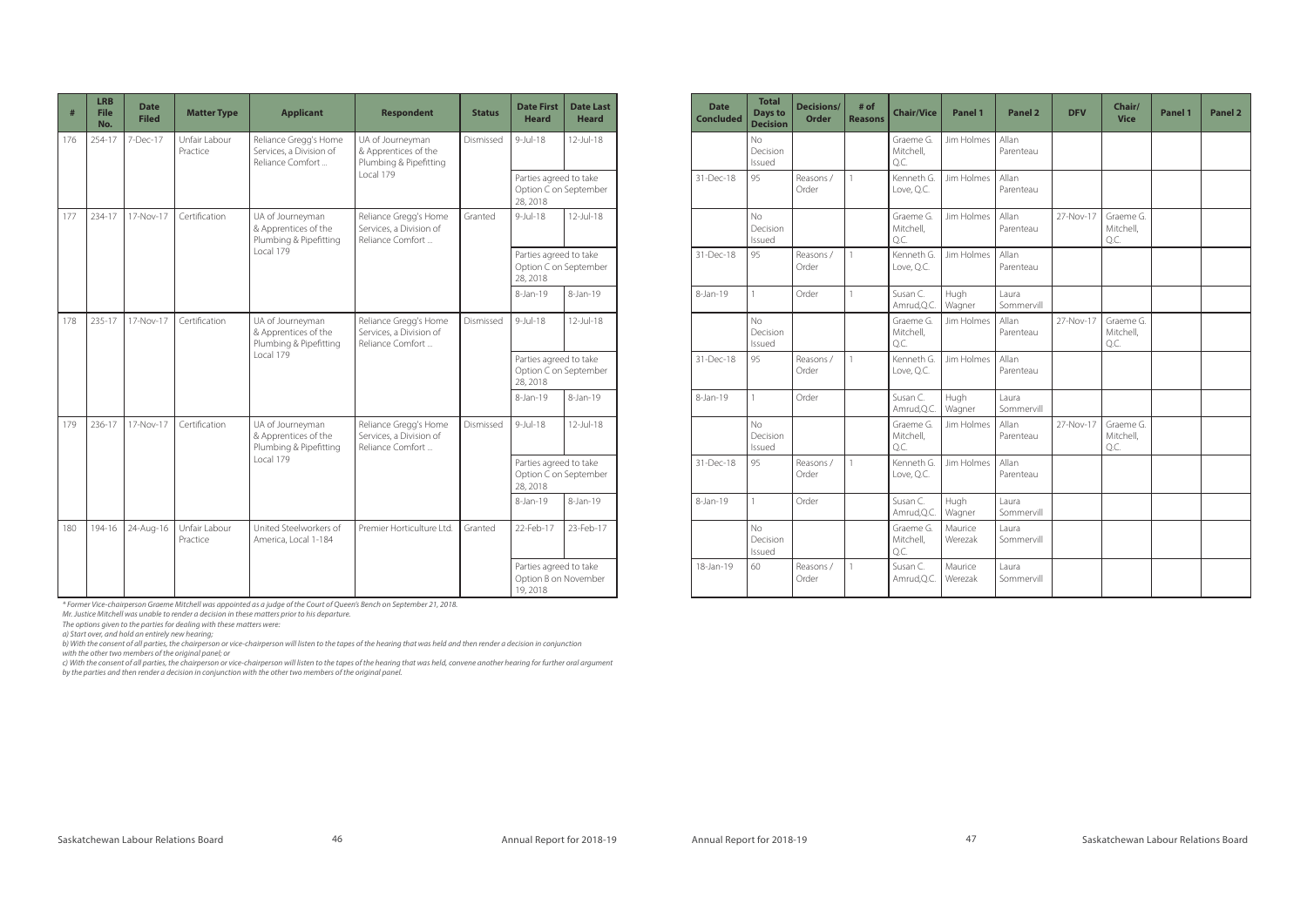#### **Decisions: Appeal to Adjudicator's Decision: Part IV**

| # | <b>LRB</b><br><b>File</b><br>No. | <b>Date</b><br><b>Filed</b> | <b>Applicant</b>        | <b>Respondent</b>                         | <b>Status</b> | <b>Date First</b><br><b>Heard</b> | <b>Date Last</b><br><b>Heard</b> |
|---|----------------------------------|-----------------------------|-------------------------|-------------------------------------------|---------------|-----------------------------------|----------------------------------|
|   | 024-18                           | $2$ -Feb-18                 | Weisgerber, Barbi-Rose  | Rural Municipality of Maple Creek<br>#111 | Granted       | $9-May-18$                        | 9-May-18                         |
|   | 036-18                           | 13-Feb-18                   | Pruden, James           | Olysky Limited Partnership                | Dismissed     | $15 - \text{Jun} - 18$            | $18 -$ Jul $-18$                 |
|   | $067-18$                         | 12-Mar-18                   | SaskEnergy Incorporated | Government of Saskatchewan                | Dismissed     | $11 - Oct-18$                     | $30 - Oct - 18$                  |

Annual Report for 2018-19 49 Saskatchewan Labour Relations Board

| <b>Date</b><br><b>Concluded</b> | <b>Total</b><br>Days to<br><b>Decision</b> | <b>Decisions/</b><br>Order    | <b>Chair/Vice</b>          |
|---------------------------------|--------------------------------------------|-------------------------------|----------------------------|
| 15-Jun-18                       | 37                                         | Reasons /<br>Order            | Susan C.<br>Amrud, Q.C.    |
| $18 - 11 - 18$                  | 33                                         | Reasons                       | Susan $C$ .<br>Amrud, Q.C. |
| 30-Oct-18                       | 19                                         | l etter<br>Reasons /<br>Order | Kenneth G.<br>Love, Q.C.   |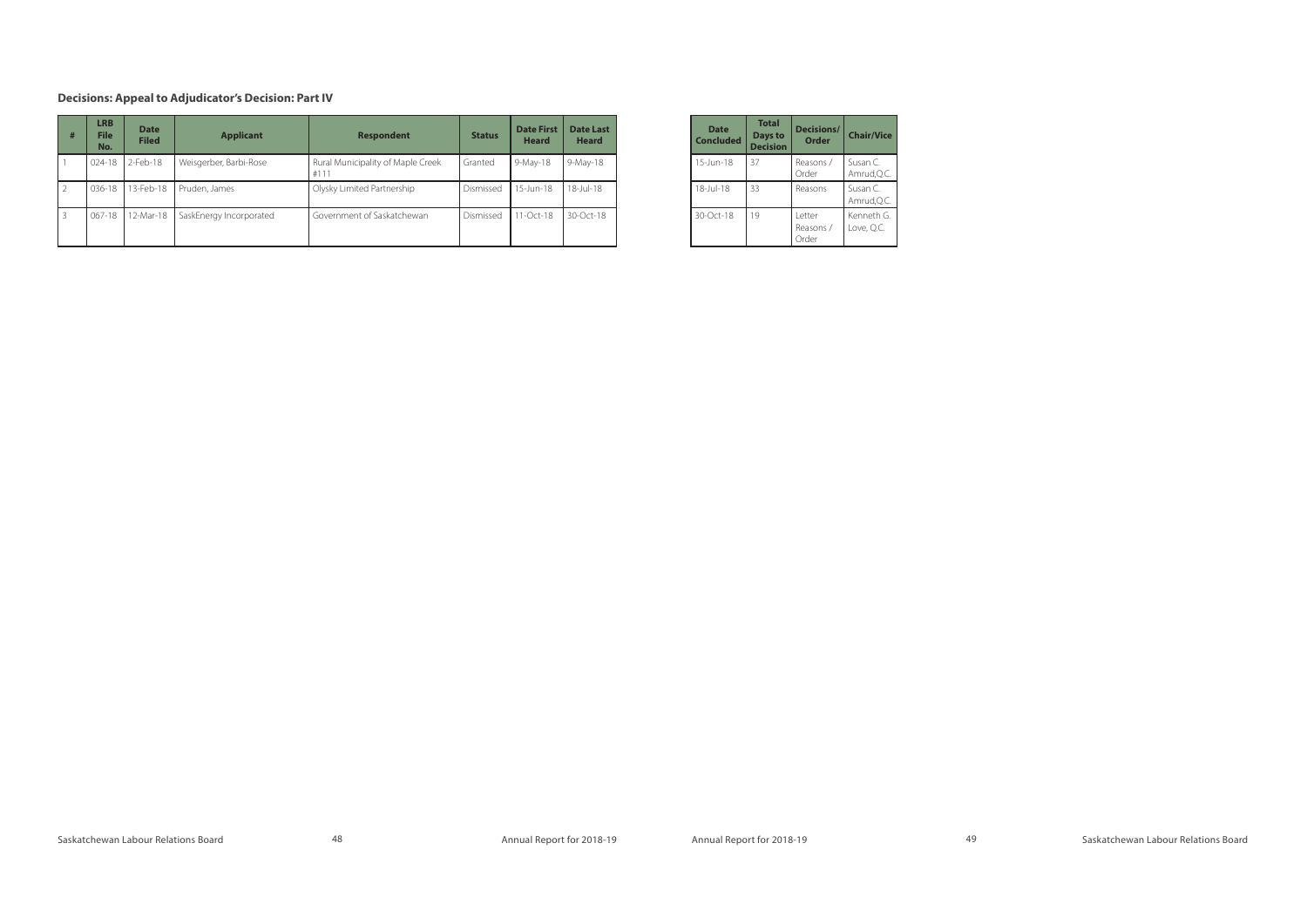#### **Appendix G: Summary of Decisions Rendered, Final and Interim**

| <b>Member</b>                          | <b>Reasons /</b><br><b>Orders Issued</b> | <b>Orders Issued</b> | <b>Reasons</b><br><b>Issued</b> | <b>Interim</b> | <b>Avg. Days</b><br><b>Final</b> | <b>Avg. Days</b><br><b>Interim</b> |
|----------------------------------------|------------------------------------------|----------------------|---------------------------------|----------------|----------------------------------|------------------------------------|
| Susan C. Amrud, Q.C.                   |                                          | 43                   |                                 |                | 30 days                          |                                    |
| Barbara Mysko                          |                                          |                      | $\overline{\phantom{a}}$        | $\sim$         | 4 days                           |                                    |
| Kenneth G. Love, Q.C.                  |                                          | 19                   |                                 |                | 35 days                          | 24 days                            |
| Graeme G. Mitchell, Q.C.               |                                          | 32                   |                                 |                | 31 days                          | dav                                |
| <b>Totals and Collective - Average</b> | 29                                       | 100                  |                                 |                | 26 days                          | 13 days                            |

**Appendix H: Number of Certification Applications Filed by Calendar Year, 2005 to Date**



| <b>Calendar Year</b> | <b>Certification</b><br><b>Applications</b> | <b>Total</b><br><b>Applications</b> | <b>Percentage</b> |
|----------------------|---------------------------------------------|-------------------------------------|-------------------|
| 2005                 | 57                                          | 264                                 | 22%               |
| 2006                 | 54                                          | 186                                 | 29%               |
| 2007                 | 53                                          | 156                                 | 34%               |
| 2008                 | 29                                          | 210                                 | 14%               |
| 2009                 | 42                                          | 146                                 | 29%               |
| 2010                 | 76                                          | 168                                 | 45%               |
| 2011                 | 61                                          | 201                                 | 30%               |
| 2012                 | 57                                          | 225                                 | 25%               |
| 2013                 | 69                                          | 354                                 | 19%               |
| 2014                 | 48                                          | 230                                 | 21%               |
| 2015                 | 63                                          | 282                                 | 22%               |
| 2016                 | 43                                          | 290                                 | 15%               |
| 2017                 | 64                                          | 266                                 | 24%               |
| 2018                 | 53                                          | 264                                 | 20%               |

Saskatchewan Labour Relations Board 600 and 50 billion by Saskatchewan Labour Relations Board 60 annual Report for 2018-19

### **Appendix I: Outstanding Applications as of March 31, 2019**

**Labour Relations, Part VI**

| #              | <b>LRB File</b><br>No. | <b>Date Filed</b> | <b>Issue</b>                              | <b>Applicant(s)</b>                                                                                 | <b>Respondent(s)</b>                                                         |
|----------------|------------------------|-------------------|-------------------------------------------|-----------------------------------------------------------------------------------------------------|------------------------------------------------------------------------------|
|                | 169-06                 | 22-Nov-06         | Rescission                                | Karlonas, Heidi Anne                                                                                | Starbucks Coffee Company / RWDSU                                             |
| $\overline{2}$ | 019-09                 | 6-Mar-09          | Unfair Labour Practice                    | Canadian Union of Public Employees,<br>Local 4802                                                   | Board of Education of the Sun West<br>School Division No. 207                |
| $\overline{3}$ | 092-10                 | 23-Jul-10         | Unfair Labour Practice                    | SEIU-West                                                                                           | Saskatchewan Association of Health<br>Organizations                          |
| $\overline{4}$ | 120-12                 | $4-Jul-12$        | Reference of Dispute                      | University of Saskatchewan /<br>Administrative and Supervisory<br>Personnel Association / CUPE 1975 |                                                                              |
| 5              | 216-12                 | 19-Dec-12         | Amendment                                 | Canadian Union of Public Employees                                                                  | University of Regina                                                         |
| 6              | $221 - 12$             | $21 - Dec-12$     | Successorship                             | Canadian Union of Public Employees,<br>Local 4875                                                   | North East School Division #200                                              |
| 7              | 310-13                 | 5-Nov-13          | Unfair Labour Practice                    | IA of Heat & Frost Insulators and<br>Asbestos Workers, Local 119                                    | Cornerstone Contractors Ltd.                                                 |
| 8              | $311 - 13$             | $5-Nov-13$        | Successorship                             | Prairie Arctic Regional Council of<br>Carpenters, Drywallers, Millwrights                           | Cornerstone Contractors Ltd.                                                 |
| 9              | 337-13                 | $3-Dec-13$        | Related Employer                          | Prairie Arctic Regional Council of<br>Carpenters, Drywallers, Millwrights                           | Cornerstone Contractors Ltd.                                                 |
| 10             | 353-13                 | 31-Dec-13         | Duty Fair Rep & Employee<br>Union Dispute | David B. Lapchuk                                                                                    | Government of Saskatchewan                                                   |
| 11             | $035 - 14$             | 11-Mar-14         | Provisional Employee<br>Determination     | Saskatchewan Institute of Applied<br>Science and Technology                                         | Saskatchewan Government and<br>General Employees' Union                      |
| 12             | 036-14                 | 11-Mar-14         | Provisional Employee<br>Determination     | Saskatchewan Institute of Applied<br>Science and Technology                                         | Saskatchewan Government and<br>General Employees' Union                      |
| 13             | 038-14                 | 11-Mar-14         | Unfair Labour Practice                    | Saskatchewan Joint Board, Retail,<br>Wholesale and Department Store<br>Union                        | 101109823 Saskatchewan Ltd. o/a the<br>Howard Johnson Inn-Yorkton            |
| 14             | 156-14                 | 24-Jul-14         | Notice of Application                     | Prairie Arctic Regional Council of<br>Carpenters, Drywallers, Millwrights                           | Cornerstone Contractors Ltd.                                                 |
| 15             | $227 - 14$             | 9-Oct-14          | Employee-Union Dispute                    | Gorecki, Donna                                                                                      | Saskatchewan Joint Board, Retail,<br>Wholesale and Department Store<br>Union |
| 16             | 228-14                 | $9$ -Oct-14       | Employee-Union Dispute                    | Johnson, Aseye Ama Eyram                                                                            | Canadian Union of Public Employees,<br>Local 3967                            |
| 17             | 229-14                 | 14-Oct-14         | Employee-Union Dispute                    | Melnychuk, Jennifer                                                                                 | Saskatchewan Joint Board, Retail,<br>Wholesale and Department Store<br>Union |
| 18             | 150-15                 | 28-Jul-15         | Employee-Union Dispute                    | Fayant, Chris                                                                                       | International Brotherhood of<br>Boilermakers, Local 555                      |
| 19             | 166-15                 | 13-Aug-15         | Unfair Labour Practice                    | Khan, Izhar                                                                                         | Grid One Solutions, ULC                                                      |
| 20             | 204-15                 | $15-Sep-15$       | Amendment                                 | Construction Workers Union, CLAC<br>Local 151                                                       | Pyramid Corporation                                                          |
| 21             | 208-15                 | 15-Sep-15         | Amendment                                 | Construction Workers Union, CLAC<br>Local 151                                                       | Tarpon Construction Management Ltd.                                          |
| 22             | $221 - 15$             | $6$ -Oct-15       | Reconsideration                           | Pintiliciuc, Marius                                                                                 | SaskEnergy                                                                   |
| 23             | 266-15                 | 14-Dec-15         | Amendment                                 | Canadian Union of Public Employees,<br>Local 5791                                                   | Compass Group Canada Ltd.                                                    |
| 24             | 282-15                 | 31-Dec-15         | First Collective Agreement                | UNITE HERE, Local 47                                                                                | ARAMARK Remote Workplace Services<br>Ltd.                                    |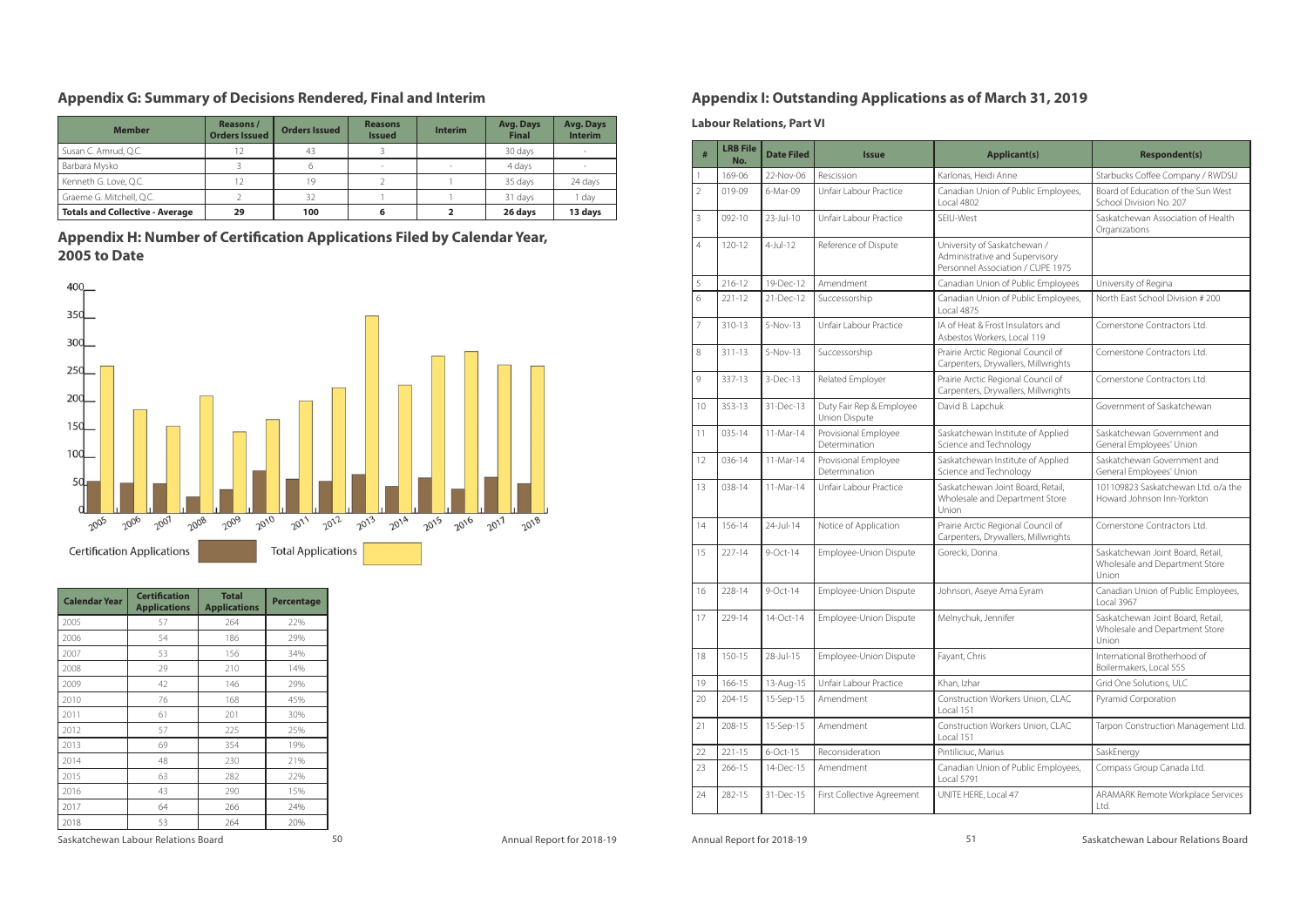| #  | <b>LRB File</b><br>No. | <b>Date Filed</b> | <b>Issue</b>                     | <b>Applicant(s)</b>                                                          | <b>Respondent(s)</b>                                                |
|----|------------------------|-------------------|----------------------------------|------------------------------------------------------------------------------|---------------------------------------------------------------------|
| 25 | 006-16                 | 18-Jan-16         | Employee-Union Dispute           | Richens, Darren                                                              | Canadian Union of Public Employees,<br>Local 859                    |
| 26 | $014 - 16$             | 3-Feb-16          | Amendment                        | IU of Operating Engineers, Hoisting &<br>Portable & Stationary, Local 870    | Mammoet Canada Western Ltd.                                         |
| 27 | 133-16                 | 17-Jun-16         | Amendment                        | City of Moose Jaw                                                            | Canadian Union of Public Employees,<br>Local 9                      |
| 28 | 186-16                 | 18-Aug-16         | Summary Dismissal<br>Application | Canadian Union of Public Employees,<br><b>Local 859</b>                      | City of Saskatoon                                                   |
| 29 | 239-16                 | 25-Oct-16         | Unfair Labour Practice           | UNIFOR Local 595                                                             | Moose Jaw Refinery Partnership                                      |
| 30 | 244-16                 | 27-Oct-16         | Summary Dismissal<br>Application | SEIU-West                                                                    | Voyager Retirement V Genpar Inc.                                    |
| 31 | 254-16                 | 15-Nov-16         | Amendment                        | University of Saskatchewan                                                   | Administrative and Supervisory<br>Personnel Association             |
| 32 | 263-16                 | 25-Nov-16         | Employee-Union Dispute           | Lapchuk, David B.                                                            | Saskatchewan Government and<br>General Employees' Union, Local 1101 |
| 33 | $012 - 17$             | 26-Jan-17         | Employee-Union Dispute           | Rattray, Jason G.                                                            | UNIFOR Local 481                                                    |
| 34 | $022 - 17$             | 9-Feb-17          | Employee-Union Dispute           | Rattray, Jason G.                                                            | UNIFOR Local 481                                                    |
| 35 | $031 - 17$             | 22-Feb-17         | Unfair Labour Practice           | Canadian Union of Public Employees,<br>Local 1904                            | Parkland Regional Library Board                                     |
| 36 | $055 - 17$             | 24-Mar-17         | Unfair Labour Practice           | United Steelworkers, Local 8933                                              | Saskatchewan Mutual Insurance<br>Company                            |
| 37 | 080-17                 | 12-May-17         | Unfair Labour Practice           | Saskatchewan Joint Board, Retail,<br>Wholesale and Department Store<br>Union | Yorkton Co-op Association Ltd.                                      |
| 38 | 084-17                 | 17-May-17         | Interim Application              | International Alliance of Theatrical<br>Stage Employees IATSE No. 295        | University of Saskatchewan                                          |
| 39 | 092-17                 | 29-May-17         | Employee-Union Dispute           | Makuch, Gary                                                                 | Canadian Union of Public Employees,<br>Local 21                     |
| 40 | 094-17                 | 30-May-17         | Unfair Labour Practice           | Saskatchewan Joint Board, Retail,<br>Wholesale and Department Store<br>Union | 101239903 Saskatchewan Ltd.                                         |
| 41 | $105 - 17$             | 6-Jun-17          | Summary Dismissal<br>Application | United Steelworkers, Local 9841                                              | Saskatchewan Government and<br>General Employees' Union             |
| 42 | $111 - 17$             | 12-Jun-17         | Certification                    | International Brotherhood of Electrical<br>Workers, Local 2038               | Aecom Production Services Ltd.                                      |
| 43 | 114-17                 | 14-Jun-17         | Unfair Labour Practice           | United Steelworkers, Local 2014                                              | United Cabs Limited o/a United Cabs<br>and Blue Line Cabs           |
| 44 | 119-17                 | 16-Jun-17         | Unfair Labour Practice           | International Brotherhood of Electrical<br>Workers, Local 2038               | Aecom Production Services Ltd.                                      |
| 45 | 137-17                 | $11-Jul-17$       | Certification                    | United Steelworkers, Local 2014                                              | United Cabs Limited operating as<br>United Cabs and Blue Line Cabs  |
| 46 | 163-17                 | 18-Aug-17         | Unfair Labour Practice           | United Steelworkers, Local 8933                                              | Saskatchewan Mutual Insurance<br>Company                            |
| 47 | 170-17                 | 23-Aug-17         | Unfair Labour Practice           | International Brotherhood of Electrical<br>Workers, Local 2038               | Waiward Steel LP                                                    |
| 48 | $171 - 17$             | 24-Aug-17         | Unfair Labour Practice           | United Food and Commercial Workers,<br>Local No. 649                         | Federated Co-operatives Limited                                     |
| 49 | $177 - 17$             | 7-Sep-17          | Unfair Labour Practice           | United Steelworkers, Local 2014                                              | United Cabs Limited operating as<br>United Cabs and Blue Line Cabs  |
| 50 | 193-17                 | 22-Sep-17         | Amendment                        | Saskatoon Public Library Board,<br>operating Saskatoon Public Library        | Canadian Union of Public Employees                                  |

| #  | <b>LRB File</b><br>No. | <b>Date Filed</b>         | <b>Issue</b>                              | <b>Applicant(s)</b>                                                                                                                                          | <b>Respondent(s)</b>                                                                                                                                         |
|----|------------------------|---------------------------|-------------------------------------------|--------------------------------------------------------------------------------------------------------------------------------------------------------------|--------------------------------------------------------------------------------------------------------------------------------------------------------------|
| 51 | 216-17                 | 26-Oct-17                 | Unfair Labour Practice                    | Saskatchewan Government and<br>General Employees' Union                                                                                                      | Quint Development Corp.                                                                                                                                      |
| 52 | 232-17                 | 10-Nov-17                 | Unfair Labour Practice                    | United Food and Commercial Workers,<br>Local No. 649                                                                                                         | Federated Co-operatives Limited                                                                                                                              |
| 53 | 238-17                 | 22-Nov-17                 | Employee-Union Dispute                    | Jackson, Velva Iris                                                                                                                                          | United Brotherhood of Carpenters and<br>Joiners of America, Local 1985                                                                                       |
| 54 | 260-17                 | 14-Dec-17                 | Rescission                                | Arain, Farroq Azam                                                                                                                                           | United Steel, Paper and Forestry,<br>Rubber, Manufacturing, Energy /<br>Comfort Cabs Ltd.                                                                    |
| 55 | $022 - 18$             | 31-Jan-18                 | Unfair Labour Practice                    | United Steelworkers, Local 2014                                                                                                                              | United Cabs Limited o/a United Cabs<br>and Blue Line Cabs                                                                                                    |
| 56 | $026 - 18$             | $6$ -Feb-18               | Amendment                                 | Saskatchewan Polytechnic                                                                                                                                     | Saskatchewan Government and<br>General Employees' Union                                                                                                      |
| 57 | 030-18                 | 8-Feb-18                  | Certification                             | Construction Workers Union, CLAC<br>Local 151                                                                                                                | Brand Energy Solutions (Canada) Ltd.                                                                                                                         |
| 58 | 038-18                 | 13-Feb-18                 | Unfair Labour Practice                    | United Food and Commercial Workers,<br>Local No. 649                                                                                                         | Federated Co-operatives Limited                                                                                                                              |
| 59 | 048-18                 | 27-Feb-18                 | Application to Intervene                  | IA of Heat & Frost Insulators and<br>Asbestos Workers, Local 119                                                                                             | Brand Energy Solutions (Canada) Ltd.                                                                                                                         |
| 60 | 049-18                 | 27-Feb-18                 | Successorship / Transfer of<br>Obligation | IA of Heat & Frost Insulators and<br>Asbestos Workers, Local 119                                                                                             | Brand Energy Solutions (Canada) Ltd.                                                                                                                         |
| 61 | $051 - 18$             | $1-Mar-18$                | Application to Intervene                  | United Brotherhood of Carpenters and<br>Joiners of America, Local 1985                                                                                       | Construction Workers Union, CLAC<br>Local 151                                                                                                                |
| 62 | $052 - 18$             | $1-Mar-18$                | Successorship / Transfer of<br>Obligation | United Brotherhood of Carpenters and<br>Joiners of America, Local 1985                                                                                       | Construction Workers Union, CLAC<br>Local 151                                                                                                                |
| 63 | 060-18                 | 7-Mar-18                  | Reconsideration                           | United Steel, Paper and Forestry,<br>Rubber, Manufacturing, Energy,<br>Allied Industrial and Service<br>Workers International Union (United<br>Steelworkers) | Comfort Cabs Ltd.                                                                                                                                            |
| 64 | 092-18                 | 4-Apr-18                  | Unfair Labour Practice                    | Moose Jaw Fire Fighters Association<br>No. 553                                                                                                               | City of Moose Jaw                                                                                                                                            |
| 65 | 093-18                 | 6-Apr-18                  | Objection to Conduct of<br>Vote           | Comfort Cabs Ltd.                                                                                                                                            | United Steel, Paper and Forestry,<br>Rubber, Manufacturing, Energy,<br>Allied Industrial and Service<br>Workers International Union (United<br>Steelworkers) |
| 66 | 094-18                 | 9-Apr-18                  | Objection to Conduct of<br>Vote           | United Steel, Paper and Forestry,<br>Rubber, Manufacturing, Energy,<br>Allied Industrial and Service<br>Workers International Union (United<br>Steelworkers) | Comfort Cabs I td.                                                                                                                                           |
| 67 | $100 - 18$             | 17-Apr-18                 | Interim Application                       | Moose Jaw Fire Fighters Association<br>No. 553                                                                                                               | City of Moose Jaw                                                                                                                                            |
| 68 | $102 - 18$             | 19-Apr-18                 | Rescission                                | Wentworth, Mitchell                                                                                                                                          | Teamsters Canada Rail Conference /<br>Big Sky Rail Corp.                                                                                                     |
| 69 | $107 - 18$             | 27-Apr-18                 | Successorship / Transfer of<br>Obligation | Willbros Facilities & Tanks (Canada) LP                                                                                                                      | Willbros Construction Services<br>(Canada) L.P.                                                                                                              |
| 70 | $113 - 18$             | 8-May-18                  | Unfair Labour Practice                    | Saskatoon Paramedic Association                                                                                                                              | Dutchak Holdings Limited o/a WPD<br>Ambulance Care                                                                                                           |
| 71 | 114-18                 | 9-May-18                  | Amendment                                 | Health Sciences Association of<br>Saskatchewan                                                                                                               | St. Joseph's Hospital/Foyer d'Youville<br>of Gravelbourg                                                                                                     |
| 72 | 117-18                 | 23-May-18                 | Unfair Labour Practice                    | <b>CLR Construction Labour Relations</b><br>Association of Saskatchewan Inc.                                                                                 | International Brotherhood of Electrical<br>Workers, Local 2038                                                                                               |
|    |                        | Annual Report for 2018-19 |                                           | 53                                                                                                                                                           | Saskatchewan Labour Relations Board                                                                                                                          |

Saskatchewan Labour Relations Board 600 and 52 52 bases of the Report for 2018-19 52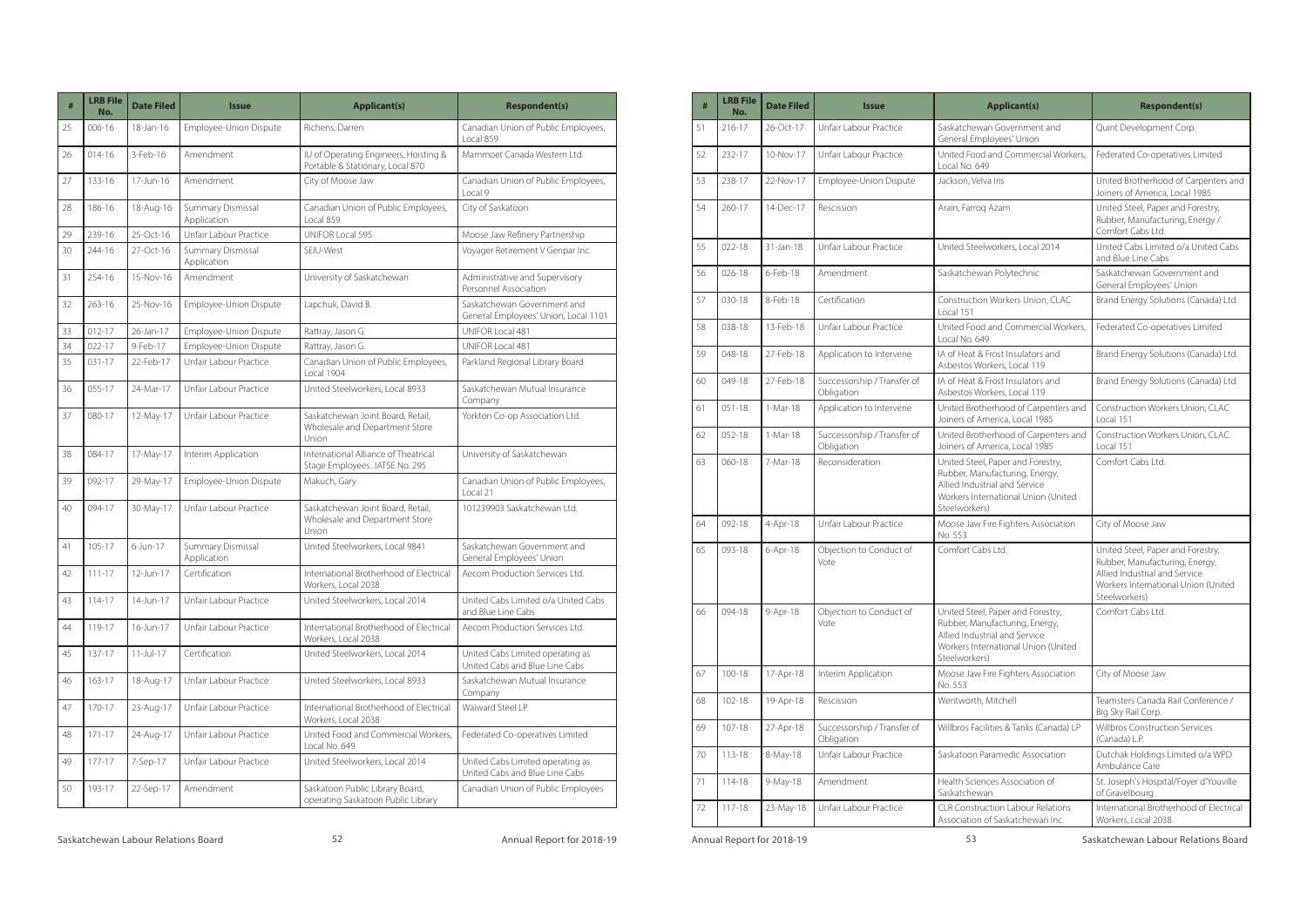| #  | <b>LRB File</b><br>No. | <b>Date Filed</b> | <b>Issue</b>                              | <b>Applicant(s)</b>                                                                                                                                          | <b>Respondent(s)</b>                                                                                                                                         |
|----|------------------------|-------------------|-------------------------------------------|--------------------------------------------------------------------------------------------------------------------------------------------------------------|--------------------------------------------------------------------------------------------------------------------------------------------------------------|
| 73 | 119-18                 | 24-May-18         | Unfair Labour Practice                    | Comfort Cabs Ltd.                                                                                                                                            | United Steel, Paper and Forestry,<br>Rubber, Manufacturing, Energy,<br>Allied Industrial and Service<br>Workers International Union (United<br>Steelworkers) |
| 74 | 126-18                 | 8-Jun-18          | Notice of Application                     | United Brotherhood of Carpenters and<br>Joiners of America, Local 1985                                                                                       | Brand Energy Solutions (Canada) Ltd.                                                                                                                         |
| 75 | 139-18                 | 20-Jun-18         | Certification                             | IA of Bridge, Structural  Iron Workers,<br>Local Union No. 771                                                                                               | Ironclad Metals Inc.                                                                                                                                         |
| 76 | 143-18                 | 28-Jun-18         | Unfair Labour Practice                    | University of Saskatchewan Faculty<br>Association                                                                                                            | University of Saskatchewan                                                                                                                                   |
| 77 | 154-18                 | $23 -$ Jul-18     | Unfair Labour Practice                    | UA of Journeyman & Apprentices of<br>the Plumbing & Pipefitting Local 179                                                                                    | Reliance Gregg's Home Services, a<br>Division of Reliance Comfort                                                                                            |
| 78 | $161 - 18$             | 17-Aug-18         | Unfair Labour Practice                    | United Steel, Paper and Forestry,<br>Rubber, Manufacturing, Energy,<br>Allied Industrial and Service<br>Workers International Union (United<br>Steelworkers) | Comfort Cabs Ltd.                                                                                                                                            |
| 79 | 162-18                 | 17-Aug-18         | Successorship / Transfer of<br>Obligation | United Steel, Paper and Forestry,<br>Rubber, Manufacturing, Energy,<br>Allied Industrial and Service<br>Workers International Union (United<br>Steelworkers) | Comfort Cabs Ltd.                                                                                                                                            |
| 80 | 173-18                 | 27-Aug-18         | Unfair Labour Practice                    | Saskatchewan Polytechnic Faculty<br>Association (SPFA)                                                                                                       | Saskatchewan Polytechnic                                                                                                                                     |
| 81 | 186-18                 | 5-Sep-18          | Certification                             | Teamsters Local Union No. 395                                                                                                                                | North East School Division No. 200                                                                                                                           |
| 82 | 193-18                 | 11-Sep-18         | Unfair Labour Practice                    | United Steel, Paper and Forestry,<br>Rubber, Manufacturing, Energy,<br>Allied Industrial and Service<br>Workers International Union (United<br>Steelworkers) | Mosaic Potash Colonsay ULC                                                                                                                                   |
| 83 | 194-18                 | 11-Sep-18         | Unfair Labour Practice                    | United Steel, Paper and Forestry,<br>Rubber, Manufacturing, Energy,<br>Allied Industrial and Service<br>Workers International Union (United<br>Steelworkers) | Nutrien (Rocanville Division)                                                                                                                                |
| 84 | 198-18                 | 18-Sep-18         | Unfair Labour Practice                    | United Steel, Paper and Forestry,<br>Rubber, Manufacturing, Energy,<br>Allied Industrial and Service<br>Workers International Union (United<br>Steelworkers) | Comfort Cabs Ltd.                                                                                                                                            |
| 85 | 199-18                 | 20-Sep-18         | Unfair Labour Practice                    | Retail, Wholesale and Department<br>Store Union, Local 568                                                                                                   | Signal Industries (1998) Ltd.                                                                                                                                |
| 86 | $200 - 18$             | 20-Sep-18         | Technological or<br>Organizational Change | Retail, Wholesale and Department<br>Store Union, Local 568                                                                                                   | Signal Industries (1998) Ltd.                                                                                                                                |
| 87 | $205 - 18$             | 28-Sep-18         | Employee-Union Dispute                    | Strohan, Sharon May                                                                                                                                          | Saskatchewan Government and<br>General Employees Union                                                                                                       |
| 88 | 206-18                 | $1-Oct-18$        | Unfair Labour Practice                    | United Food and Commercial Workers,<br>Local No. 649                                                                                                         | Federated Co-operative Limited                                                                                                                               |
| 89 | $211 - 18$             | 17-Oct-18         | Unfair Labour Practice                    | Saskatchewan Government and<br>General Employees' Union                                                                                                      | Valley Hill Youth Treatment Centre Inc.                                                                                                                      |
| 90 | 212-18                 | 23-Oct-18         | Related Employer                          | IA of Heat & Frost Insulators and<br>Asbestos Workers, Local 119                                                                                             | Book Insulations Ltd.                                                                                                                                        |

| #   | <b>LRB File</b><br>No. | <b>Date Filed</b> | <b>Issue</b>                              | <b>Applicant(s)</b>                                                                       | <b>Respondent(s)</b>                                                                                |
|-----|------------------------|-------------------|-------------------------------------------|-------------------------------------------------------------------------------------------|-----------------------------------------------------------------------------------------------------|
| 91  | $217 - 18$             | 30-Oct-18         | Unfair Labour Practice                    | Health Sciences Association of<br>Saskatchewan                                            | Saskatchewan Health Authority                                                                       |
| 92  | 218-18                 | 31-Oct-18         | Amendment                                 | Grain and General Services Union<br>(ILWU - Canada)                                       | Crop Production Services (Canada) Inc.                                                              |
| 93  | 220-18                 | $1-Nov-18$        | Provisional Employee<br>Determination     | Health Sciences Association of<br>Saskatchewan                                            | Saskatchewan Health Authority                                                                       |
| 94  | $221 - 18$             | $1-Nov-18$        | Certification                             | UA of Journeyman & Apprentices of<br>the Plumbing & Pipefitting Local 179                 | Yorkton Plumbing & Heating Ltd. / YPH<br>Mechanical                                                 |
| 95  | 222-18                 | $1-Nov-18$        | Certification                             | UA of Journeyman & Apprentices of<br>the Plumbing & Pipefitting Local 179                 | Yorkton Plumbing & Heating Ltd. / YPH<br>Mechanical                                                 |
| 96  | 223-18                 | $1-Nov-18$        | Certification                             | UA of Journeyman & Apprentices of<br>the Plumbing & Pipefitting Local 179                 | Yorkton Plumbing & Heating Ltd. / YPH<br>Mechanical                                                 |
| 97  | 224-18                 | $2-Nov-18$        | Certification                             | UA of Journeyman & Apprentices of<br>the Plumbing & Pipefitting Local 179                 | Yorkton Plumbing & Heating Ltd. / YPH<br>Mechanical                                                 |
| 98  | 230-18                 | 8-Nov-18          | Unfair Labour Practice                    | Saskatoon Co-operative Association<br>Limited                                             | United Food and Commercial Workers,<br>Local 1400                                                   |
| 99  | $231 - 18$             | 8-Nov-18          | Unfair Labour Practice                    | Saskatoon Co-operative Association<br>Limited                                             | United Food and Commercial Workers,<br>Local 1400                                                   |
| 100 | 232-18                 | 9-Nov-18          | Unfair Labour Practice                    | Health Sciences Association of<br>Saskatchewan                                            | Crestvue Ambulance Services Ltd.                                                                    |
| 101 | 234-18                 | 14-Nov-18         | Rescission                                | Parenteau, Conrad                                                                         | Saskatchewan Government and<br>General Employees Union / Valley Hill<br>Youth Treatment Centre Inc. |
| 102 | 235-18                 | 15-Nov-18         | Unfair Labour Practice                    | Canadian Union of Public Employees                                                        | Hill Top Manor Ltd.                                                                                 |
| 103 | 250-18                 | 7-Dec-18          | Successorship / Transfer of<br>Obligation | Unifor, Local 649                                                                         | Steel Reef Infrastructure Corp.                                                                     |
| 104 | $251 - 18$             | 10-Dec-18         | Reconsideration                           | SEIU-West                                                                                 | Saskatchewan Health Authority                                                                       |
| 105 | 252-18                 | 13-Dec-18         | Unfair Labour Practice                    | United Food and Commercial Workers,<br>Local No. 649                                      | Federated Co-operatives Ltd.                                                                        |
| 106 | 253-18                 | 13-Dec-18         | Certification                             | UA of Journeyman & Apprentices of<br>the Plumbing & Pipefitting Local 179                 | Yorkton Plumbing & Heating Ltd. / YPH<br>Mechanical                                                 |
| 107 | 255-18                 | 14-Dec-18         | Successorship / Transfer of<br>Obligation | Saskatchewan Government and<br>General Employees' Union                                   | Saskatchewan Health Authority                                                                       |
| 108 | 257-18                 | 17-Dec-18         | Employee-Union Dispute                    | Kinzel, Doug                                                                              | Canadian Union of Public Employees,<br>Local 2268                                                   |
| 109 | $001 - 19$             | 7-Jan-19          | Reconsideration                           | Reliance Gregg's Home Services, a<br>Division of Reliance Comfort                         | UA of Journeyman & Apprentices of<br>the Plumbing & Pipefitting Local 179                           |
| 110 | 002-19                 | 7-Jan-19          | Joint Amendment                           | Saskatchewan Government and<br>General Employees Union / Nothern<br>Village of Green Lake | Nothern Village of Green Lake                                                                       |
| 111 | 006-19                 | 14-Jan-19         | Successorship / Transfer of<br>Obligation | Saskatchewan Government and<br>General Employees' Union                                   | Saskatchewan Public Safety Agency                                                                   |
| 112 | 007-19                 | 14-Jan-19         | Joint Amendment                           | International Brotherhood of<br>Boilermakers, Local 555 / Altex<br>Industries Inc.        |                                                                                                     |
| 113 | 009-19                 | 17-Jan-19         | Unfair Labour Practice                    | IA of Bridge, Structural  Iron Workers,<br>Local Union No. 838                            | Bridgeview Manufacturing Inc.                                                                       |
| 114 | $010 - 19$             | 18-Jan-19         | Joint Amendment                           | Town of Gravelbourg / Canadian Union<br>of Public Employees, Local 4341                   |                                                                                                     |
| 115 | $011 - 19$             | 18-Jan-19         | Reconsideration                           | UA of Journeyman & Apprentices of<br>the Plumbing & Pipefitting Local 179                 | Reliance Gregg's Home Services, a<br>Division of Reliance Comfort                                   |

Saskatchewan Labour Relations Board **Annual Report for 2018-19** 54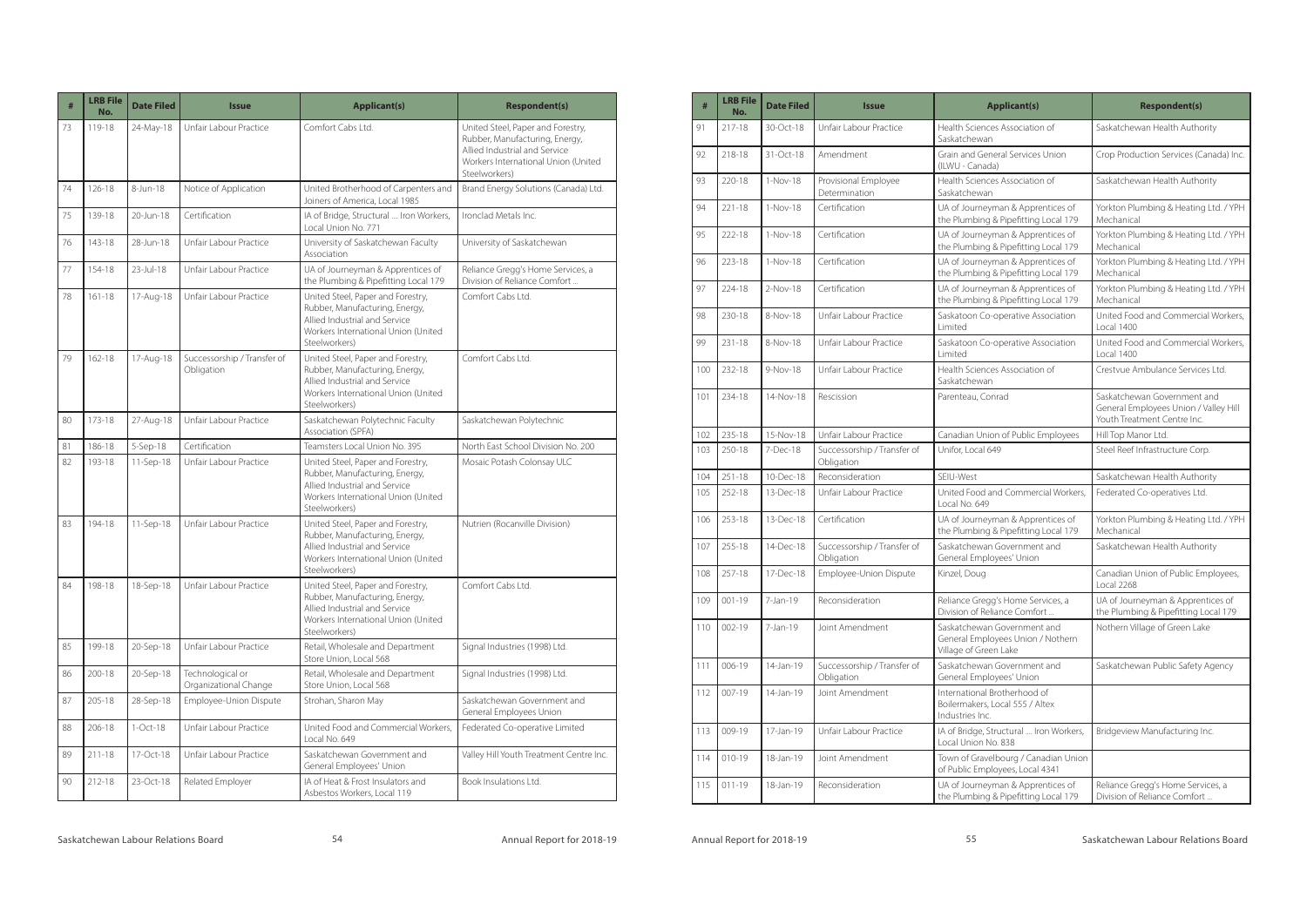| #   | <b>LRB File</b><br>No. | <b>Date Filed</b> | <b>Issue</b>                              | <b>Applicant(s)</b>                                                                   | <b>Respondent(s)</b>                                   |
|-----|------------------------|-------------------|-------------------------------------------|---------------------------------------------------------------------------------------|--------------------------------------------------------|
| 116 | $012 - 19$             | 18-Jan-19         | Certification                             | International Brotherhood of<br>Boilermakers, Local 555                               | TIW Steel Platework Inc.                               |
| 117 | $013 - 19$             | $21$ -Jan-19      | Summary Dismissal<br>Application          | Canadian Union of Public Employees,<br>Local 2268                                     | Saskatoon Catholic School Board                        |
| 118 | $014 - 19$             | 24-Jan-19         | Successorship / Transfer of<br>Obligation | International Brotherhood of Electrical<br>Workers, Local 529                         | Mikkelsen-Coward & Co. Ltd.                            |
| 119 | 016-19                 | 28-Jan-19         | Amendment                                 | IU of Operating Engineers, Hoisting &<br>Portable & Stationary, Local 870             | Soletanche Bachy Canada                                |
| 120 | $020 - 19$             | 30-Jan-19         | Unfair Labour Practice                    | North Battleford Community Safety<br>Officers Association                             | City of North Battleford                               |
| 121 | 023-19                 | 4-Feb-19          | Certification                             | Canadian Union of Public Employees                                                    | Eden Care Health Inc., and/or Eden<br>Care Communities |
| 122 | 024-19                 | 4-Feb-19          | Successorship / Transfer of<br>Obligation | International Brotherhood of<br>Boilermakers, Local 555                               | Saskatoon Boiler Manufacturing Co.<br>Ltd.             |
| 123 | $025 - 19$             | $6-Feb-19$        | Joint Amendment                           | Moose Jaw Board of Police<br>Commissioners / CUPE #9                                  |                                                        |
| 124 | 028-19                 | 7-Feb-19          | Certification                             | UA of Journeyman & Apprentices of<br>the Plumbing & Pipefitting Local 179             | Maxium Mechanical Ltd.                                 |
| 125 | 029-19                 | 8-Feb-19          | Successorship / Transfer of<br>Obligation | Canadian Union of Public Employees,<br><b>Local 3583</b>                              | Prairie Branches Enterprises Inc.                      |
| 126 | 030-19                 | 8-Feb-19          | Successorship / Transfer of<br>Obligation | Canadian Union of Public Employees,<br>Local 4909                                     | Prairie Branches Enterprises Inc.                      |
| 127 | $031 - 19$             | 8-Feb-19          | Amendment                                 | Canadian Union of Public Employees,<br><b>Local 3583</b>                              | Prairie Branches Enterprises Inc.                      |
| 128 | 032-19                 | 8-Feb-19          | Amendment                                 | Canadian Union of Public Employees,<br>Local 4909                                     | Prairie Branches Enterprises Inc.                      |
| 129 | 033-19                 | 8-Feb-19          | Certification                             | IA of Heat and Frost Insulators and<br>Asbestos Workers, Local 119                    | All-Pro Environmental Contracting<br>Limited (APEC)    |
| 130 | 034-19                 | 12-Feb-19         | Unfair Labour Practice                    | United Food and Commercial Workers,<br>Local 1400                                     | Saskatoon Co-operative Association<br>Limited          |
| 131 | 035-19                 | 12-Feb-19         | Unfair Labour Practice                    | United Food and Commercial Workers,<br>Local 1400                                     | Saskatoon Co-operative Association<br>Limited          |
| 132 | 036-19                 | 14-Feb-19         | Joint Amendment                           | Saskatchewan Government and<br>General Employees Union / PRT<br>Growing Services Ltd. |                                                        |
| 133 | 037-19                 | 14-Feb-19         | Certification                             | SEIU-West                                                                             | Southwest Homes Inc.                                   |
| 134 | 039-19                 | 15-Feb-19         | Certification                             | International Brotherhood of Electrical<br>Workers, Local 2038                        | PCL Industrial Constructors Inc.                       |
| 135 | 040-19                 | 21-Feb-19         | Certification                             | United Food and Commercial Workers,<br>Local 1400                                     | Verdient Foods Inc.                                    |
| 136 | $041 - 19$             | 22-Feb-19         | Unfair Labour Practice                    | IA of Heat & Frost Insulators and<br>Asbestos Workers, Local 119                      | All-Pro Environmental Contracting<br>Limited (APEC)    |
| 137 | 043-19                 | 26-Feb-19         | Successorship / Transfer of<br>Obligation | Saskatchewan Joint Board, Retail,<br>Wholesale and Department Store<br>Union          | Danshan Foods Limited                                  |
| 138 | 046-19                 | 28-Feb-19         | Unfair Labour Practice                    | IU of Operating Engineers, Hoisting &<br>Portable & Stationary, Local 870             | Rural Municipality of Livingston No.<br>331            |
| 139 | 047-19                 | 28-Feb-19         | Certification                             | Construction and General Workers'<br>Union, Local 180                                 | Platinum Track Services Inc.                           |
| 140 | 048-19                 | $1-Mar-19$        | Employee-Union Dispute                    | Fitzgerald, Sharlene                                                                  | Canadian Union of Public Employees,<br>Local 3967      |

Annual Report for 2018-19 57 Saskatchewan Labour Relations Board

| #   | <b>LRB File</b><br>No. | <b>Date Filed</b> | <b>Issue</b>                              | <b>Applicant(s)</b>                                                          | <b>Respondent(s)</b>                                     |
|-----|------------------------|-------------------|-------------------------------------------|------------------------------------------------------------------------------|----------------------------------------------------------|
| 141 | 049-19                 | $4-Mar-19$        | Unfair Labour Practice                    | Saskatchewan Joint Board, Retail,<br>Wholesale and Department Store<br>Union | Sysco Regina                                             |
| 142 | 050-19                 | 5-Mar-19          | Certification                             | Canadian Union of Public Employees                                           | Town of Esterhazy                                        |
| 143 | 053-19                 | 5-Mar-19          | Successorship / Transfer of<br>Obligation | IU of Operating Engineers, Hoisting &<br>Portable & Stationary, Local 870    | Waiward Industrial LP                                    |
| 144 | 054-19                 | 6-Mar-19          | Summary Dismissal<br>Application          | Canadian Union of Public Employees,<br>Local 3967                            | Aseye Ama Eyram Johnson                                  |
| 145 | $055 - 19$             | 11-Mar-19         | Unfair Labour Practice                    | Saskatchewan Government and<br>General Employees' Union                      | Mobile Crisis Services Inc.                              |
| 146 | 056-19                 | 11-Mar-19         | Amendment                                 | IA of Bridge, Structural  Iron Workers,<br>Local Union No. 771               | Waiward Steel Fabricators                                |
| 147 | 057-19                 | 12-Mar-19         | Amendment                                 | Northlands College                                                           | Saskatchewan Government and<br>General Employees' Union  |
| 148 | 058-19                 | 12-Mar-19         | Certification                             | International Brotherhood of Electrical<br>Workers, Local 2038               | Tremblay Electic                                         |
| 149 | $0.59 - 19$            | 12-Mar-19         | Certification                             | Canadian Union of Public Employees                                           | Yorkton Crossing Retirement<br>Community                 |
| 150 | 060-19                 | 15-Mar-19         | Unfair Labour Practice                    | UA of Journeyman & Apprentices of<br>the Plumbing & Pipefitting Local 179    | Yorkton Plumbing & Heating Ltd. / YPH<br>Mechanical      |
| 151 | $061 - 19$             | 15-Mar-19         | Certification                             | Saskatchewan Government and<br>General Employees Union                       | Thomas Circle of Care Inc.                               |
| 152 | 063-19                 | 20-Mar-19         | Unfair Labour Practice                    | United Food and Commercial Workers,<br>Local 1400                            | Saskatoon Co-operative Association<br>Limited            |
| 153 | 064-19                 | 20-Mar-19         | Amendment                                 | Canadian Union of Public Employees,<br><b>Local 3583</b>                     | Prairie Branches Enterprises Inc.                        |
| 154 | 065-19                 | 20-Mar-19         | Amendment                                 | Canadian Union of Public Employees,<br>Local 4909                            | Prairie Branches Enterprises Inc.                        |
| 155 | 066-19                 | 20-Mar-19         | Unfair Labour Practice                    | United Food and Commercial Workers,<br>Local 1400                            | Saskatoon Co-operative Association<br>Limited            |
| 156 | 067-19                 | 21-Mar-19         | Certification                             | IA of Bridge, Structural  Iron Workers,<br>Local Union No. 771               | Three-0-Six Industrial Services Inc.                     |
| 157 | 068-19                 | 22-Mar-19         | Objection to Conduct of<br>Vote           | Platinum Track Services Inc.                                                 | Construction and General Workers'<br>Union, Local 180    |
| 158 | 070-19                 | 25-Mar-19         | Abandonment                               | Del Equipment Ltd.                                                           | Teamsters Local Union No. 395                            |
| 159 | $071 - 19$             | 25-Mar-19         | Unfair Labour Practice                    | IA of Heat & Frost Insulators and<br>Asbestos Workers, Local 119             | AlumaSafway, Inc.                                        |
| 160 | 074-19                 | 27-Mar-19         | Certification                             | IU of Operating Engineers, Hoisting &<br>Portable & Stationary, Local 870    | Myshak Crane and Rigging Ltd.                            |
| 161 | 075-19                 | 27-Mar-19         | Unfair Labour Practice                    | United Steelworkers, Local 9841                                              | Saskatchewan Government and<br>General Employees Union   |
| 162 | 076-19                 | 28-Mar-19         | Employee-Union Dispute                    | Zand, Joel                                                                   | Unifor, Local 649                                        |
| 163 | $077 - 19$             | 29-Mar-19         | Certification                             | IU of Operating Engineers, Hoisting &<br>Portable & Stationary, Local 870    | 10034712 Manitoba Ltd. o/a Phoenix<br>Crane and Erectors |

#### **Labour Relations: Part VII**

| # | <b>LRB File</b><br>No. | <b>Issue</b>                    | <b>Employer</b>                   | Union                              |
|---|------------------------|---------------------------------|-----------------------------------|------------------------------------|
|   | $ 015-19$              | 125-Jan-19   Essential Services | <b>University of Saskatchewan</b> | Canadian Union of Public Employees |

Saskatchewan Labour Relations Board **Annual Report for 2018-19** 56 Saskatchewan Labour Relations Board **Annual Report for 2018-19**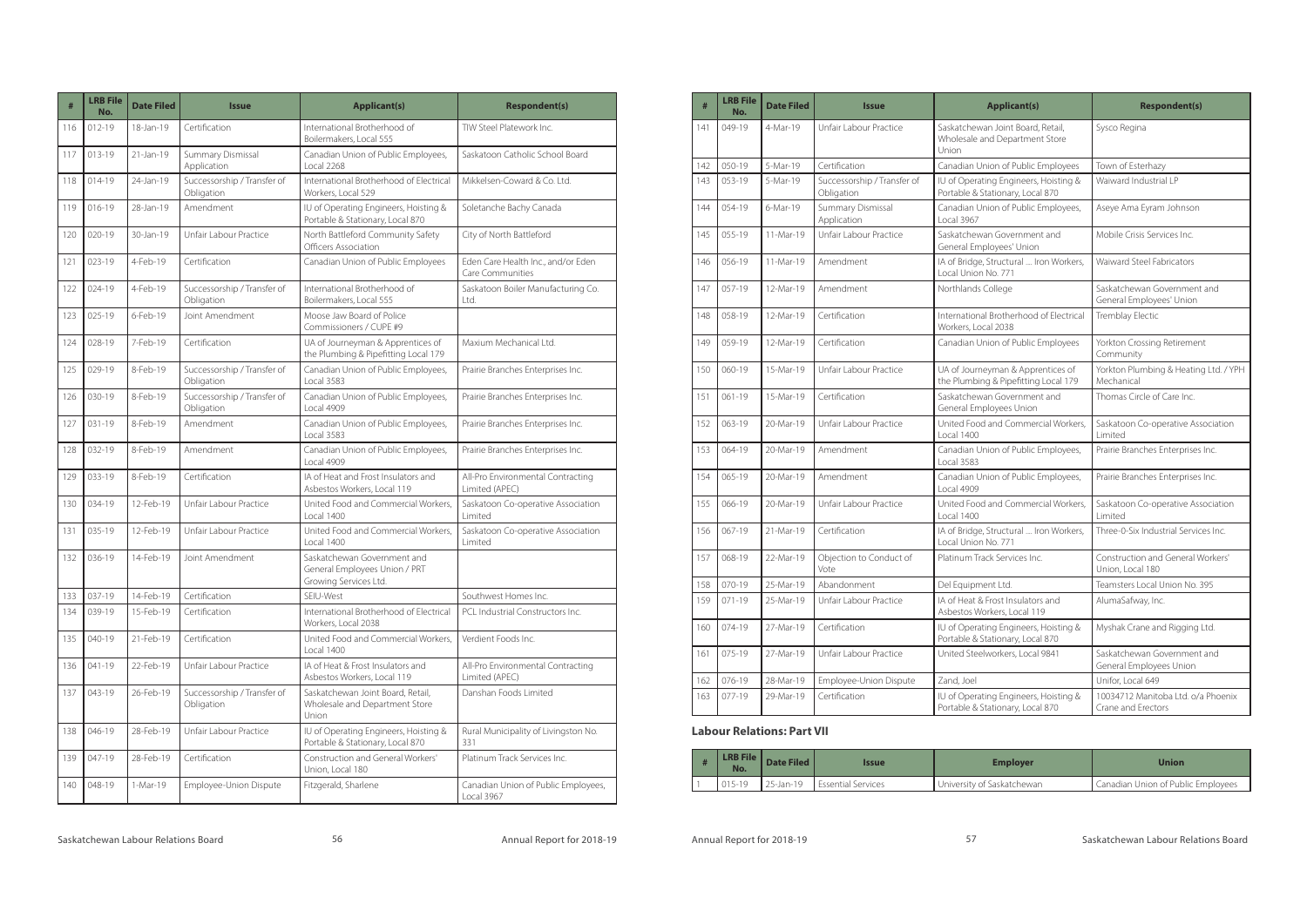#### **Appeal of Adjudicator's Decision: Part IV**

| <b>LRB File</b><br>No. | <b>Date Filed</b> | <b>Issue</b>          | <b>Applicant(s)</b>                                                      | <b>Respondent(s)</b>              |
|------------------------|-------------------|-----------------------|--------------------------------------------------------------------------|-----------------------------------|
| $273 - 16$             | $7$ -Dec-16       | Appeal of Adjudicator | Government of Saskatchewan,<br>Employment Standards                      | Streamline Oilfield Services Ltd. |
| 242-18                 | 26-Nov-18         | Appeal of Adjudicator | Young, Tammy                                                             | SaskPower                         |
| $042 - 19$             | 25-Feb-19         | Appeal of Adjudicator | Farms and Families of North America<br>Incorporated o/a Farmers of North | Government of Saskatchewan        |
| 062-19                 | 19-Mar-19         | Appeal of Adjudicator | Lapchuk, David B.                                                        | Government of Saskatchewan        |

## **Appendix J: Matters Adjourned sine die**

| #              | <b>LRB File</b><br>No. | <b>Date Filed</b> | <b>Issue</b>                                | <b>Applicant(s)</b>                                                          | <b>Respondent(s)</b>                                                      |
|----------------|------------------------|-------------------|---------------------------------------------|------------------------------------------------------------------------------|---------------------------------------------------------------------------|
|                | $016 - 06$             | 10-Feb-06         | Related Employer                            | International Union of Bricklayers &<br>Allied Craftworkers, Local 1         | Delta Masonry Ltd.                                                        |
| $\overline{2}$ | 046-06                 | 7-Apr-06          | Unfair Labour Practice                      | Public Service Alliance of Canada                                            | RCMP Depot Division Canteen                                               |
| $\overline{3}$ | 063-06                 | 8-May-06          | Certification                               | Public Service Alliance of Canada                                            | RCMP Depot Division Canteen                                               |
| $\overline{4}$ | 064-06                 | 8-May-06          | Unfair Labour Practice                      | Public Service Alliance of Canada                                            | RCMP Depot Division Canteen                                               |
| 5              | 033-07                 | 21-Mar-07         | Unfair Labour Practice                      | Retail, Wholesale and Department<br>Store Union, Local 568                   | Johner's Homestyle Catering                                               |
| 6              | 036-07                 | 30-Mar-07         | Amendment                                   | University of Saskatchewan                                                   | Administrative and Supervisory<br>Personnel Association                   |
| $\overline{7}$ | 058-07                 | 31-May-07         | Amendment                                   | University of Saskatchewan Faculty<br>Association                            | University of Saskatchewan                                                |
| 8              | 110-07                 | 5-Sep-07          | Unfair Labour Practice                      | Saskatchewan Joint Board, Retail,<br>Wholesale and Department Store<br>Union | Empire Investment Corporation o/a<br>Northwood Inn & Suites (Formerly     |
| 9              | $113 - 07$             | 13-Sep-07         | Unfair Labour Practice                      | Saskatchewan Government and<br>General Employees' Union                      | Saskatchewan Corrections and Public<br>Safety                             |
| 10             | $121 - 07$             | 9-Oct-07          | Duty of Fair Representation                 | Hall, Dale G.                                                                | International Association of Fire<br>Fighters, Local 553                  |
| 11             | $131 - 07$             | $2-Nov-07$        | Certification                               | Regina Musicians Association, Local<br>446, A.F. of M.                       | Regina Symphony Orchestra                                                 |
| 12             | 031-08                 | 25-Mar-08         | Successorship                               | Canadian Union of Public Employees                                           | Prairie Valley School Division #208                                       |
| 13             | 039-08                 | 7-Apr-08          | Certification                               | Canadian Union of Public Employees,<br>Local 4897                            | Parkland Society for Aid of the<br>Mentally Handicapped                   |
| 14             | $051 - 08$             | 30-Apr-08         | Duty of Fair Representation                 | Osberg, Shane                                                                | Communications, Energy and<br>Paperworkers Union, Local 48                |
| 15             | 058-08                 | 13-May-08         | Unfair Labour Practice                      | IU of Operating Engineers, Hoisting &<br>Portable & Stationary, Local 870    | Rural Municipality of Montmartre No.<br>126                               |
| 16             | 059-08                 | 13-May-08         | Monetary Loss                               | IU of Operating Engineers, Hoisting &<br>Portable & Stationary, Local 870    | IU of Operating Engineers, Hoisting &<br>Portable & Stationary, Local 870 |
| 17             | 150-08                 | $2$ -Jun-08       | Rescission                                  | Doucette, Gail                                                               | Giant Tiger                                                               |
| 18             | 064-09                 | 17-Jun-09         | Technological Change                        | Grain Services Union                                                         | Titan Ventures Inc.                                                       |
| 19             | 076-09                 | 9-Jul-09          | Duty of Fair Representation                 | Granger, Ernest                                                              | International Brotherhood of<br>Boilermakers, Local 555                   |
| 20             | 117-09                 | 16-Oct-09         | Unfair / Successorship /<br>Common Employer | United Food and Commercial Workers.<br>Local 1400                            | Affinity Credit Union                                                     |
| 21             | 037-10                 | 13-Apr-10         | Unfair Labour Practice                      | Grain Services Union                                                         | Dawn Food Products (Canada) Ltd.                                          |
| 22             | 208-12                 | 28-Nov-12         | Amendment                                   | University of Regina (Human<br>Resources)                                    | Canadian Union of Public Employees,<br>Local 1975-01                      |

| #  | <b>LRB File</b><br>No. | <b>Date Filed</b> | <b>Issue</b>           | <b>Applicant(s)</b>                                            | <b>Respondent(s)</b>                                                         |
|----|------------------------|-------------------|------------------------|----------------------------------------------------------------|------------------------------------------------------------------------------|
| 23 | $276 - 14$             | $19$ -Dec-14      | Employee-Union Dispute | Luciuk, Michael                                                | Saskatchewan Joint Board, Retail,<br>Wholesale and Department Store<br>Union |
| 24 | 136-16                 | 20-Jun-16         | Amendment              | Cypress Hills Abilities Centre Inc.                            | Canadian Union of Public Employees,<br>Local 3462                            |
| 25 | 258-16                 | $22-Nov-16$       | Unfair Labour Practice | International Brotherhood of Electrical<br>Workers, Local 2038 | PCL Intracon Power Inc.                                                      |
| 26 | $130 - 17$             | 26-Jun-17         | Certification          | Workers United Canada Council                                  | Amenity Health Care LP and/or<br>7169320 Manitoba Ltd. o/a Tim<br>Hortons    |
| 27 | 109-18                 | 4-May-18          | Unfair Labour Practice | United Food and Commercial Workers,<br>Local No. 649           | Federated Co-operative Limited                                               |
| 28 | $152 - 18$             | $13 -  u  - 18$   | Unfair Labour Practice | United Food and Commercial Workers.<br>Local No. 649           | Federated Co-operative Limited                                               |